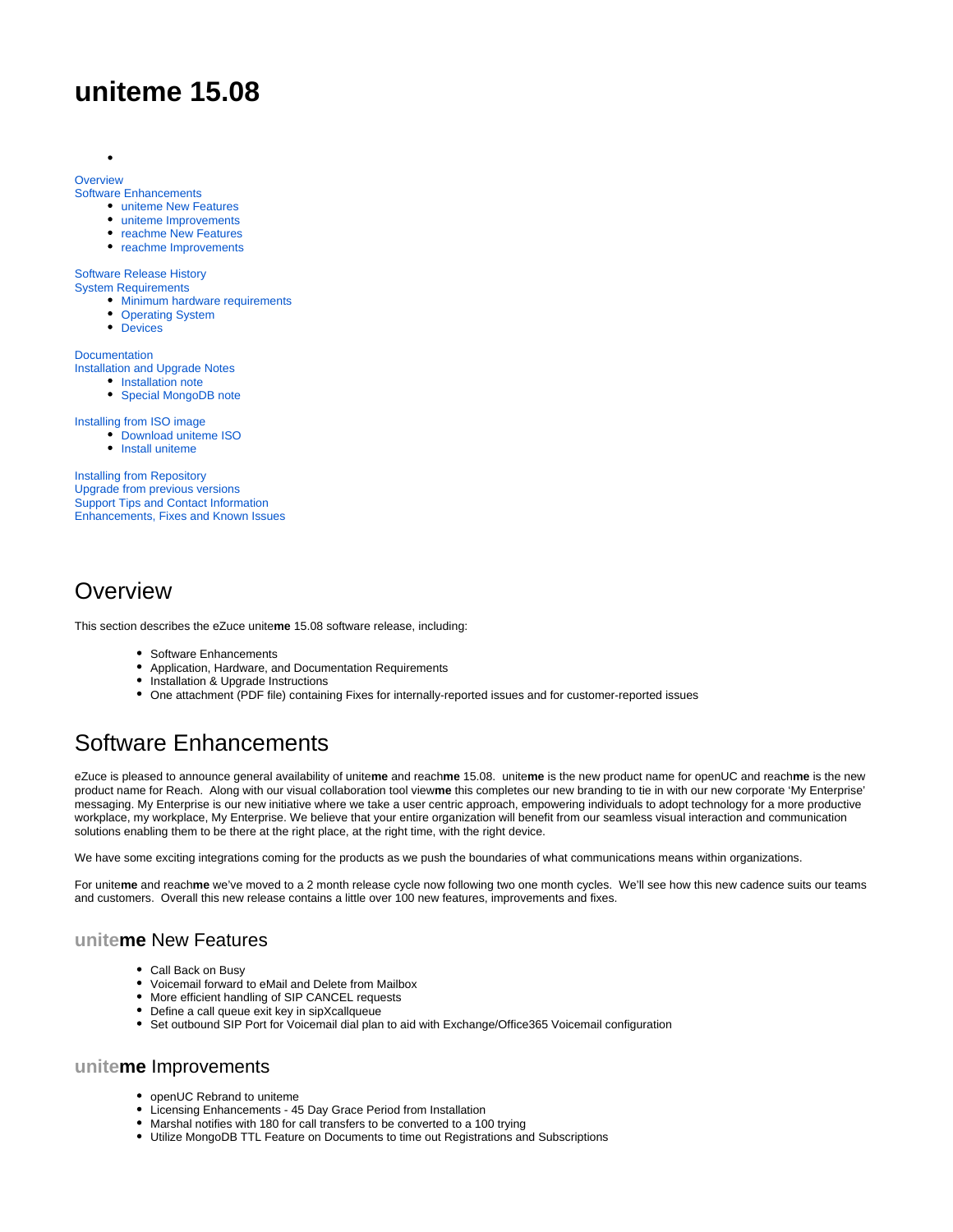- Allow for longer re-transmits of SIP UDP and TCP packets
- Yealink phone enhancements / fixes
- Configurable number of digits to be collected by Auto Attendant
- LDAP Alarms if problems occur during normal operation
- Change the backup path for automatic backups
- Improve GridFSVoicemailTool.java to accept DAYS, USER, and FOLDER to purge all voicemail older than DAYS

### <span id="page-1-0"></span>**reachme** New Features

- User Profiles for Agents and Supervisors
- Pass Custom SIP Headers

#### <span id="page-1-1"></span>**reachme** Improvements

- $\bullet$ Show error for invalid credentials when logging into reachme
- Notify reachme agent with Audio tone if they get set Released
- Limit number of logged in users for reachme (Licensing)
- Add ability for reachme Agent using
- code to end wrap

## <span id="page-1-2"></span>Software Release History

We've now backed off to bi-monthly release cycle. We're still searching for the right cadence for customers, developers and the QA team. We'll see hot this cadence works and take a decision around the end of the year.

- April release for 2014 is 14.04
- $\bullet$ December release for 2014 is 14.10 (delayed for 14.04.3)
- April release for 2015 is 15.04
- May release for 2015 is 15.05
- June release for 2015 is 15.06
- August release for 2015 is 15.08
- October release for 2015 is 15.10
- December release for 2015 is 15.12

Release Level History

- 14.04 April 30, 2014
- 14.04.1 June 01, 2014
- 14.04.2 July 11, 2014
- 14.04.3 October 24, 2014
- 14.10 February 5, 2015
- 15.04 April 29, 2015
- 15.05 May 27, 2015
- 15.06 June 30, 2015
- 15.08 August 31, 2015

# <span id="page-1-3"></span>System Requirements

For a reasonably performing system we recommend the following configuration.

#### <span id="page-1-4"></span>Minimum hardware requirements

- Pentium 4 or Xeon processor @ 2.0 GHz Core 64bit or higher
- Minimum 4 GB of RAM with sufficient swap space
- 80 GB disk (75 users depending on usage patterns)

Note: unite**me** supports an unlimited number of voice-mail boxes,the total number of hours of recorded messages is determined by the size of the harddisk. As a rule, for every minute of recorded messages you will need 1 MB of disk space (About 3 hours per 10 GB of disk space).

### <span id="page-1-5"></span>Operating System

**CentOS/RHEL 6 x86\_64** with latest updates is required.An i386 version is also provided as is (without any support).

#### <span id="page-1-6"></span>Devices

**Phones**

- **Polycom VVX Devices** with firmware 4.1.7 are recommended for new installations
- **Polycom SoundPoint IP** Devices should run firmware 4.0.7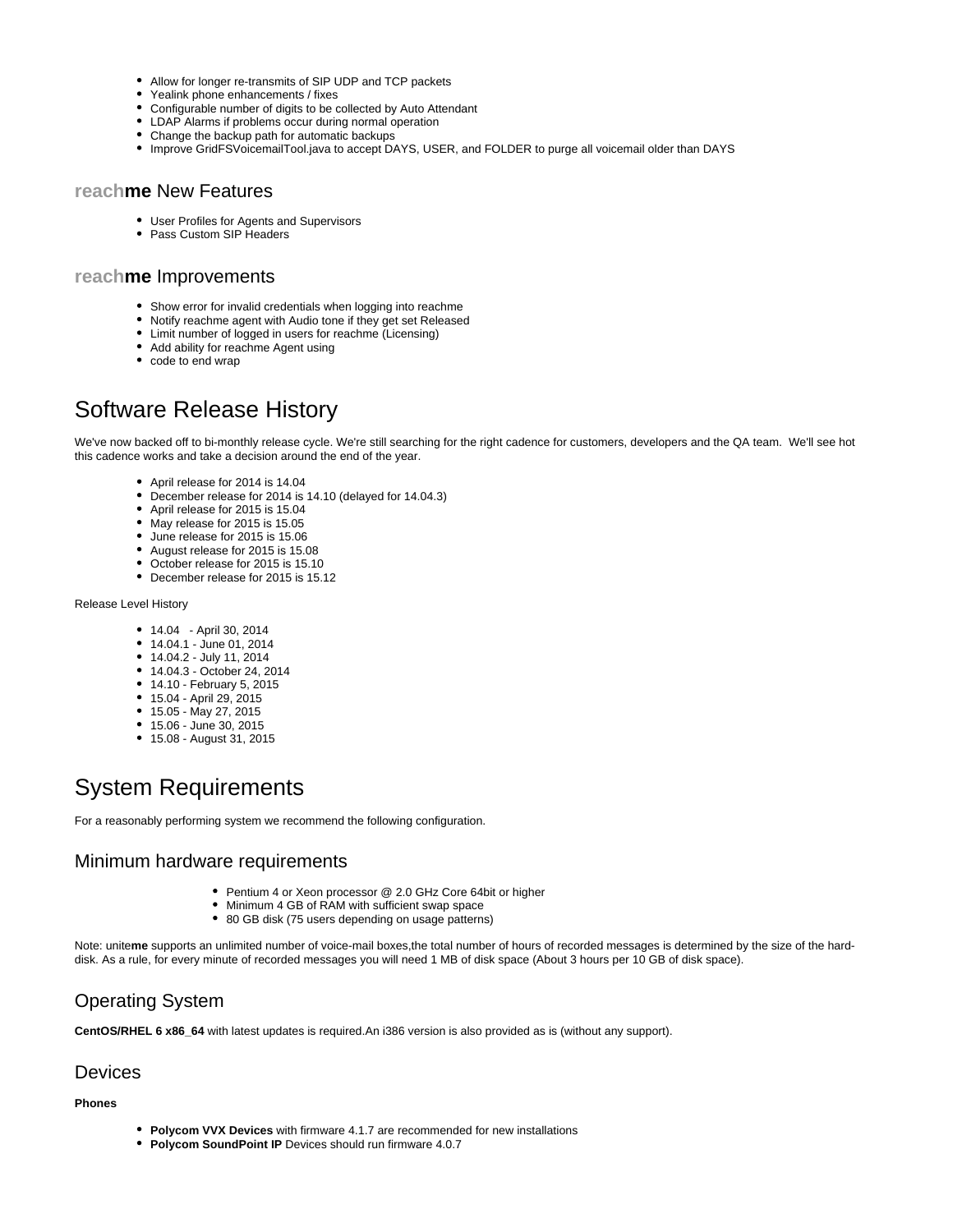#### **Gateways**

**AudioCodes Gateways** are recommended for PSTN connectivity

**SBCs**

- **Sangoma, AudioCodes, Acme Packet and Ingate** SBC's are recommended for SIP Trunking and Remote Worker connectivity (commonly referred to as sipXbridge and MediaRelay services respectively).
- **NOTE:** The eZuce unite**me** "Use built-in SIP Trunk SBC" found in Gateway Details for use with Trunking or Remote Worker solutions should be used only for lab purposes. The openUC "Built-In SIP Trunk SBC" (sipXbridge) will not be supported in any production or live environment.

### <span id="page-2-0"></span>Documentation

Technical Reference Manuals, User Guides, Reach Reference Manuals, and other technical and user information can be found under the following link: [Do](https://wiki.ezuce.com/display/unite/uniteme) [cumentation Page](https://wiki.ezuce.com/display/unite/uniteme)

## <span id="page-2-1"></span>Installation and Upgrade Notes

### <span id="page-2-2"></span>Installation note

After unite**me** 15.08 is downloaded and installed,the clusterId read tag is unique (same as locationId). Follow these steps to propagate the new read tags to the MongoDB replica set:

- 1. In the unite**me** menu, click System>Database.
- 2. Click the Add query metadata button.
- 3. To verify that the MongoDB replica contains the unique read tags, run in the command line:

//mongo rs.config();//

### <span id="page-2-3"></span>Special MongoDB note

Please be aware of this Mongodb requirement[shttp://docs.mongodb.org/manual/reference/ulimit/](http://docs.mongodb.org/manual/reference/ulimit/)"Note: Both the "hard" and the "soft" ulimit affect MongoDB's performance. The "hard" ulimit refers to the maximum number of processes that a user can have active at any time. This is the ceiling: no nonroot process can increase the "hard" ulimit. In contrast, the "soft" ulimit is the limit that is actually enforced for a session or process, but any process can increase it up to "hard" ulimit maximum.Every deployment may have unique requirements and settings; however, the following thresholds and settings are particularly important for mongod and mongos deployments:

ulimit –a -f (file size): unlimited

- -t (cpu time): unlimited
- -v (virtual memory): unlimited

-n (open files): 64000

-m (memory size): unlimited

-u (processes/threads): 32000

Always remember to restart your mongod and mongos instances after changing the ulimit settings to make sure that the settings change takes effect.If you limit virtual or resident memory size on a system running MongoDB the operating system will refuse to honor additional allocation requests.After every install/upgrade please check that "cat /proc/\$pid\_of\_mongo/limits" have the recommended value of 655350. To make this value permanent you need to create this file /etc/security/limits.d/99-mongodb-nproc.conf and add the following lines:mongodb soft nproc 64000mongodb hard nproc 64000mongodb soft nofile 64000mongodb hard nofile 64000 .

If you have a patch installed to your system a new patch may be required. Please contact [sa@ezuce.com](mailto:sa@ezuce.com) if think you may have a patch applied as that may be replaced during the update.

## <span id="page-2-4"></span>Installing from ISO image

### <span id="page-2-5"></span>Download **uniteme** ISO

<span id="page-2-6"></span>Download the ISO image corresponding to your hardware and write the image to a DVD.

- The ISO files are available here: <https://download.ezuce.com/openuc/ISO/>
- You will need a valid [ezuce.com](http://ezuce.com) user ID to login and download.
- We recommend the 64 bit installation in most cases. This ISO file name ends in **x86\_64.iso**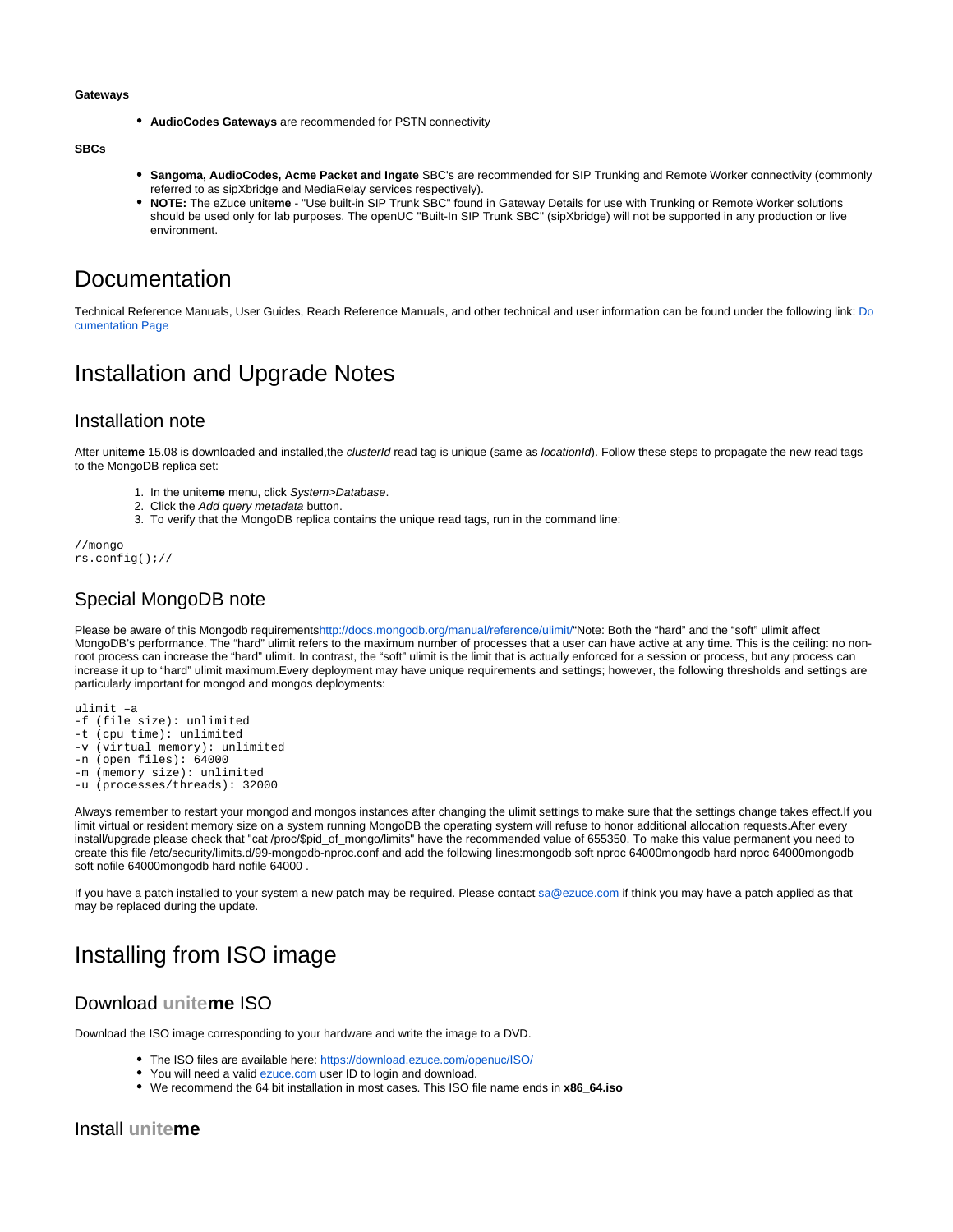- **•** Boot from the DVD created with the uniteme ISO image.
- Press **Enter** at the boot screen below to begin the unite**me** installation.
- Select **Manual Configuration** under **Enable IPv4 support** and select **OK**.
- Set a static IPv4 address with the corresponding networking information and click OK.
- In certain situations an warning of the use of indicated storage devices will be displayed.
- Select the language to be used during the installation.
- Select the keyboard layout to be used.
- Select the timezone to be used.
- Set a root password.
- Login to the system as root with the password you provided earlier and continue on to the Configure of unite**me**.

## <span id="page-3-0"></span>Installing from Repository

unite**me** can be installed using the below procedure

- Download and install CentOS 6.x minimal ISO
- Run the following command:

yum update && reboot

Run the following commands to retrieve and run the eZuce unite**me** installer:

```
curl https://download.ezuce.com/openuc-setup > /usr/bin/openuc-setup
chmod +x /usr/bin/openuc-setup
openuc-setup
```
This utility will guide you through the process of installing unite**me** from the eZuce software repository.

## <span id="page-3-1"></span>Upgrade from previous versions

When upgrading unite**me** from openUC 4.6 Update 11 or 14.4.3 to 15.06 follow these steps to ensure the SEC service is correctly running:

- 1. Upgrade from 4.6 Update 11 or 14.4.3 to 15.06.
- 2. After the upgrade is complete, perform the usual restart.
- 3. Once possible, connect via CLI and monitor processes using top. Notice that the SEC process is using a lot of CPU memory.
- 4. Perform another restart OR restart only the Sipxlogwatcher service.

# <span id="page-3-2"></span>Support Tips and Contact Information

Please see the [Getting Support](https://wiki.ezuce.com/display/unite/Getting+Support) section for support tips and support contact information.

## <span id="page-3-3"></span>Enhancements, Fixes and Known Issues

| JI         | JIRA name                          | <b>RN</b> Content                                                                                                                                     | Enha        |
|------------|------------------------------------|-------------------------------------------------------------------------------------------------------------------------------------------------------|-------------|
| R<br>Α     |                                    |                                                                                                                                                       | ncem<br>ent |
| ID         |                                    |                                                                                                                                                       | /Fix        |
|            |                                    |                                                                                                                                                       | /Know<br>n  |
|            |                                    |                                                                                                                                                       | Issue       |
| S          | Introduce a new queue for          | Added a new feature to more efficiently handle call CANCELs.                                                                                          | New         |
| P          | child transaction CANCEL<br>events |                                                                                                                                                       | Featu<br>re |
| X          |                                    |                                                                                                                                                       |             |
| $-2$<br>09 |                                    | In previous code a CANCEL received by the server is propagated in one burst towards all child transactions which can<br>overwhelm the outbound queue. |             |
|            |                                    |                                                                                                                                                       |             |
|            |                                    | This tracker address this issue by introducing a separate event queue for each child so that they are tried serially instead of                       |             |
|            |                                    | a single burst.                                                                                                                                       |             |
|            |                                    |                                                                                                                                                       |             |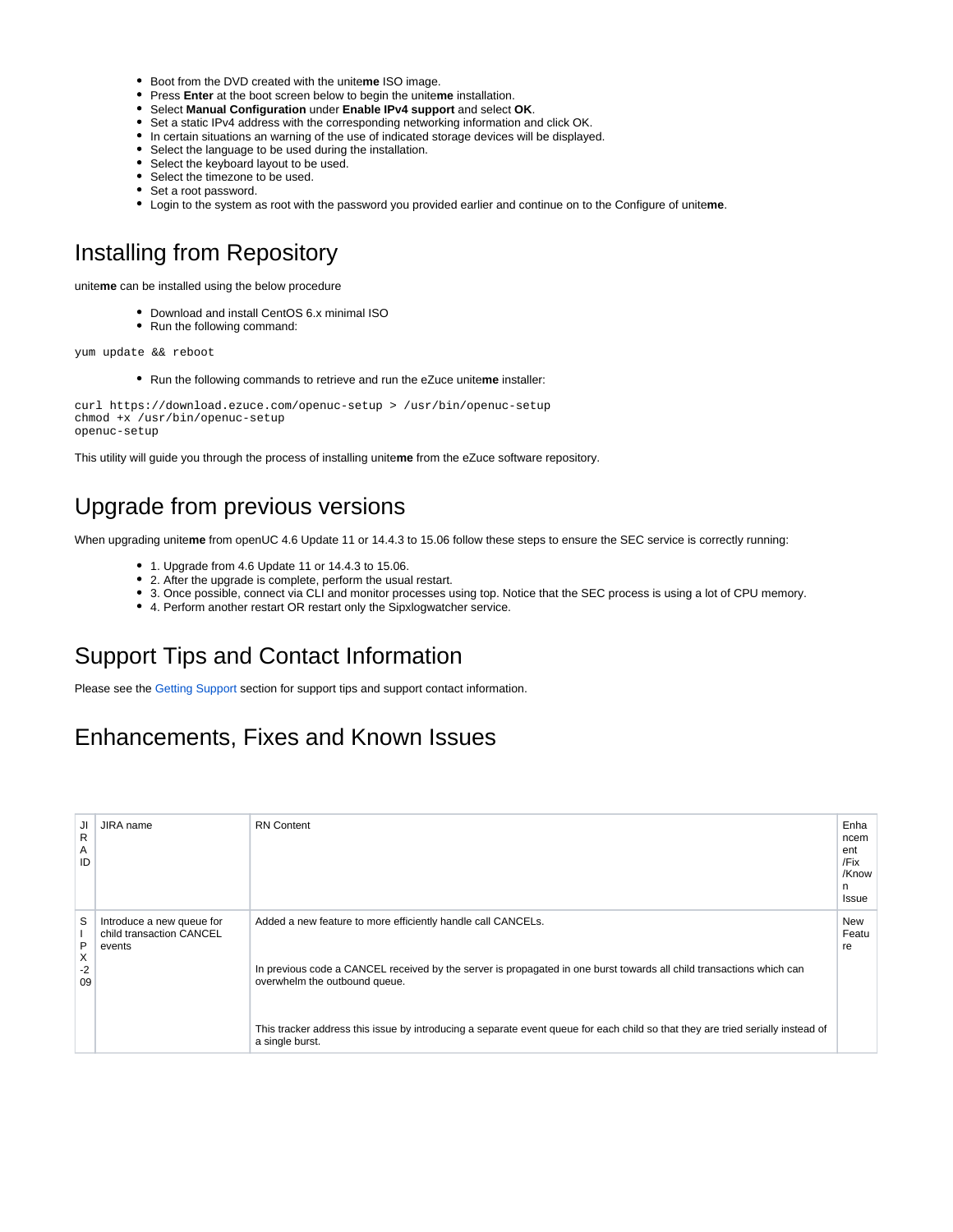| S<br>$\mathbf{I}$<br>P<br>X    | sipXcallqueue - define call<br>queue exit key         | Added a new feature to sipXcallqueue to define call queue exit key. This required minor code changes in sipXcallqueue<br>project (that is to expose it as a setting and use it as an action in FS dialplan).                                                       | New<br>Featu<br>re |
|--------------------------------|-------------------------------------------------------|--------------------------------------------------------------------------------------------------------------------------------------------------------------------------------------------------------------------------------------------------------------------|--------------------|
| $-2$<br>10                     |                                                       | Queue Calls using the basic queue call sipxcallqueue NEEDS to have a breakaway option.                                                                                                                                                                             |                    |
|                                |                                                       | This is part of the freeswitch call queue functionality you currently use it's just not an option in the GUI (mod_callcenter)                                                                                                                                      |                    |
|                                |                                                       | The way I would set it up is just present us with an option called --- Breakaway Button or Breakaway Dial                                                                                                                                                          |                    |
|                                |                                                       | This Breakaway feature would require 2 options Breakaway digit to be dialed and Breakaway ext the breakaway ext is<br>where it goes to if someone waiting in the queue hits the button.                                                                            |                    |
|                                |                                                       | The new feature would allow administrators to create a queue audio file that would just tell the end user if you do not want<br>to wait any longer just press $-$ lets say $8 -$ to go to our voicemail so that we may call you back at our earliest convenience.  |                    |
|                                |                                                       | Here is the info from mod_callcenter - https://wiki.freeswitch.org/wiki/Mod_callcenter#cc_exit_keys (https://wiki.freeswitch.<br>org/wiki/Mod_callcenter#cc_exit_keys)                                                                                             |                    |
|                                |                                                       | Here is an example config                                                                                                                                                                                                                                          |                    |
|                                |                                                       | <action application="set" data="cc_exit_keys=#"></action>                                                                                                                                                                                                          |                    |
| S<br>T<br>P<br>х<br>$-2$<br>73 | Make SIP Port configurable in<br>a Voicemail DialPlan | Added a new feature to be able to set the destination server and SIP port when configuring an Exchange Server as the<br>external voicemail server. This should allow for connectivity to Office 365 without requiring a Session Border Controller.                 | New<br>Featu<br>re |
| S<br>T<br>P                    | Voicemail to eMail forward<br>and delete              | Added a new feature so that a user/administrator could configure eMail forward and delete of voicemail and conference<br>recordings.                                                                                                                               | New<br>Featu<br>re |
| х<br>$-2$                      |                                                       | Voicemail and Conferences should only be deleted on successful forward.                                                                                                                                                                                            |                    |
| 76                             |                                                       | Known Limitation: there are some cases in which the email is not successfully sent, but the voicemail is moved in the<br>deleted folder.                                                                                                                           |                    |
|                                |                                                       | This is because sending an email is not a synchronous operation and an error can occur at any stage during the email<br>sending process, openUC will put the email in the send queue and will check for basic errors, after this, the email is<br>considered sent. |                    |
| S<br>I.<br>P<br>X<br>-81       | Config support for call back<br>on busy               | Required for new Call Back on Busy Feature                                                                                                                                                                                                                         | New<br>Featu<br>re |
| S<br>$\mathbf{I}$<br>P         | Call Back on busy                                     | New Call Back on Busy Feature (English Audio Prompts Only).                                                                                                                                                                                                        | New<br>Featu<br>re |
| Х<br>-85                       |                                                       | The Callback on Busy feature enables a caller to dial the callback prefix and an intended user number. When the intended<br>user is available it will initiate a call between the two users, provided that the callback request has not expired.                   |                    |
|                                |                                                       | To request a callback, you need to dial the callback prefix (default *92) with the extension you want a callback from<br>(example *92200).                                                                                                                         |                    |
|                                |                                                       | To enable the feature, go to System -> Servers -> Telephony Services -> enable Callback on Busy check box. Currently<br>not HA so only enable on one server.                                                                                                       |                    |
|                                |                                                       | To configure prefix and timeout see Features -> Callback on Busy.                                                                                                                                                                                                  |                    |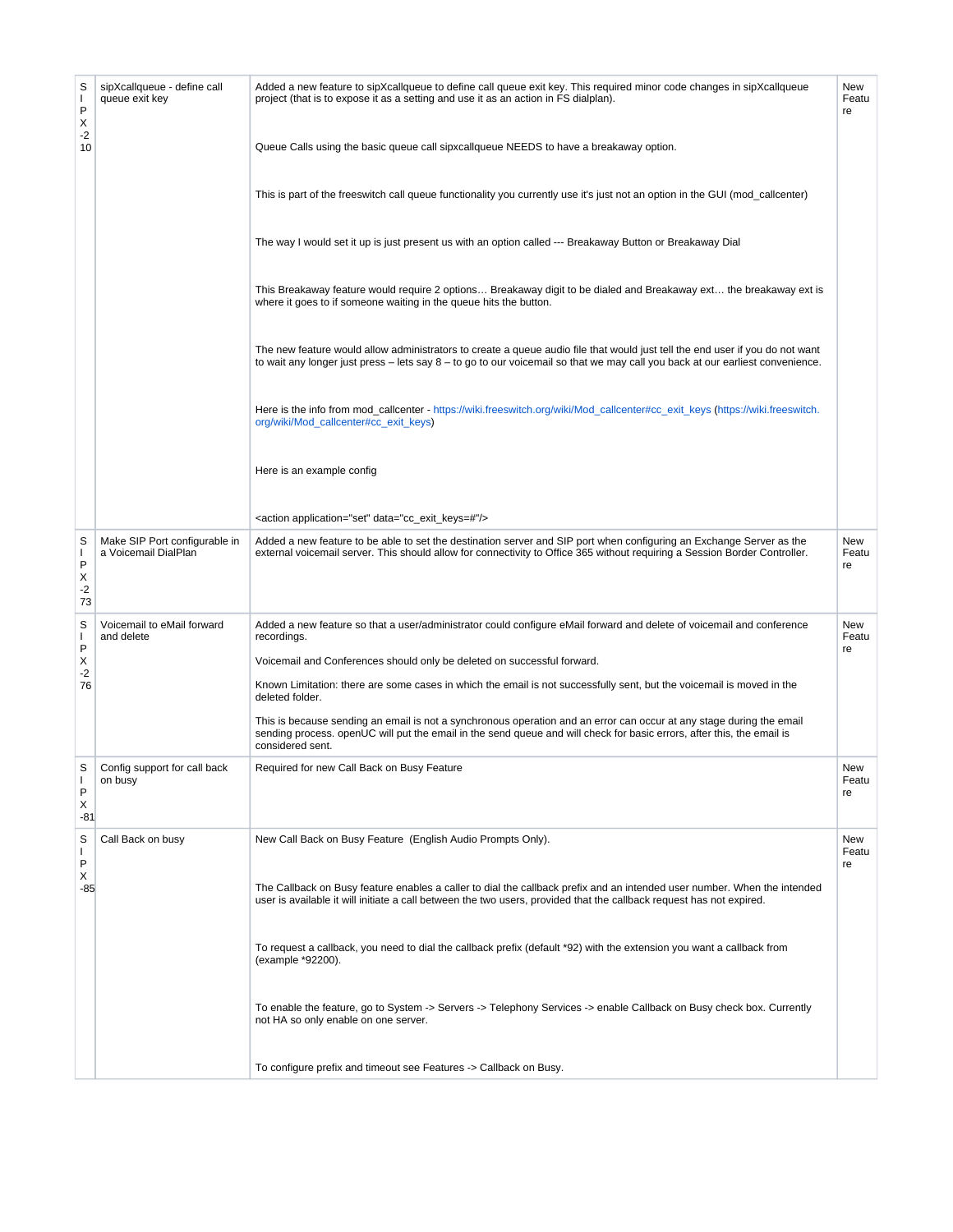| U<br>C<br>$-1$<br>9<br>94 | Create a Reach Permission<br><b>Profiles Config Page</b> | Added a new feature to Reach for user permission profiles.<br>New Link                                                                                                                                                                                                                                                                                 | <b>New</b><br>Featu<br>re |
|---------------------------|----------------------------------------------------------|--------------------------------------------------------------------------------------------------------------------------------------------------------------------------------------------------------------------------------------------------------------------------------------------------------------------------------------------------------|---------------------------|
|                           |                                                          | Create new configuration parameters so that we can define a user permission "profile". This will be a new form with a link<br>on the left of the openUC Reach landing page similar to the Lines, Clients, Queues, etc. The new link name should be<br>"User Permissions" and should be placed between the existing Skills and Agent Dial String links. |                           |
|                           |                                                          | When clicked, the new link will lead to a new form as described in the attached document (New Form section).                                                                                                                                                                                                                                           |                           |
|                           |                                                          | <b>Config Rules</b>                                                                                                                                                                                                                                                                                                                                    |                           |
|                           |                                                          | Agent Groups list box under the Content section will be grayed out if Supervisor Tab check box is not checked.                                                                                                                                                                                                                                         |                           |
|                           |                                                          | Queues list box under the Content section will be grayed out if the Supervisor Tab check box is not checked.                                                                                                                                                                                                                                           |                           |
|                           |                                                          | Control Agent State, Monitor and Barge check boxes should be grayed out if the Supervisor Tab check box is unchecked.                                                                                                                                                                                                                                  |                           |
|                           |                                                          | <b>Config Parameter Storage</b>                                                                                                                                                                                                                                                                                                                        |                           |
|                           |                                                          | All of the new configuration detail will need to be stored in the mongoDB such that Reach can access it during the login<br>process and leverage the new configuration.                                                                                                                                                                                |                           |
|                           |                                                          | The new feature can be found under Features-> openUC Reach -> User Permissions                                                                                                                                                                                                                                                                         |                           |
| U<br>C<br>-3<br>6<br>00   | Pass Custom Headers on<br>Reach Calls to Agents          | Currently, calls sent to Reach agents do not pass any custom headers that arrived on the originating call to the agent side<br>end point. An enhancement has been added to pass those headers so that customer side soft phone applications can<br>leverage their values.                                                                              | New<br>Featu<br>re        |
|                           |                                                          | The required change will be to add the sip_copy_custom_headers=true to the origination string used to send calls to Reach<br>agents.                                                                                                                                                                                                                   |                           |
|                           |                                                          | We should consider transfer/conference and monitor interactions to ensure that they also get any custom header that<br>arrived on the initial call as well.                                                                                                                                                                                            |                           |
|                           |                                                          | Since this behavior may not be desired in some environments, we should create an ini or config parameter that can be set<br>to yes/no somewhere in the system such that we can leave this off typically but turn it on for any installation that needs this.<br>Example: ReachPassHeaders=0/1 where 0 is off and 1 is on (default to 0).               |                           |
|                           |                                                          | A restart of Reach to read this config parameter is acceptable.                                                                                                                                                                                                                                                                                        |                           |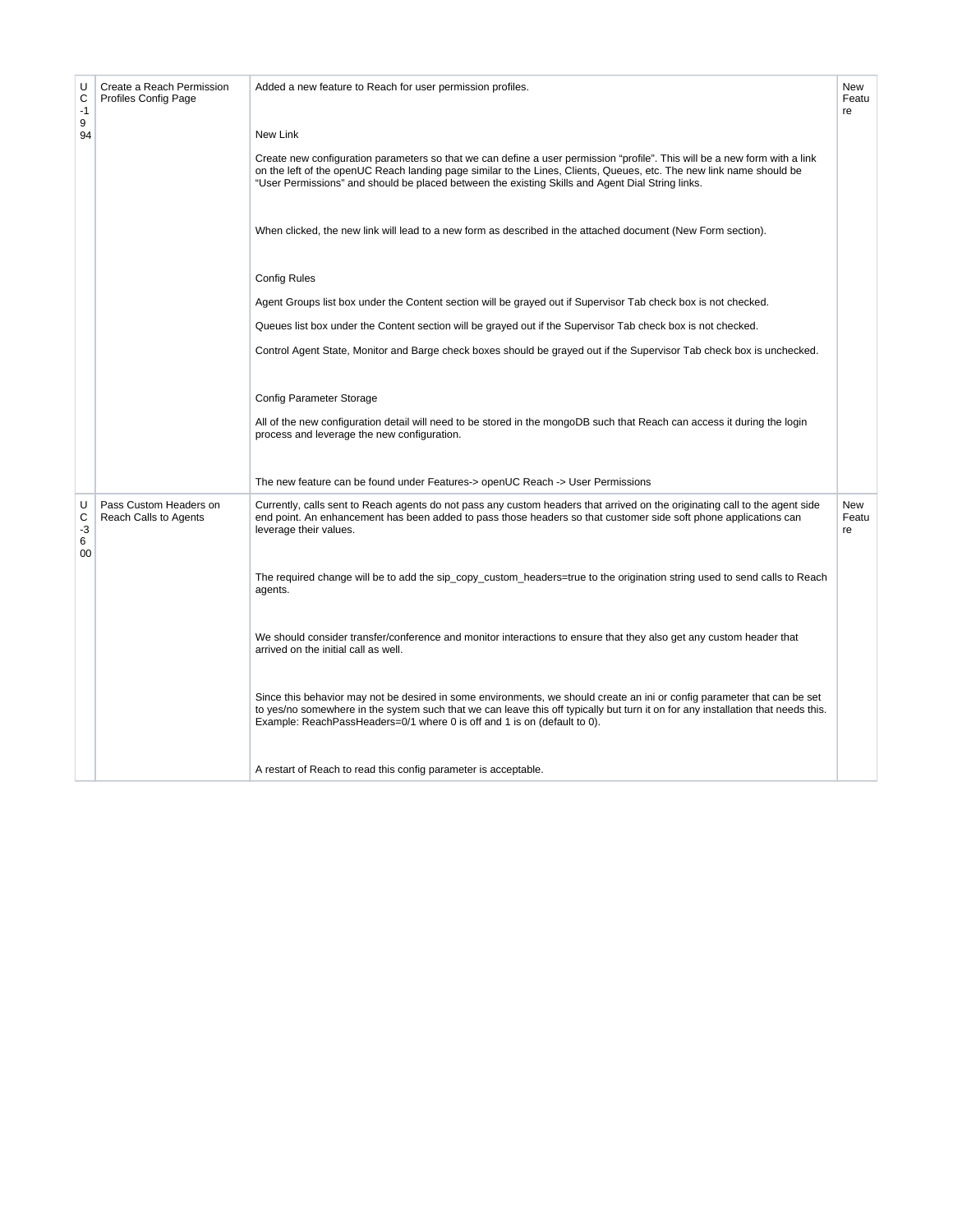| U<br>С<br>$-3$<br>6<br>15 | Limit Queues and Agents a<br>Reach Supervisor can see                                        | Added a New Feature called User Profiles that is also used to limit the agents and queues that a Reach supervisor can<br>see, control and monitor/barge.<br>There is feature set planned that already included this ability (uc-1991 and uc-1994). This feature request is to provide<br>some of that functionality earlier in the process.<br>Specifically, we need the following:<br>The administrator should be able to define what information and features are available to the supervisors and agents on the<br>Reach Agent/Supervisor UI. This should be done via new configuration capability and Reach should uphold the settings<br>when loading up the portal (i.e. disable or do not display content that the configuration parameters are not set for).<br>The initial phase of this feature will specifically address the need to allow one set of supervisors to have access to the<br>following and other supervisors not:<br>1. View specific queues<br>2. View specific agent groups<br>3. Monitor agents<br>4. Barge agents<br>See the attached document called "supervisor limits" for the details of what configuration and reach side work needs to be<br>cared for. | New<br>Featu<br>re |
|---------------------------|----------------------------------------------------------------------------------------------|--------------------------------------------------------------------------------------------------------------------------------------------------------------------------------------------------------------------------------------------------------------------------------------------------------------------------------------------------------------------------------------------------------------------------------------------------------------------------------------------------------------------------------------------------------------------------------------------------------------------------------------------------------------------------------------------------------------------------------------------------------------------------------------------------------------------------------------------------------------------------------------------------------------------------------------------------------------------------------------------------------------------------------------------------------------------------------------------------------------------------------------------------------------------------------------------|--------------------|
| U<br>С<br>-3<br>6<br>24   | Limit Queues that Supervisors<br>can manage                                                  | This is related to UC-1994 - Reach User Profiles<br>This is the Admin GUI related work to support the new Reach User Profiles.<br>Limit queues that supervisors can see and manage.                                                                                                                                                                                                                                                                                                                                                                                                                                                                                                                                                                                                                                                                                                                                                                                                                                                                                                                                                                                                        | New<br>Featu<br>re |
| U<br>С<br>-3<br>6<br>25   | Configuration support to pass<br>custom headers through<br>Reach                             | This is related to UC-3600 - Pass custom headers through Reach<br>This is the Admin GUI support to enable passing custom headers through Reach.<br>Config will be added to: Features -> Reach -> Settings<br>See Mockup attachment.                                                                                                                                                                                                                                                                                                                                                                                                                                                                                                                                                                                                                                                                                                                                                                                                                                                                                                                                                        | New<br>Featu<br>re |
| U<br>С<br>-3<br>6<br>56   | Put note on Reach<br>Permissions Page regarding<br>only which Queues a<br>Supervisor can see | Put information on Reach User Profiles page to let Admin know that not all permissions are configurable yet.<br>In 15.08 we plan to only be able to manage which Queues a Supervisor can 'listen' to.<br>We should grey out or hide the other settings as the work in the Reach Portal will not be completed for those settings.                                                                                                                                                                                                                                                                                                                                                                                                                                                                                                                                                                                                                                                                                                                                                                                                                                                           | New<br>Featu<br>re |
| U<br>С<br>$-3$<br>6<br>67 | Limit Agents that Supervisors<br>can manage                                                  | Related to UC-1994 - Reach User Profiles<br>Limit agents that supervisor can see and manage.<br>This issue is for the Admin GUI work related to the new feature.                                                                                                                                                                                                                                                                                                                                                                                                                                                                                                                                                                                                                                                                                                                                                                                                                                                                                                                                                                                                                           | New<br>Featu<br>re |
| U<br>С<br>-3<br>6<br>72   | Create Reach GUI from<br>permission profile set in<br>Reach config for agent.                | This is related to UC-1994 - Reach User Profiles<br>Follow changes on UC-1994 and apply it in Reach Portal (supervisor and agent) GUI.<br>Add ability to disable agent manager widget, queue manager widget, barge/monitor for supervisors/agents. To be able use<br>different security level(previous agent, supervisor was used).                                                                                                                                                                                                                                                                                                                                                                                                                                                                                                                                                                                                                                                                                                                                                                                                                                                        | New<br>Featu<br>re |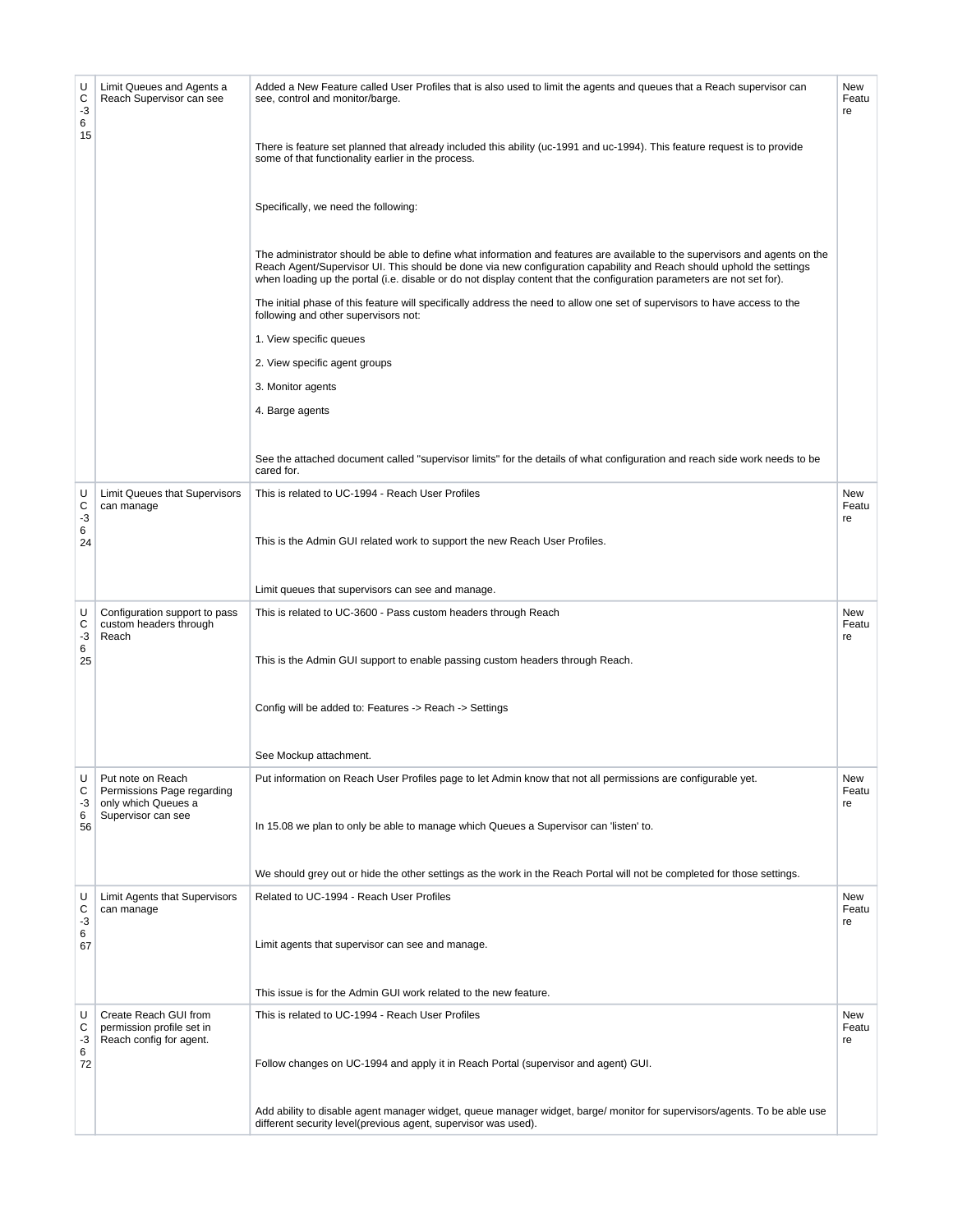| S<br>$\mathbf{I}$<br>P<br>Х<br>$-1$<br>01 | Increase number of SIP UDP<br>/TCP re-transmits as well as<br>increase T1 timer and allow<br>parameters to be changed in<br>web admin | Added an enhancement to allow for longer re-transmits of SIP UDP and TCP packets. In some network environments<br>(mobile data network) there are very often long delays before the initial path is available between SIP user agents and the<br>sipXcom server. Once the path is setup, the network response is very reasonable. Increasing the SIP resend times to a<br>larger value allows for the initial SIP invite to get to a user agent and then respond in time allows the calls to be properly set<br>up.<br>The enhancement allows configuration of retransmits as well as timer T1. In most cases, simply increasing T1 will<br>compensate for high latency.<br>That enhancement has the new configuration requirements:<br>Settings should be in System -> SIP Proxy -> Configuration Parameters (Advanced Settings)<br>Setting 1:<br>Check box setting name:<br>SIP Round Trip Time (T1 Timer)<br>Description:<br>The value of the T1 timer used for retransmission interval computation. This is expressed in milliseconds (100ms - 500ms).<br>Default Value: 100<br>Max input value accepted: 500<br>Minimum input value accepted: 100<br>No text allowed, integer only 100 - 500<br>Setting 2:<br>Check box setting name:<br><b>SIP Retransmission Count</b><br>Description:<br>The number of times SIP requests will be retransmitted before a timeout occurs $(2 - 7)$ .<br>Default value: 4<br>Max input value accepted: 7 | Enha<br>ncem<br>ent |
|-------------------------------------------|---------------------------------------------------------------------------------------------------------------------------------------|------------------------------------------------------------------------------------------------------------------------------------------------------------------------------------------------------------------------------------------------------------------------------------------------------------------------------------------------------------------------------------------------------------------------------------------------------------------------------------------------------------------------------------------------------------------------------------------------------------------------------------------------------------------------------------------------------------------------------------------------------------------------------------------------------------------------------------------------------------------------------------------------------------------------------------------------------------------------------------------------------------------------------------------------------------------------------------------------------------------------------------------------------------------------------------------------------------------------------------------------------------------------------------------------------------------------------------------------------------------------------------------------------------------------------------------------|---------------------|
|                                           |                                                                                                                                       | Minimum input value accepted: 2                                                                                                                                                                                                                                                                                                                                                                                                                                                                                                                                                                                                                                                                                                                                                                                                                                                                                                                                                                                                                                                                                                                                                                                                                                                                                                                                                                                                                |                     |
|                                           |                                                                                                                                       | No text allowed, integer only 2 to 7.                                                                                                                                                                                                                                                                                                                                                                                                                                                                                                                                                                                                                                                                                                                                                                                                                                                                                                                                                                                                                                                                                                                                                                                                                                                                                                                                                                                                          |                     |
| S<br>т<br>P                               | Display name for Yealink<br>phones                                                                                                    | Modify the Yealink plugin to set a user with First and Last name and register him on a Yealink phone                                                                                                                                                                                                                                                                                                                                                                                                                                                                                                                                                                                                                                                                                                                                                                                                                                                                                                                                                                                                                                                                                                                                                                                                                                                                                                                                           | Enha<br>ncem<br>ent |
| х<br>$-1$                                 |                                                                                                                                       | Expected:                                                                                                                                                                                                                                                                                                                                                                                                                                                                                                                                                                                                                                                                                                                                                                                                                                                                                                                                                                                                                                                                                                                                                                                                                                                                                                                                                                                                                                      |                     |
| 08                                        |                                                                                                                                       | The line display name to take the value from users first and last name (same as it works on Polycom phones)                                                                                                                                                                                                                                                                                                                                                                                                                                                                                                                                                                                                                                                                                                                                                                                                                                                                                                                                                                                                                                                                                                                                                                                                                                                                                                                                    |                     |
|                                           |                                                                                                                                       | Actual:                                                                                                                                                                                                                                                                                                                                                                                                                                                                                                                                                                                                                                                                                                                                                                                                                                                                                                                                                                                                                                                                                                                                                                                                                                                                                                                                                                                                                                        |                     |
|                                           |                                                                                                                                       |                                                                                                                                                                                                                                                                                                                                                                                                                                                                                                                                                                                                                                                                                                                                                                                                                                                                                                                                                                                                                                                                                                                                                                                                                                                                                                                                                                                                                                                |                     |
|                                           |                                                                                                                                       | The line display name is the line number                                                                                                                                                                                                                                                                                                                                                                                                                                                                                                                                                                                                                                                                                                                                                                                                                                                                                                                                                                                                                                                                                                                                                                                                                                                                                                                                                                                                       |                     |
| S<br>$\mathbf{I}$<br>P<br>Χ<br>-1         | Make configurable number of<br>digits used by play/get in AA                                                                          | In Auto Attendant the play and get digits accepts only 10 digits to be entered, therefore truncates the last ones. This was<br>hardcoded in ivr and not configurable at the moment.                                                                                                                                                                                                                                                                                                                                                                                                                                                                                                                                                                                                                                                                                                                                                                                                                                                                                                                                                                                                                                                                                                                                                                                                                                                            | Enha<br>ncem<br>ent |
| 15                                        |                                                                                                                                       | This caused an issue with enabling and disabling night mode on Auto Attendants due to the number of digits that needed to<br>be entered.                                                                                                                                                                                                                                                                                                                                                                                                                                                                                                                                                                                                                                                                                                                                                                                                                                                                                                                                                                                                                                                                                                                                                                                                                                                                                                       |                     |
|                                           |                                                                                                                                       |                                                                                                                                                                                                                                                                                                                                                                                                                                                                                                                                                                                                                                                                                                                                                                                                                                                                                                                                                                                                                                                                                                                                                                                                                                                                                                                                                                                                                                                |                     |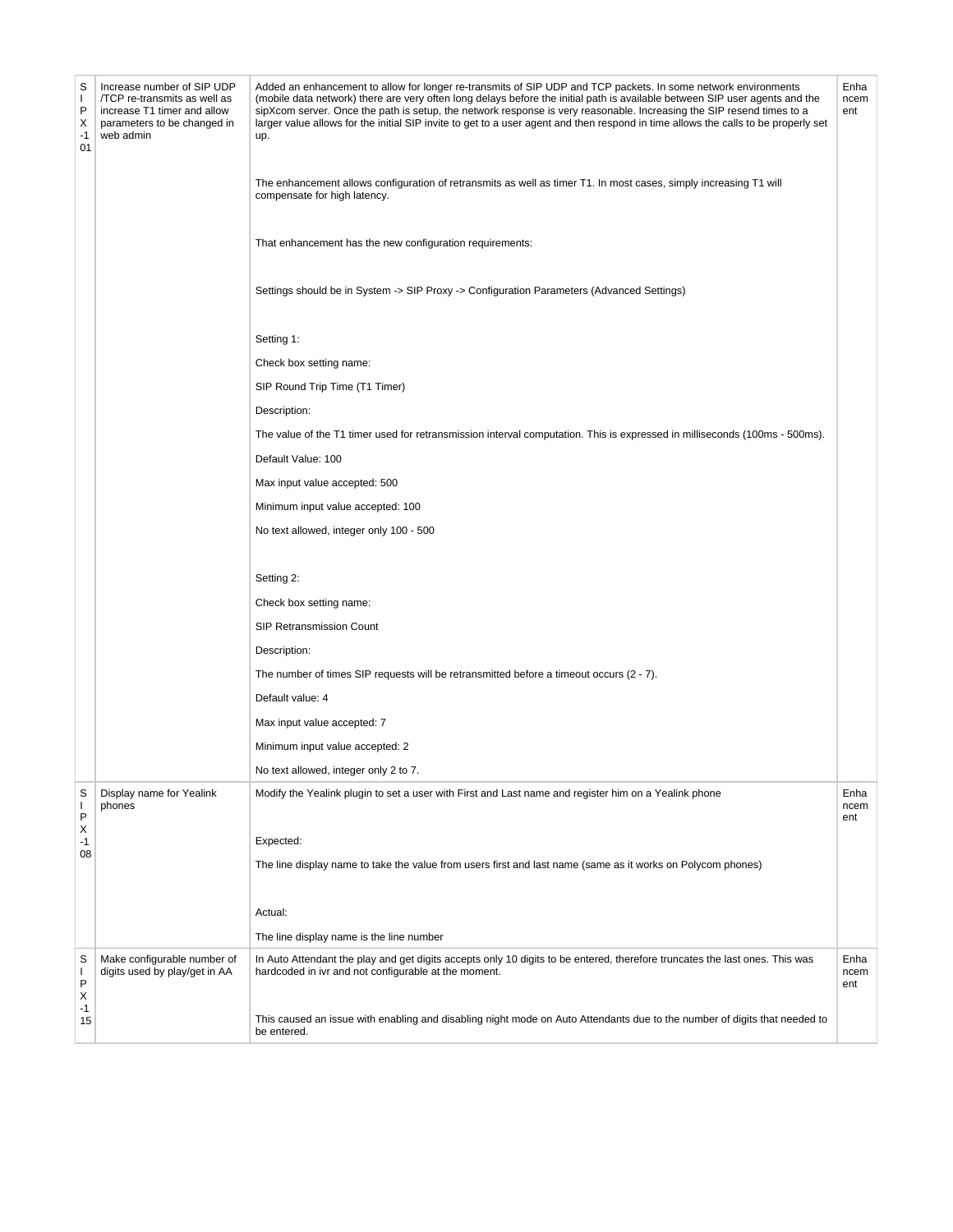| S<br>$\mathbf{I}$<br>P<br>Х<br>$-15$      | Add ability to rewrite 180 with<br>SDP to 183 with SDP in<br><b>Transfer Control Plugin</b>        | Added an enhancement to marshal notifies with 180 for call transfers to be converted to a 100 trying event to keep<br>Polycom phones from stopping MoH and disconnecting the call on alerting while there is really no early media streaming<br>for 180. This causes dead air within the span the transfer is in alerting phase.<br>However, there are instances when 180 actually contains SDP and we need to notify the Polycom that early media is now<br>streaming. To achieve this, we must convert 180 to 183 so that the marshaling code does not convert the event to 100<br>trying.                                                                                                                                                                                 | Enha<br>ncem<br>ent |
|-------------------------------------------|----------------------------------------------------------------------------------------------------|------------------------------------------------------------------------------------------------------------------------------------------------------------------------------------------------------------------------------------------------------------------------------------------------------------------------------------------------------------------------------------------------------------------------------------------------------------------------------------------------------------------------------------------------------------------------------------------------------------------------------------------------------------------------------------------------------------------------------------------------------------------------------|---------------------|
| S<br>$\mathbf{I}$<br>P<br>X<br>$-1$<br>84 | Make Hazelcast integration<br>configurable                                                         | Added an enhancement to turn Hazelcast on / off for openfire.                                                                                                                                                                                                                                                                                                                                                                                                                                                                                                                                                                                                                                                                                                                | Enha<br>ncem<br>ent |
| S<br>I.<br>P<br>Х<br>$-1$<br>85           | Use mongodb TTL<br>mechanism to expire<br>registrations / subscriptions                            | Added an enhancement to use MongoDB's TTL mechanism to expire registrations and subscriptions.<br>The current mechanism for removing expired registrations relies on custom code. On a separate thread we periodically<br>query mongo database and remove entries in case expiration time exceeded.<br>In the case of many expired registrations the results could be very large and impact performance (see point 2.2 and<br>comment: GET MORE operations could also be a result of large data returned in query result).<br>MongoDB comes with its own support for documents Time To Live, see http://docs.mongodb.org/manual/tutorial/expire-data<br>/#expire-documents-at-a-certain-clock-time which could perform much better and have less impact on database than our | Enha<br>ncem<br>ent |
| S<br>$\mathbf{I}$<br>P<br>Х<br>-1<br>86   | Adapt the code for<br>subscriptions                                                                | custom mechanism.<br>This issue is part of SIPX-185. Subscriptions should be able to be expired by mongoDB TTL feature                                                                                                                                                                                                                                                                                                                                                                                                                                                                                                                                                                                                                                                       | Enha<br>ncem<br>ent |
| S<br>$\mathbf{I}$<br>P<br>X<br>$-1$<br>87 | Adapt any other component<br>which relies on the content of<br>the 'expirationTime' mongo<br>field | This issue is part of SIPX-185. Besides config, there is also https://github.com/sipXcom/sipxecs/blob/release-15.04<br>/sipXtools/src/sipx-dbutil which will be affected by the change. If there are more, we should update all of them                                                                                                                                                                                                                                                                                                                                                                                                                                                                                                                                      | Enha<br>ncem<br>ent |
| S<br>$\mathbf{I}$<br>P<br>X<br>$-1$<br>88 | Adapt config to handle the<br>new format of 'expirationTime'<br>field                              | This issue is part of SIPX-185. After the change, that field will be a Date() object representing the time when the binding will<br>expire; right now it is an integer containing the seconds since epoch when the binding expires.<br>Therefore, config should be adapted to handle the new format                                                                                                                                                                                                                                                                                                                                                                                                                                                                          | Enha<br>ncem<br>ent |
| S<br>P<br>X<br>$-1$<br>89                 | Adapt the code for reg<br>bindings                                                                 | This issue is part of SIPX-185. Reg bindings should have 'expirationTime' as Date() instead of int/log                                                                                                                                                                                                                                                                                                                                                                                                                                                                                                                                                                                                                                                                       | Enha<br>ncem<br>ent |
| S<br>I.<br>P<br>Х<br>$-1$<br>90           | Config should change the<br>type of 'expirationTime' field<br>from node.registrar at upgrade       | This is part of SIPX-185. With the changes for SIPX-185, the 'expirationTime' field was changed from long type to Date()<br>type in order for mongo TTL thread to be able to remove expired documents.<br>Thus, at upgrade, we need to make sure that the existing bindings will be properly merged so that the values of the<br>'expirationTime' field will be changed from int to Date().                                                                                                                                                                                                                                                                                                                                                                                  | Enha<br>ncem<br>ent |
| S<br>$\mathbf{I}$<br>P<br>Х<br>$-2$<br>07 | Config should change the<br>type of 'expires' field from<br>node.subscription at upgrade           | This is part of SIPX-185. With the changes for SIPX-185, the 'expires' field was changed from long type to Date() type in<br>order for mongo TTL thread to be able to remove expired documents.<br>Thus, at upgrade, we need to make sure that the existing subscriptions will be properly merged so that the values of the<br>'expires' field will be changed from int to Date().                                                                                                                                                                                                                                                                                                                                                                                           | Enha<br>ncem<br>ent |
| S<br>$\mathbf{I}$<br>P<br>X<br>-2<br>08   | If LDAP authentication<br>against a domain error occurs<br>raise an alarm                          | Added an enhancement to raise an alarm of LDAP errors occur.<br>LDAP now has proper timeout if an authentication against a configured domain occurs. This might however be difficult for<br>an administrator to know that there actually is a problem.                                                                                                                                                                                                                                                                                                                                                                                                                                                                                                                       | Enha<br>ncem<br>ent |
|                                           |                                                                                                    | Raise an alert if there is a timeout or error condition with respect to LDAP authentication against a domain.                                                                                                                                                                                                                                                                                                                                                                                                                                                                                                                                                                                                                                                                |                     |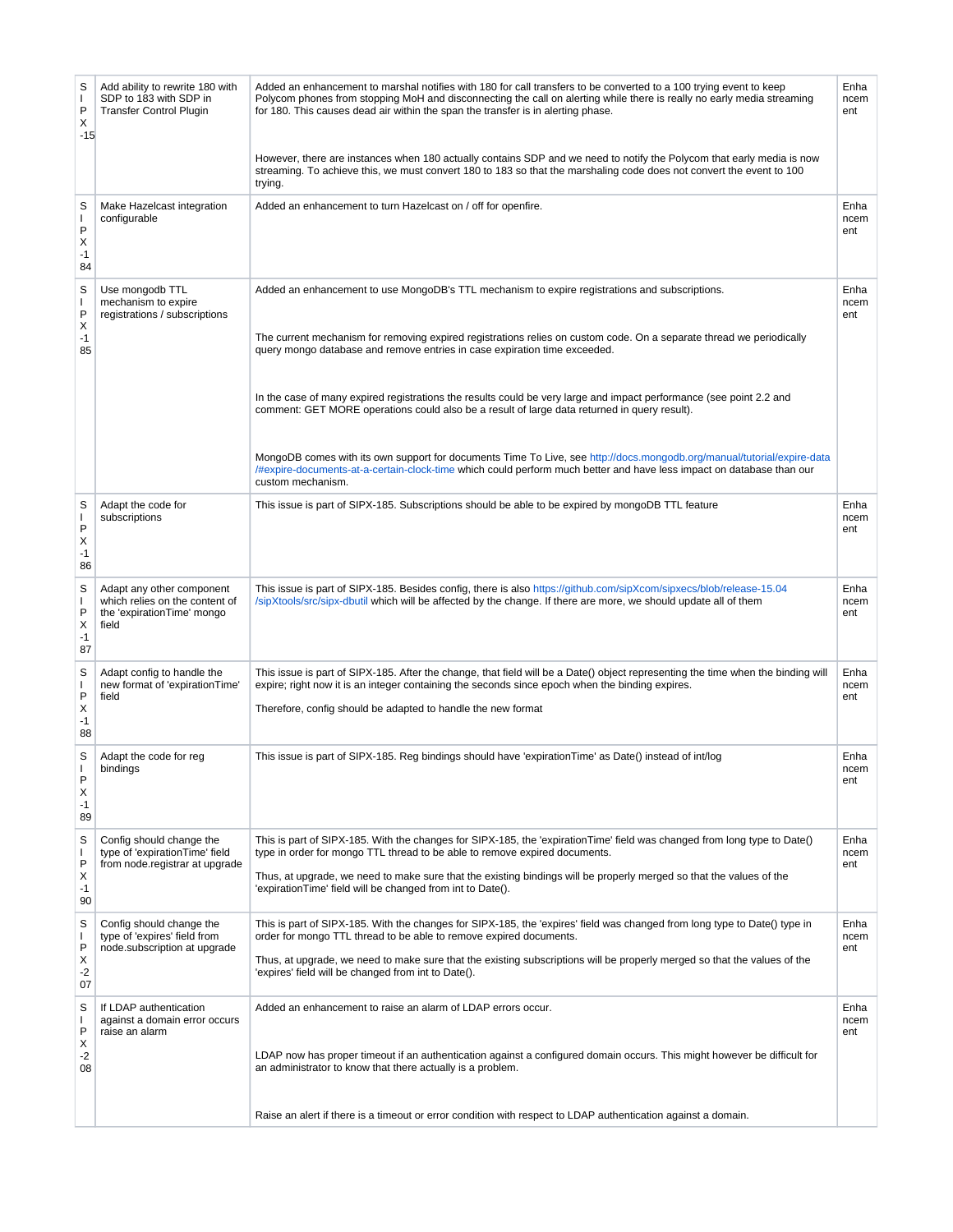| U<br>C<br>$-1$<br>1<br>31              | SQA does not log start/stop                                                                                      | Added an enhancement to the SQA service for it to log when it is started and when it is gracefully closed.                                                                                                                                                                                                                          | Enha<br>ncem<br>ent |
|----------------------------------------|------------------------------------------------------------------------------------------------------------------|-------------------------------------------------------------------------------------------------------------------------------------------------------------------------------------------------------------------------------------------------------------------------------------------------------------------------------------|---------------------|
| U<br>С<br>$-1$<br>$\overline{4}$<br>22 | Add a new config setting to<br>enable/disable consultative<br>transfer fix for multiple<br>gateways per location | Added an enhancement to control settings for UC-1382. The fix for UC-1382's works in a very specific case and could be<br>enabled/disabled per request. That is because the fix uses custom SIP headers and does some SIP messages header<br>parsing (INVITE, REFER, 200OK) which are not needed in regular scenarios.              | Enha<br>ncem<br>ent |
|                                        |                                                                                                                  | Check UC-1382 for a description of possible issues when doing consultative transfer and multiple gateways per location<br>are configured.                                                                                                                                                                                           |                     |
|                                        |                                                                                                                  | Where: SIP Proxy -> Advanced Settings                                                                                                                                                                                                                                                                                               |                     |
|                                        |                                                                                                                  | Setting name: Consultative Transfer to Use Gateway of Initial Invite (on/off) - default to on                                                                                                                                                                                                                                       |                     |
|                                        |                                                                                                                  | Description: When a call is consultative transferred the resulting invite for the final destination of the transfer needs to use<br>the same gateway as the consultative part of the transfer (warning - restarts proxy).                                                                                                           |                     |
|                                        |                                                                                                                  | This is the config side only, the back end is not completed yet, so while the setting is visible in Admin GUI, the actual<br>enhancement is not ready yet. Presently slated for 15.10.                                                                                                                                              |                     |
| U<br>C<br>$-1$<br>6<br>37              | Superadmin password<br>viewable in export csv by<br>lower level admin user                                       | Added an enhancement to Export to obfuscate any superadmin password if exported to csv file.                                                                                                                                                                                                                                        | Enha<br>ncem<br>ent |
| U<br>С<br>$-3$<br>5                    | Show error for invalid<br>credentials when logging in<br>Reach                                                   | Added an enhancement to let the user know they entered invalid credentials when trying to login to Reach portal.                                                                                                                                                                                                                    | Enha<br>ncem<br>ent |
| 14                                     |                                                                                                                  | Currently, if a user tries to log in Reach using invalid credentials, no error will be displayed in some browsers, like Chrome.                                                                                                                                                                                                     |                     |
|                                        |                                                                                                                  | We should capture this error and display an error pop-up with an "Invalid credentials" message, consistently in all browsers.                                                                                                                                                                                                       |                     |
| U<br>С<br>$-3$<br>5<br>84              | Reach Notification<br>Improvement                                                                                | Currently, a Reach agent session can be automatically changed to the release mode if they do not answer call(s) that are<br>offered to them. In this case there is a notification in the agent portal UI that tells them that they were automatically set to<br>the release mode. However that notification is not very noticeable. | Enha<br>ncem<br>ent |
|                                        |                                                                                                                  | This feature enhancement is to change the notification method to be as obvious as possible. Preferred would be a pop up<br>box with the notification and that this pop up box would act as an "always on top" window such that it is completely obvious.<br>The pop up would then be removed/cleared once the user clicks OK.       |                     |
|                                        |                                                                                                                  | We will play a system notification sound every X seconds when an agent is in released mode. This will be able to be<br>enabled/disabled by the agent in the Agent State Widget under the Agent's Profile button.                                                                                                                    |                     |
|                                        |                                                                                                                  | The value will default to on, and default to 60 seconds.                                                                                                                                                                                                                                                                            |                     |
|                                        |                                                                                                                  | The agent will be able to disable / enable and change the notification interval.                                                                                                                                                                                                                                                    |                     |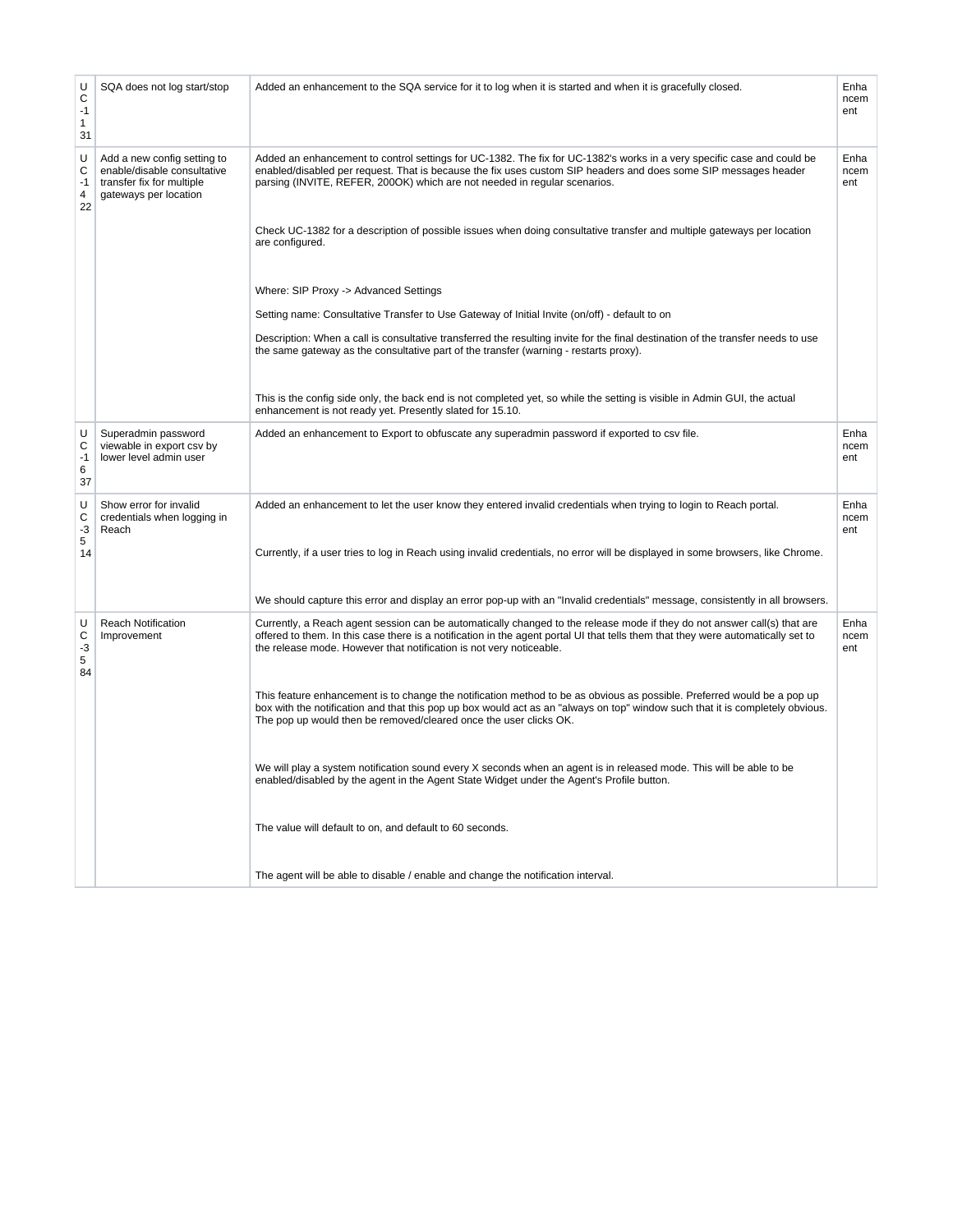| U<br>С<br>$-3$<br>5<br>86 | Improve GridFSVoicemailTool.<br>java to accept DAYS, USER,<br>and FOLDER to purge all<br>voicemail older than DAYS | Added an enhancement to the GridFSVoicemailTool to assist with the cleanup of voicemail files.<br>Currently the GridFSVoicemailTool can cleanup deleted files in the system older than 'DAYS':<br>java -jar @SIPX_JAVADIR@/sipXivr/gridfs-voicemail-cli.jar --voicemailCleanup \$1<br>\$1 is the parameter and represents DAYS.<br>The script is written in java: /openuc-ivr-gridfs/tools/src/org/sipfoundry/voicemail/tools/GridFSVoicemailTool.java and it does<br>not take as parameter the folder, it simply uses the deleted folder<br>We modified the script to accept the USER and FOLDER (inbox, saved, deleted) as parameters.                                                                                                                                                                                                                                                                          | Enha<br>ncem<br>ent |
|---------------------------|--------------------------------------------------------------------------------------------------------------------|-------------------------------------------------------------------------------------------------------------------------------------------------------------------------------------------------------------------------------------------------------------------------------------------------------------------------------------------------------------------------------------------------------------------------------------------------------------------------------------------------------------------------------------------------------------------------------------------------------------------------------------------------------------------------------------------------------------------------------------------------------------------------------------------------------------------------------------------------------------------------------------------------------------------|---------------------|
| U<br>C<br>$-3$<br>5<br>98 | <b>Licensing Update</b>                                                                                            | Enhanced the licensing service so that licenses are required now after installation, License information is also displayed<br>more clearly in System -> Licensing.<br>If no license exists in the system, have config generate a 45 day license and install. License will be for unlimited users.<br>Placed a notice on page used to set superadmin password and display alerts in Admin GUI.                                                                                                                                                                                                                                                                                                                                                                                                                                                                                                                     | Enha<br>ncem<br>ent |
| U<br>С<br>-3<br>6<br>04   | To the license page add Total<br>User Count, Phantom User<br>Count and Required User<br>License count              | Part of UC-3598 Licensing Enhancement<br>On the System -> Licensing page add the following after 'Contact' and before 'Expire date':<br>"Total Users:" (integer, display total user count in system)<br>"Phantom Users:" (integer, display total number of phantom users in system)<br>"Number of Users Requiring Licenses:" (integer, Value of Total Users less Phantom Users)<br>After 'Entitlements' add "Number of Concurrent Reach Users:" (integer, Number of Users allowed to log in to Reach)<br>'Expire date' should read "License Expiration Date"<br>'Licensed user accounts' should be moved to under 'Number of Users Requiring Licenses' and read "Licensed User<br>Accounts"<br>Verify that Licensed users only validates against Number of Users Requiring Licenses (i.e., does not count phantoms).<br>Create button on page with web link to eZuce Licensing Portal (https://license.ezuce.com) | Enha<br>ncem<br>ent |
| U<br>С<br>-3<br>6<br>06   | Allow for 45 days of operation<br>if no license file is detected                                                   | Part of UC-3598 Licensing Enhancement<br>Allow 45 day grace period if no license file is detected.<br>This will allow for an emergency installation of the software as well as testing of the system for an adequate amount of time.<br>License check will be performed on system start.<br>If no license is installed, a date 45 days from detection date will be set as the license expiration date.                                                                                                                                                                                                                                                                                                                                                                                                                                                                                                            | Enha<br>ncem<br>ent |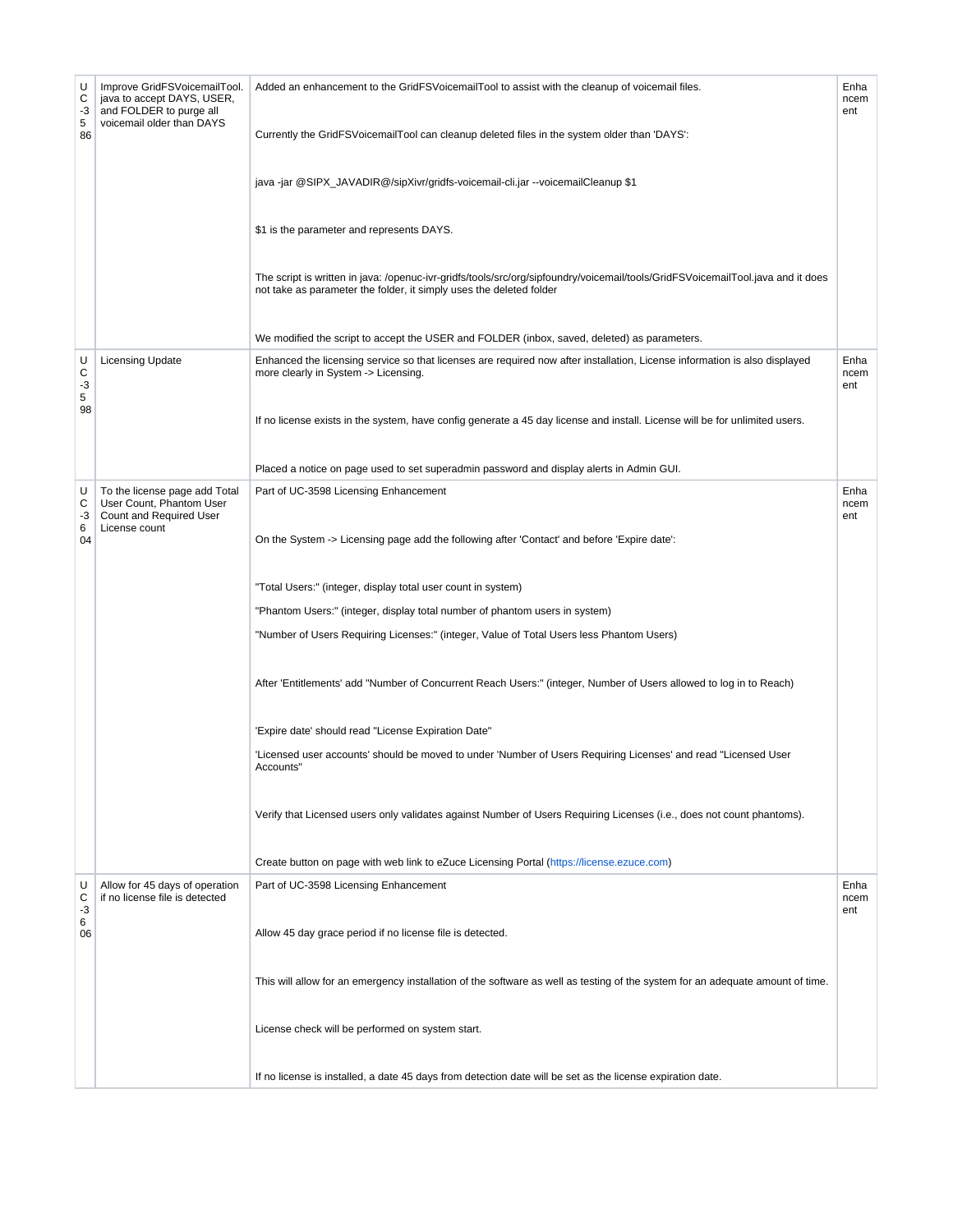| U<br>С<br>$-3$<br>6<br>07 | Admin GUI Alert for License<br>Expiring                                 | Part of UC-3598 Licensing Enhancement<br>Display alert in Admin GUI with link to System -> Licensing when license file is 45 days from expiring, 30 days from<br>expiring, 15 days from expiring, 5, 4, 3, 2, 1 days from expiring and when expired.     | Enha<br>ncem<br>ent |
|---------------------------|-------------------------------------------------------------------------|----------------------------------------------------------------------------------------------------------------------------------------------------------------------------------------------------------------------------------------------------------|---------------------|
| U<br>С<br>-3<br>6<br>09   | Limit number of logged in<br>users for Reach                            | Part of UC-3598 Licensing Enhancement<br>Compare number of logged in users to 'Number of Concurrent Reach Users' license information at each user login.                                                                                                 | Enha<br>ncem<br>ent |
|                           |                                                                         | If number of logged in users exceeds licensed 'Number of Concurrent Reach Users' then display error ("Number of<br>Concurrent Reach Users has exceeded License Count").                                                                                  |                     |
| U<br>С<br>-3<br>6         | Customize backup/restore<br>script to backup in a<br>dedicated location | Added an enhancement to allow the administrator to specify a different system path to save backup files.                                                                                                                                                 | Enha<br>ncem<br>ent |
| 22                        |                                                                         | Currently local backup uses a fixed path to save backup files: /var/sipxdata/backup                                                                                                                                                                      |                     |
|                           |                                                                         | Add a parameter to sipx-archive script to specify a different path to save backups                                                                                                                                                                       |                     |
| U<br>C<br>$-3$<br>6<br>26 | Create a cron job to execute<br>call_segment_facts                      | Added an enhancement to better collect Call Detail Records for Reach.<br>Create a cron job to execute call_segment_facts so that CDRs can be generated.                                                                                                  | Enha<br>ncem<br>ent |
|                           |                                                                         |                                                                                                                                                                                                                                                          |                     |
|                           |                                                                         | Make the time configurable (in minutes) with a minimum of 5 minutes and maximum of 1480 mins.                                                                                                                                                            |                     |
|                           |                                                                         | Must execute on node that has Mongo Primary Database server (if Reach is enabled). So this should be on all database<br>nodes. Cron job should check to see if the server it's running on is Mongo Primary and then execute if it is, exit if it is not. |                     |
| U<br>C<br>$-3$<br>6<br>27 | Reach setting for<br>call_segement_facts cron job                       | This is related to UC-3626 - Create a cron job to execute call_segment_facts<br>Need a setting in Admin GUI for call_segments_facts cron job execution interval.                                                                                         | Enha<br>ncem<br>ent |
|                           |                                                                         | Features -> Reach -> Settings                                                                                                                                                                                                                            |                     |
|                           |                                                                         | New Setting: Call Segment Data Collection Interval (integer, minutes)                                                                                                                                                                                    |                     |
|                           |                                                                         | Default Value: 5 minutes                                                                                                                                                                                                                                 |                     |
|                           |                                                                         | Minimum Value: 5 minutes                                                                                                                                                                                                                                 |                     |
|                           |                                                                         | Maximum Value: 1480 minutes                                                                                                                                                                                                                              |                     |
| U<br>С<br>-3<br>6         | openUC rebrand to Uniteme                                               | Added an enhancement to Update login page, Admin GUI and Legacy User GUI to the new eZuce look and feel.                                                                                                                                                 | Enha<br>ncem<br>ent |
| 91                        |                                                                         | Also, adjust code around tabs in GUI so that they will work on iPad (this from mailing list):                                                                                                                                                            |                     |
|                           |                                                                         | iOS doesn't handle hover unless the object is clickable. There is a simple solution.                                                                                                                                                                     |                     |
|                           |                                                                         | In ie-fix.js, four things must be done:                                                                                                                                                                                                                  |                     |
|                           |                                                                         | 1. Add a test for ios devices at the very beginning                                                                                                                                                                                                      |                     |
|                           |                                                                         | 2. Modify the test, for old ie to also test for ios                                                                                                                                                                                                      |                     |
|                           |                                                                         | 3. Add an empty function as a handler for onClick                                                                                                                                                                                                        |                     |
|                           |                                                                         | 4. Where the handlers are added for mouseover and mouseout, make that conditional on not ios and if ios add the empty<br>handler for onClick                                                                                                             |                     |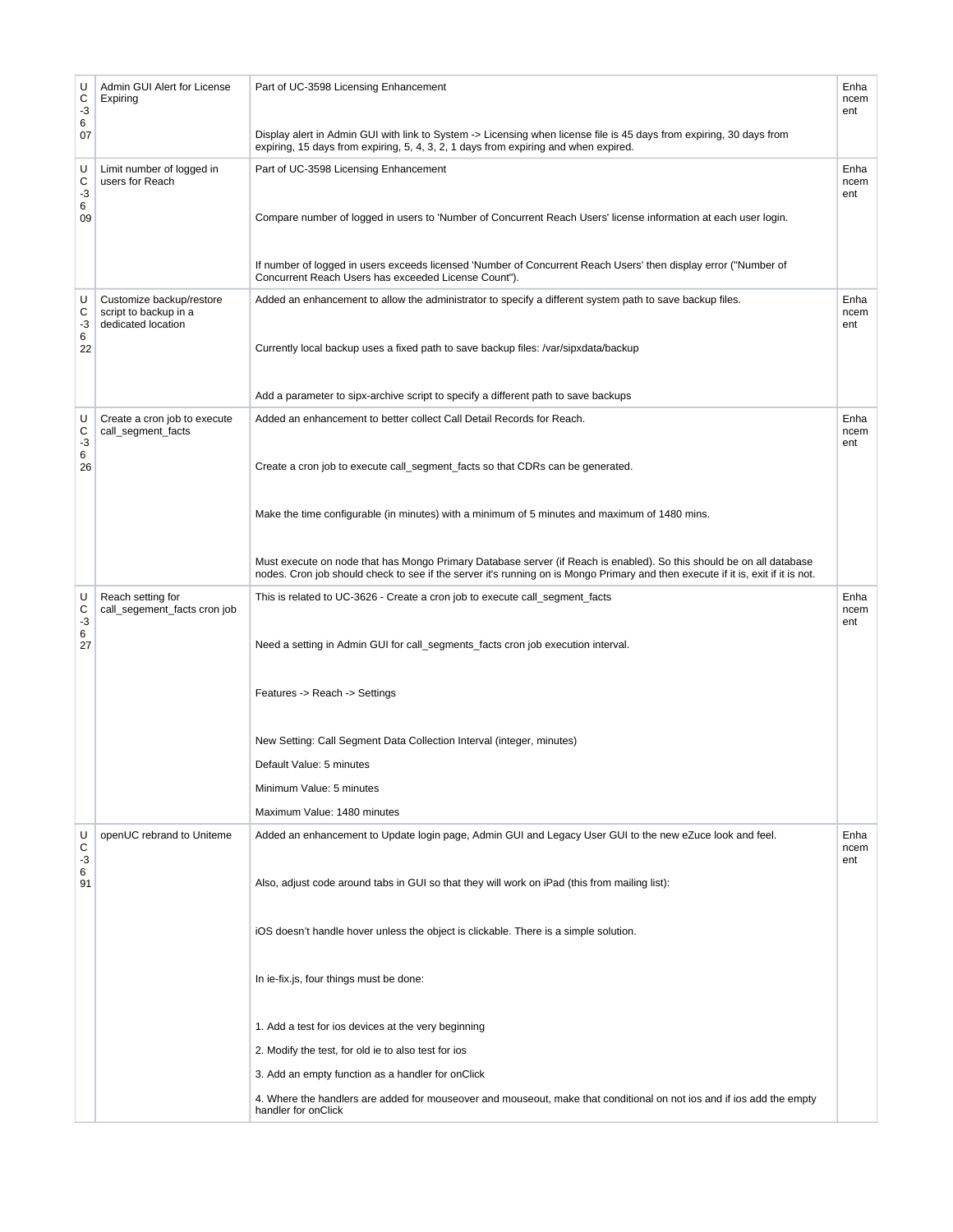| U<br>С<br>$-3$<br>6<br>97            | Default the Sofia Config so<br>that Freeswitch uses SIP Call<br>ID as it's Call ID                                           | Added an enhancement to make freeswitch use the SIP Call ID for it's Call ID. This makes tracing calls through freeswitch<br>easier.<br>Default the sofia profile (sofia.conf.xml.vm) now contains the following line.<br><param name="inbound-use-callid-as-uuid" value="true"/><br>This will make Freeswitch use the SIP Call ID for it's Call ID and greatly eases the debug process when trying to find<br>particular calls in the system based on pcap captures.                                                                                                                                                                                                                                                                                                                                             | Enha<br>ncem<br>ent |
|--------------------------------------|------------------------------------------------------------------------------------------------------------------------------|-------------------------------------------------------------------------------------------------------------------------------------------------------------------------------------------------------------------------------------------------------------------------------------------------------------------------------------------------------------------------------------------------------------------------------------------------------------------------------------------------------------------------------------------------------------------------------------------------------------------------------------------------------------------------------------------------------------------------------------------------------------------------------------------------------------------|---------------------|
| U<br>С<br>-3<br>$\overline{7}$<br>00 | Default the Sofia Config so<br>that Freeswitch uses SIP Call<br>ID as it's outbound Call ID                                  | This is Admin GUI work related to UC-3697<br>Under System - Media Services -> two new checkboxes are added :<br>Preserve inbound call id, Preserve call id on outbound calls - enabled by default.<br>Default the sofia profile to use<br><param name="outbound-use-uuid-as-callid" value="true"/><br>This will make Freeswitch to record have same call_uuid as initial leg                                                                                                                                                                                                                                                                                                                                                                                                                                      | Enha<br>ncem<br>ent |
| U<br>С<br>$-3$<br>7<br>03            | Reach Agent using * code<br>cannot end wrap                                                                                  | Added an enhancement to allow an Agent logged in via * code to be able to end wrap up time early.<br>Currently if an agent is logged in via * code they cannot end wrap up time early if wrap time is configured on the queue that<br>they took a call from.<br>This ticket is requesting that the wrap time would be ended if the user sends a * code for go available. In this way they<br>could then manually end the wrap mode and return to idle by sending this * avail code.<br>Example call flow:<br>Agent logs in via * code<br>Agent takes a call from a queue that has 300 seconds for wrap<br>Agent ends after call work that they need to do<br>Agent dials * code for go available<br>Reach receives this * code for available, removes the agent from wrap and returns the agent to the Idle state | Enha<br>ncem<br>ent |
| U<br>W<br>$-1$<br>74                 | Enable / disable WebRTC<br>menu item in Unite Web by<br>using existing /my/logindetails                                      | Worked on an enhancement that allowed for better and faster implementation of this process:<br>check if /my/logindetails (requested at the beginning of the session) contains a list of webrtc urls; if it does, show the<br>WebRTC menu item in settings; if it doesn't, don't show it.<br>$= = = = =$<br>No longer valid, but kept for background:<br>Specify a configuration file & setting that will control the WebRTC menu item in Unite.<br>This will allow an administrator to control whether users can see this menu item.<br>Default will be to have WebRTC / 3pcc setting hidden since WebRTC is not installed by default in the system.                                                                                                                                                              | Enha<br>ncem<br>ent |
| S<br>I.<br>P<br>Х<br>$-1$<br>43      | Recreating a region with<br>phones registered results in<br>doubled registrations for<br>same phone (one of them<br>expired) | Fixed an issue with Regions that was caused by recreating a region that had phones registered would result in doubled<br>registrations for each phone with one of them being expired.<br>Detailed information:                                                                                                                                                                                                                                                                                                                                                                                                                                                                                                                                                                                                    | Fix                 |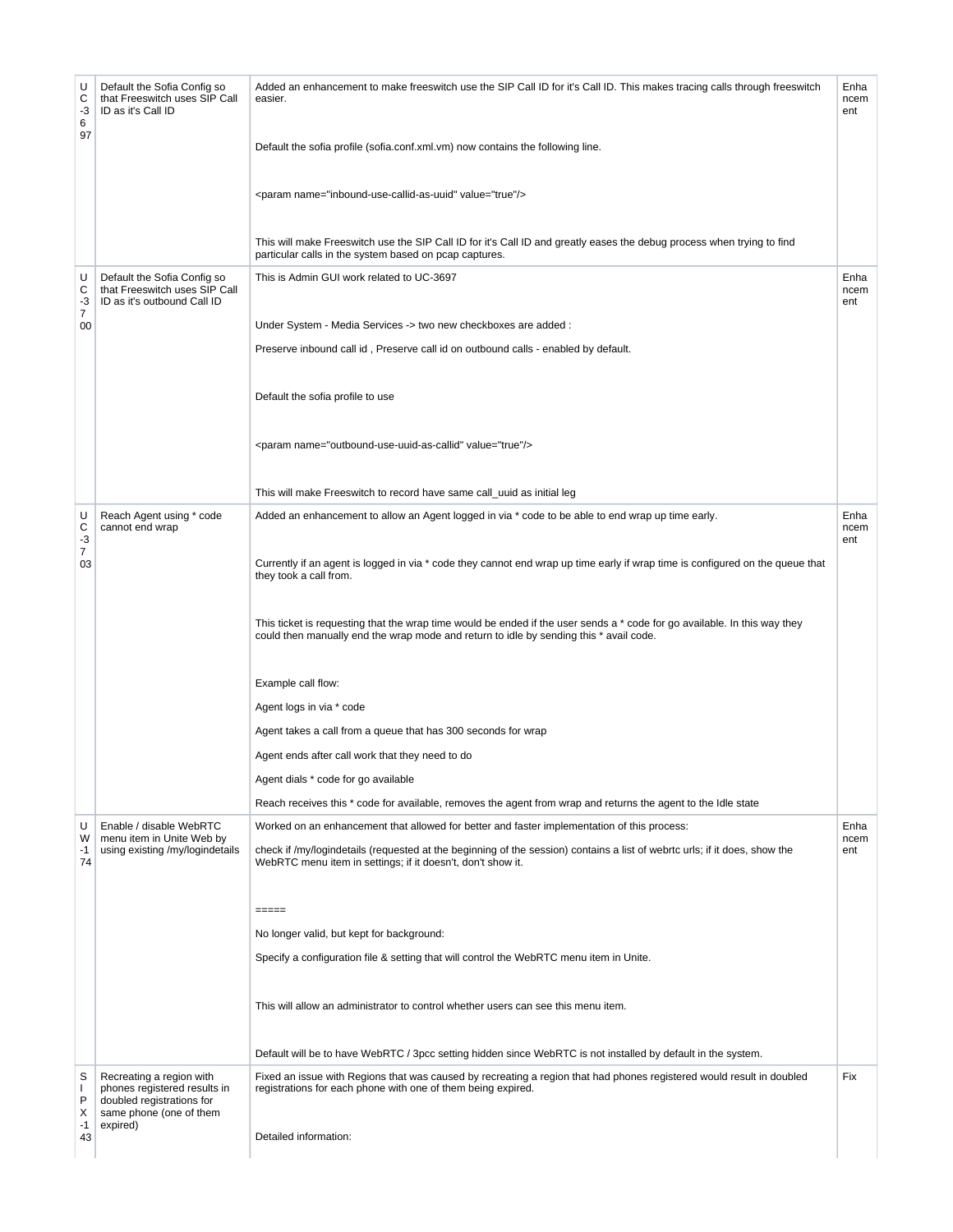Expired registration was that one with initial shard id.

For the same registration: "200[@ddluca.ezuce.ro](http://ddluca.ezuce.ro)", we have "shardId" : 1, and "shardId" : 6,

sipxecs:PRIMARY> db.registrar.find({"shardId" : 1}).pretty()

"\_id" : ObjectId("5450fbc485e6cd2d05dbb5dd"),

"timestamp" : NumberLong(1414593476),

"localAddress" : "10.5.0.171/RegDB::\_bindingsNameSpace",

"identity" : "200[@ddluca.ezuce.ro](http://ddluca.ezuce.ro)",

"uri" : "sip:200[@ddluca.ezuce.ro"](http://ddluca.ezuce.ro),

"callId" : "7463f4df-35ed9969-232c967f@10.5.0.3",

"contact" : "<sip:200@10.5.0.3;x-sipX-nonat>",

"binding" : "sip:200@10.5.0.3",

"qvalue" : "",

"instanceId" : "",

"gruu" : "",

{

"shardId" : 1,

"path" : "",

"cseq" : 14,

"expirationTime" : NumberLong(1414595689),

"instrument" : "0004f2871439",

"expired" : false

} {

"\_id" : ObjectId("54524727a75c3916d8c77bbd"),

"timestamp" : NumberLong(1414678311),

"localAddress" : "10.5.0.170/RegDB::\_bindingsNameSpace",

"identity" : "200[@ddluca.ezuce.ro](http://ddluca.ezuce.ro)",

"uri" : "sip:200[@ddluca.ezuce.ro"](http://ddluca.ezuce.ro),

"callId" : "7d195f23-be10cead-7fe5ebf3@10.5.0.3",

"contact" : "<sip:200@10.5.0.3;transport=tcp;x-sipX-nonat>",

"binding" : "sip:200@10.5.0.3",

"qvalue" : "",

"instanceId" : "",

"gruu" : "",

"shardId" : 6,

"path" : "",

"cseq" : 10,

"expirationTime" : NumberLong(1414678647),

"instrument" : "0004f2871439",

"expired" : false

}

This is not possible because "shardId" : 1 are'n available anymore for server with local address: 10.5.0.171. This server has  $shardId = 4$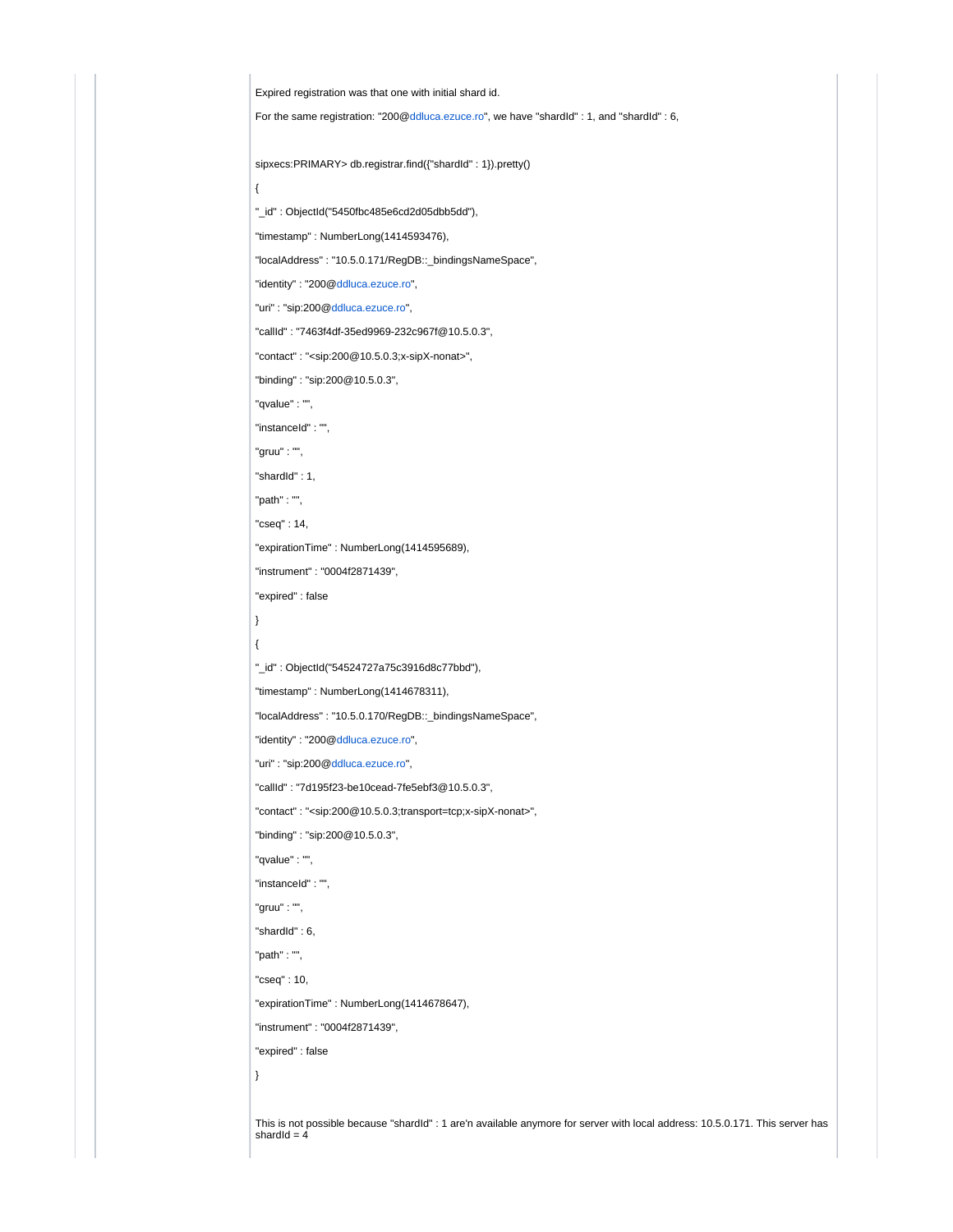| [root@defs171 ~]# cat /etc/sipxpbx/mongo-client.ini                                                                                                       |
|-----------------------------------------------------------------------------------------------------------------------------------------------------------|
| connectionUrl=mongodb://defs171.ddluca.ezuce.ro:27017,regone173.ddluca.ezuce.ro:27017,regtwosec174.ddluca.ezuce.<br>ro:27017, defp170.ddadPreferenceTags= |
| connectionString=sipxecs/defs171.ddluca.ezuce.ro:27017,regone173.ddluca.ezuce.ro:27017,regtwosec174.ddluca.ezuce.<br>ro:27017, defp170.d                  |
| clusterId=2                                                                                                                                               |
| shardId=4                                                                                                                                                 |
| useReadTags=true                                                                                                                                          |
| logappend=true                                                                                                                                            |
| port=27017                                                                                                                                                |
| replSet=sipxecs                                                                                                                                           |
| enable-driver-logging=true                                                                                                                                |
| driver-log-level=5                                                                                                                                        |
| read-query-timeout-ms=100                                                                                                                                 |
| write-query-timeout-ms=400                                                                                                                                |
| [root@defs171 $~$ ~]#                                                                                                                                     |
|                                                                                                                                                           |
| This bug can be reproduced in next scenario:                                                                                                              |
| On a HA setup, 7 nodes cluster - regions setup                                                                                                            |
| Register phone with line 200                                                                                                                              |
| Delete regions                                                                                                                                            |
| Recreate them                                                                                                                                             |
| In GUI : Diagnostics -> registrations                                                                                                                     |
| Expected result:                                                                                                                                          |
| A single registration                                                                                                                                     |
| Actual result:                                                                                                                                            |
| Same registration doubled one available and another one expired.                                                                                          |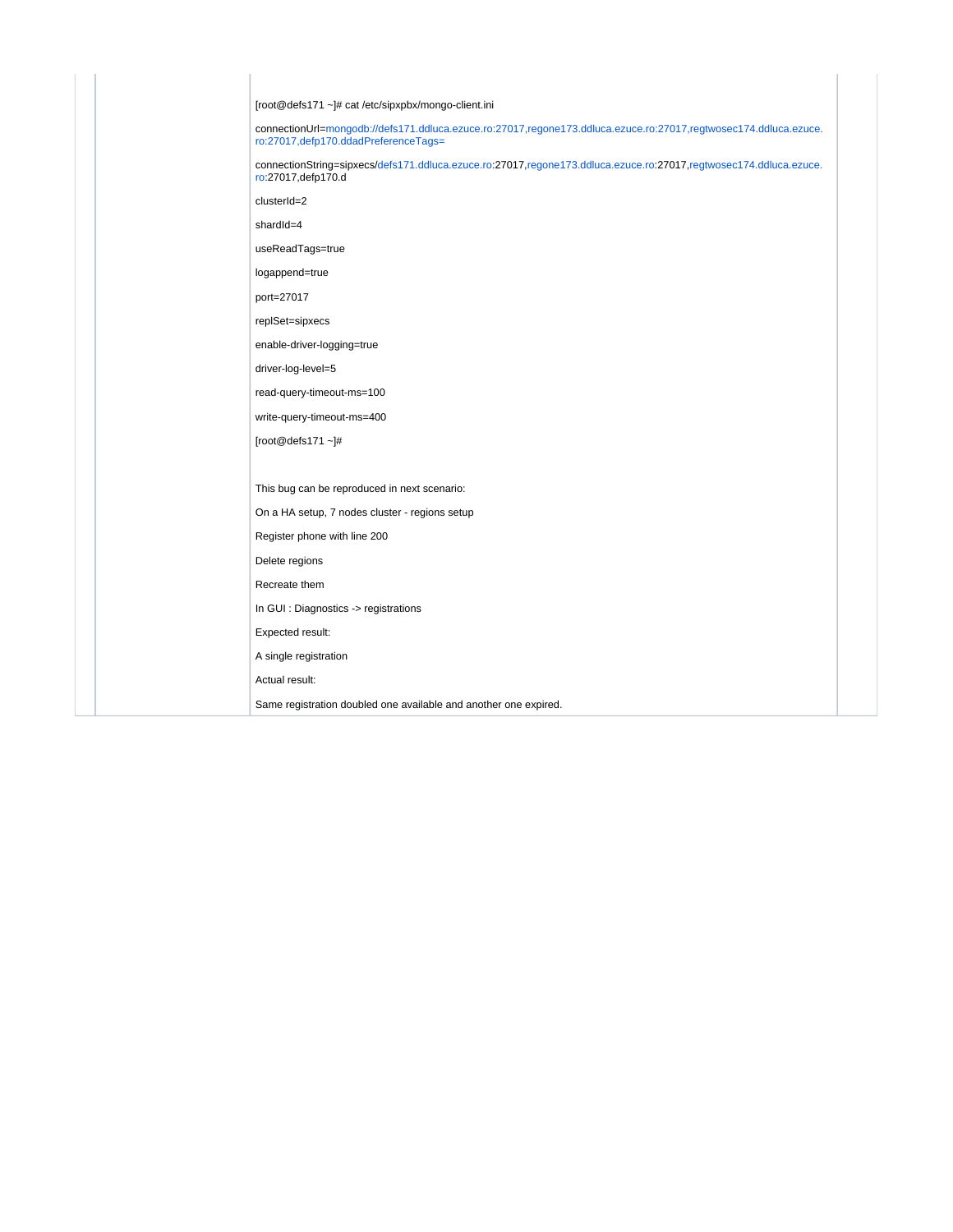| S<br>$\mathbf{I}$<br>P<br>Х<br>$-1$<br>70 | Restore of userProfile<br>collection does not work<br>properly when restoring on<br>the same machine | Fixed an issue caused by restoring data to an existing configured server.<br>Recreate:<br>1. Make a backup of your system via System->Backup and save it for upcoming steps<br>2. Edit an already existing user, for example in my case:<br>User 1000:<br>-changed user ID and IM ID from 1000 to 100033<br>-he did not have first name last name setup so i added something<br>-he did not have the 3 "Custom" fields filled so i filled them<br>3. Restore the system to the old backup by going to SYstem->Restore<br>Expected:<br>System to be restored and user 1000 to have his original settings<br>Actual:<br>User 1000 had user ID: 1000, IM ID: 100033, first/last name empty, Custom fields filled<br>Verified in mongo and actually all details about user 1000 were as in step 2. | Fix |
|-------------------------------------------|------------------------------------------------------------------------------------------------------|------------------------------------------------------------------------------------------------------------------------------------------------------------------------------------------------------------------------------------------------------------------------------------------------------------------------------------------------------------------------------------------------------------------------------------------------------------------------------------------------------------------------------------------------------------------------------------------------------------------------------------------------------------------------------------------------------------------------------------------------------------------------------------------------|-----|
|                                           |                                                                                                      | Restoring the backup on a different fresh installed machine did not cause any issues.                                                                                                                                                                                                                                                                                                                                                                                                                                                                                                                                                                                                                                                                                                          |     |
| S<br>T<br>P<br>Х<br>$-1$<br>79            | Unpacked WAR directory<br>explicitly set                                                             | Fixed an issue that caused the temp directory where jetty unpacked WAR files to not get cleaned up properly.<br>sipXcom-users thread regarding this: https://groups.google.com/forum/#!topic/sipxcom-users/bGvupc9xMbo<br>The temp directory where jetty unpacks the WARs does not seem to get cleaned. When sipxecs is restarted a new<br>directory is created and the old ones are still there.<br>The current solution we are using is to explicitly set the tempDirectory on production system so they won't fill up the hard<br>disk in time, like so:                                                                                                                                                                                                                                    | Fix |
|                                           |                                                                                                      | <call name="addHandler"><br/><arg><br/><new class="org.eclipse.jetty.webapp.WebAppContext"><br/><set name="contextPath">/sipxconfig</set><br/><set name="war"><systemproperty name="jetty.lib.dir"></systemproperty>/sipxconfig.war</set><br/><set name="extractWAR">true</set><br/><set name="tempDirectory">/var/sipxdata/tmp/sipxconfig</set><br/></new><br/><math>\langle</math>Arg<math>&gt;</math><br/></arg></call>                                                                                                                                                                                                                                                                                                                                                                     |     |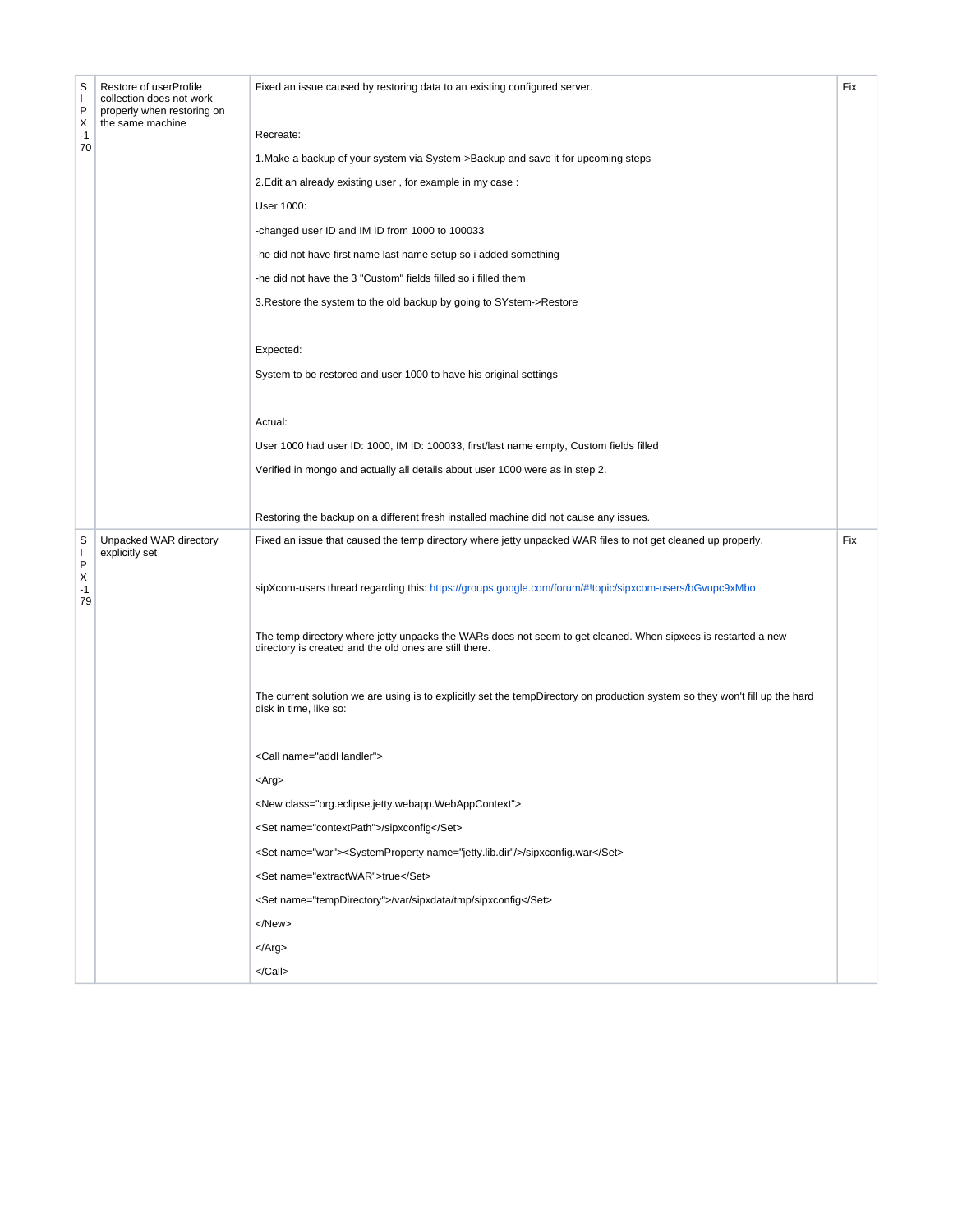| S<br>$\mathbf{I}$<br>P<br>Χ  | Error in Polycom Soundpoint<br>3.2.x firmware configuration<br>causes 488 Not Acceptable<br>Here | Fixed an issue when generating Soundpoint 3.2.x configs for Soundpoint IP 650 phones, in the [MAC-ADDRESS]-sipx-sip.<br>cfg file where the codecs were listed with wrong priority order.                 | Fix |
|------------------------------|--------------------------------------------------------------------------------------------------|----------------------------------------------------------------------------------------------------------------------------------------------------------------------------------------------------------|-----|
| $-1$<br>92                   |                                                                                                  | In the following examples, a SPIP 650 phone has been configured with G722, G711A, G711Mu and G729AB. Calls sent by<br>a Patton Smartnode are rejected with a 488 Not Acceptable Here message.            |     |
|                              |                                                                                                  | Configuring the phone in a 4.2.1 SipXecs server, the configuration looks like the following:                                                                                                             |     |
|                              |                                                                                                  |                                                                                                                                                                                                          |     |
|                              |                                                                                                  | <codecs></codecs>                                                                                                                                                                                        |     |
|                              |                                                                                                  | <preferences< td=""><td></td></preferences<>                                                                                                                                                             |     |
|                              |                                                                                                  | voice.codecPref.IP_650.G722="4"                                                                                                                                                                          |     |
|                              |                                                                                                  | voice.codecPref.IP_650.G711Mu="2"                                                                                                                                                                        |     |
|                              |                                                                                                  | voice.codecPref.IP_650.G711A="1"                                                                                                                                                                         |     |
|                              |                                                                                                  | voice.codecPref.IP_650.G729AB="3"                                                                                                                                                                        |     |
|                              |                                                                                                  | />                                                                                                                                                                                                       |     |
|                              |                                                                                                  |                                                                                                                                                                                                          |     |
|                              |                                                                                                  | but in a 15.05 SipXcom server, the configuration is like the following:                                                                                                                                  |     |
|                              |                                                                                                  |                                                                                                                                                                                                          |     |
|                              |                                                                                                  | <preferences< td=""><td></td></preferences<>                                                                                                                                                             |     |
|                              |                                                                                                  | voice.codecPref.IP_650.G722="1"                                                                                                                                                                          |     |
|                              |                                                                                                  | voice.codecPref.IP_650.G711Mu=""                                                                                                                                                                         |     |
|                              |                                                                                                  | voice.codecPref.IP_650.G711A=""                                                                                                                                                                          |     |
|                              |                                                                                                  | voice.codecPref.IP_650.G729AB=""                                                                                                                                                                         |     |
|                              |                                                                                                  | />                                                                                                                                                                                                       |     |
|                              |                                                                                                  |                                                                                                                                                                                                          |     |
|                              |                                                                                                  | It seems that the first three codecs get an empty string priority value, and the fourth get the number "1".                                                                                              |     |
|                              |                                                                                                  | Configuring a SPIP331 phone with G771A, G771Mu, G729AB codecs, the generated file contains the following lines:                                                                                          |     |
|                              |                                                                                                  |                                                                                                                                                                                                          |     |
|                              |                                                                                                  | <preferences< td=""><td></td></preferences<>                                                                                                                                                             |     |
|                              |                                                                                                  | voice.codecPref.G711Mu=""                                                                                                                                                                                |     |
|                              |                                                                                                  | voice.codecPref.G711A=""                                                                                                                                                                                 |     |
|                              |                                                                                                  | voice.codecPref.G729AB=""                                                                                                                                                                                |     |
|                              |                                                                                                  | />                                                                                                                                                                                                       |     |
|                              |                                                                                                  |                                                                                                                                                                                                          |     |
|                              |                                                                                                  | Also in this case the priority order is missing. Anyway, the phone accepts calls.                                                                                                                        |     |
| S<br>т<br>P<br>х<br>-1<br>94 | "On the phone" not removed if<br>user offline                                                    | Fixed an issue with openfire integration such that if the user goes offline (fox XMPP) during a call and terminates the call<br>prior going back online, the 'On the phone' status message remains stuck | Fix |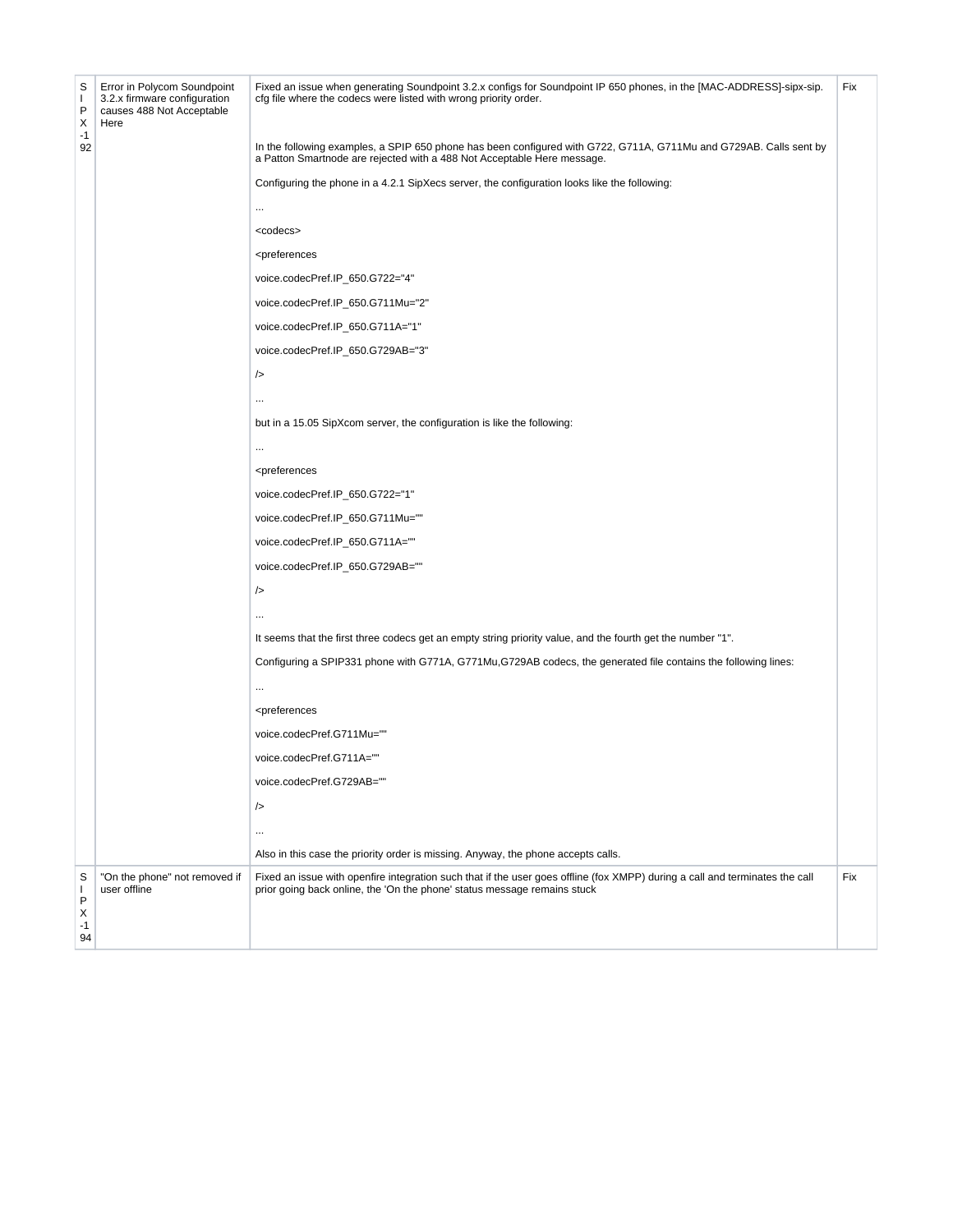| S<br>$\mathbf{I}$<br>P | Call queue strategy does not<br>have a default set | Fixed an issue with sipXcallqueue where the feature did not have a default queue strategy set.               | Fix |
|------------------------|----------------------------------------------------|--------------------------------------------------------------------------------------------------------------|-----|
| Χ<br>-2                |                                                    | Reproduce:                                                                                                   |     |
| 01                     |                                                    | 1. Enable call queue                                                                                         |     |
|                        |                                                    | 2. Click Add Call Queue and enter some name and extension                                                    |     |
|                        |                                                    | 3. Click Apply                                                                                               |     |
|                        |                                                    | Result:                                                                                                      |     |
|                        |                                                    | The Strategy drop-down will be marked with a discontinued rectangle as if the default option was changed.    |     |
|                        |                                                    | This happens because of strategy being set to "0":                                                           |     |
|                        |                                                    | /etc/sipxpbx/sipxcallqueue/CallQueue.xml                                                                     |     |
|                        |                                                    | <setting name="strategy"><type refid="type_strategy"></type><value>0</value></setting>                       |     |
|                        |                                                    | Actual:                                                                                                      |     |
|                        |                                                    | Default should be ring-all strategy as the web ui shows                                                      |     |
| S<br>L<br>P            | Agent level/position default to<br>0               | Fixed an issue sipXcallqueue where the Agent level/position was not set to 0.                                | Fix |
| Χ<br>$-2$              |                                                    | Reproduce Setup:                                                                                             |     |
| 02                     |                                                    | - call queue feature enabled                                                                                 |     |
|                        |                                                    | - Queue Q1 created                                                                                           |     |
|                        |                                                    | - Agent A1 created                                                                                           |     |
|                        |                                                    | Reproduce Steps:                                                                                             |     |
|                        |                                                    | 1. Assign Agent A1 as a member of queue Q1 : click Set Queue Membership and select Q1.                       |     |
|                        |                                                    | Expected:                                                                                                    |     |
|                        |                                                    | Call queue PRD doc says it should default to 1.                                                              |     |
|                        |                                                    | Actual:                                                                                                      |     |
|                        |                                                    | Agent Q1 is assigned to Q1 but his level/position default to 0.                                              |     |
|                        |                                                    | "level – Administrator will be able to specify a level (tier) of an agent within each queue. Default to '1'. |     |
|                        |                                                    | position - Administrator will be able to specify a position of an agent within each queue. Default to '1'."  |     |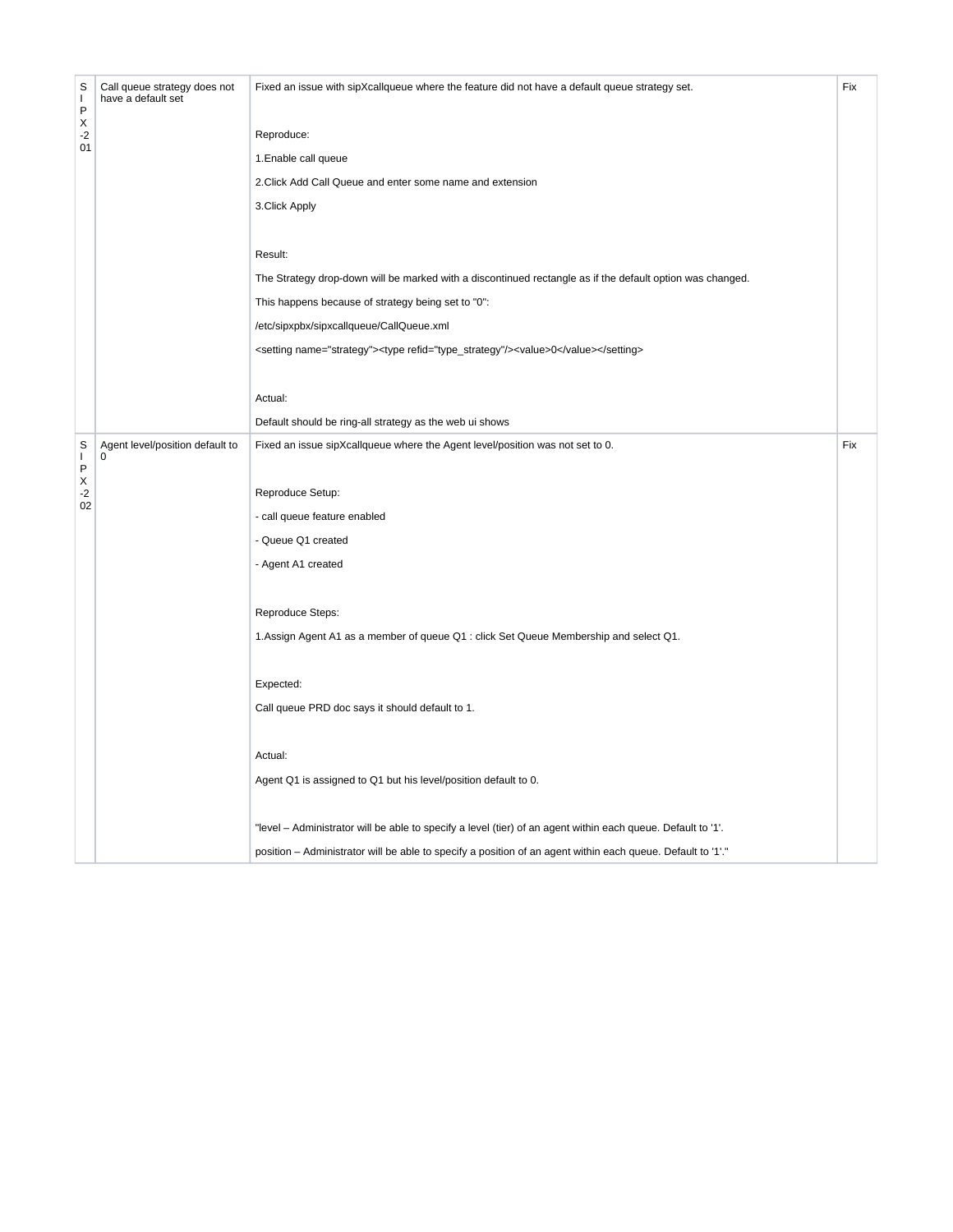| S<br>I.<br>P         | Certificate Authorities not<br>deleted from server on delete            | Fixed an issue where Certificate Authorities are not removed when deleted from GUI.                                                                                                                                                                                                                                      | Fix |
|----------------------|-------------------------------------------------------------------------|--------------------------------------------------------------------------------------------------------------------------------------------------------------------------------------------------------------------------------------------------------------------------------------------------------------------------|-----|
| Х<br>-2              |                                                                         | Reproduce:                                                                                                                                                                                                                                                                                                               |     |
| 05                   |                                                                         | 1. Create a new CA using:                                                                                                                                                                                                                                                                                                |     |
|                      |                                                                         | > req -new -x509 -nodes -sha1 -days 365 > host.crt                                                                                                                                                                                                                                                                       |     |
|                      |                                                                         | 2. Go to System -> Certificates -> Certificate Authorities                                                                                                                                                                                                                                                               |     |
|                      |                                                                         | 3. Upload Certificate Authority host.crt created at step 1                                                                                                                                                                                                                                                               |     |
|                      |                                                                         | 4. SSH to the server and check the saved file name:                                                                                                                                                                                                                                                                      |     |
|                      |                                                                         | Is -I /etc/sipxpbx/ssl/authorities/host.crt.crt                                                                                                                                                                                                                                                                          |     |
|                      |                                                                         | -rw-r--r-- 1 sipx sipx 993 Apr 18 12:19 /etc/sipxpbx/ssl/authorities/2. Go to System -> Certificates -> Certificate Authorities                                                                                                                                                                                          |     |
|                      |                                                                         | 3. Upload Certificate Authority host.crt created at step 1                                                                                                                                                                                                                                                               |     |
|                      |                                                                         | crt                                                                                                                                                                                                                                                                                                                      |     |
|                      |                                                                         | 5. Go to System -> Certificates -> Certificate Authorities                                                                                                                                                                                                                                                               |     |
|                      |                                                                         | 6. Delete host.crt                                                                                                                                                                                                                                                                                                       |     |
|                      |                                                                         | 7. SSH to the server and check that the file was deleted                                                                                                                                                                                                                                                                 |     |
|                      |                                                                         |                                                                                                                                                                                                                                                                                                                          |     |
|                      |                                                                         | Possible security issue.                                                                                                                                                                                                                                                                                                 |     |
| S<br>I.<br>P         | <b>Certificate Authorities</b><br>uploaded with .crt.crt<br>extension   | Fixed an issue that caused new Certificate Authorities that were uploaded to sipXcom server to have a .crt.crt extension.                                                                                                                                                                                                | Fix |
| Х<br>$-2$            |                                                                         | Reproduce:                                                                                                                                                                                                                                                                                                               |     |
| 06                   |                                                                         | 1. Create a new CA using:                                                                                                                                                                                                                                                                                                |     |
|                      |                                                                         | > req -new -x509 -nodes -sha1 -days 365 > host.crt                                                                                                                                                                                                                                                                       |     |
|                      |                                                                         | 2. Go to System -> Certificates -> Certificate Authorities                                                                                                                                                                                                                                                               |     |
|                      |                                                                         | 3. Upload Certificate Authority host.crt created at step 1                                                                                                                                                                                                                                                               |     |
|                      |                                                                         | 4. SSH to the server and check the saved file name:                                                                                                                                                                                                                                                                      |     |
|                      |                                                                         | Is -I /etc/sipxpbx/ssl/authorities/host.crt.crt                                                                                                                                                                                                                                                                          |     |
|                      |                                                                         | -rw-r--r-- 1 sipx sipx 993 Apr 18 12:19 /etc/sipxpbx/ssl/authorities/host.crt.crt                                                                                                                                                                                                                                        |     |
| S<br>I.<br>P         | Bria phone does not register<br>with TLS - account partially<br>enabled | Fixed an issue where Bria cannot register with TLS.                                                                                                                                                                                                                                                                      | Fix |
| X<br>-2<br>11        |                                                                         | Also, sipx certificate authority needs to be added in the cert authority list client side (if the cert authority is not present on<br>bria machine - most likely is not present if the internal sip certificate generated by sipxcom is used): Example on how to do<br>that when Bria is installed on a windows machine: |     |
|                      |                                                                         | http://windows.microsoft.com/en-us/windows-vista/view-or-manage-your-certificates                                                                                                                                                                                                                                        |     |
|                      |                                                                         | Bria tech support doc related to SIP TLS:                                                                                                                                                                                                                                                                                |     |
|                      |                                                                         | https://support.counterpath.com/topic/how_do_i_use_certificates_for_tls                                                                                                                                                                                                                                                  |     |
| S<br>I.              | Yealink config generation fails                                         | Fixed an issue with the Yealink plugin that caused phone configurations to not be created properly.                                                                                                                                                                                                                      | Fix |
| P<br>Х<br>$-2$<br>15 |                                                                         | https://groups.google.com/forum/#!msg/sipxcom-users/oOWRSzSy9ro/8f8X1TbuAdsJ                                                                                                                                                                                                                                             |     |
|                      |                                                                         | Projection for: 7/7/15 12:23 PM 7/7/15 12:23 PM Failed Invocation of method 'getTftpServer' in class org.sipfoundry.<br>sipxconfig.phone.yealink.YealinkPhone threw exception java.lang.NullPointerException at yealinkPhone/config_v7x.vm[line<br>2, column 28]                                                         |     |
|                      |                                                                         |                                                                                                                                                                                                                                                                                                                          |     |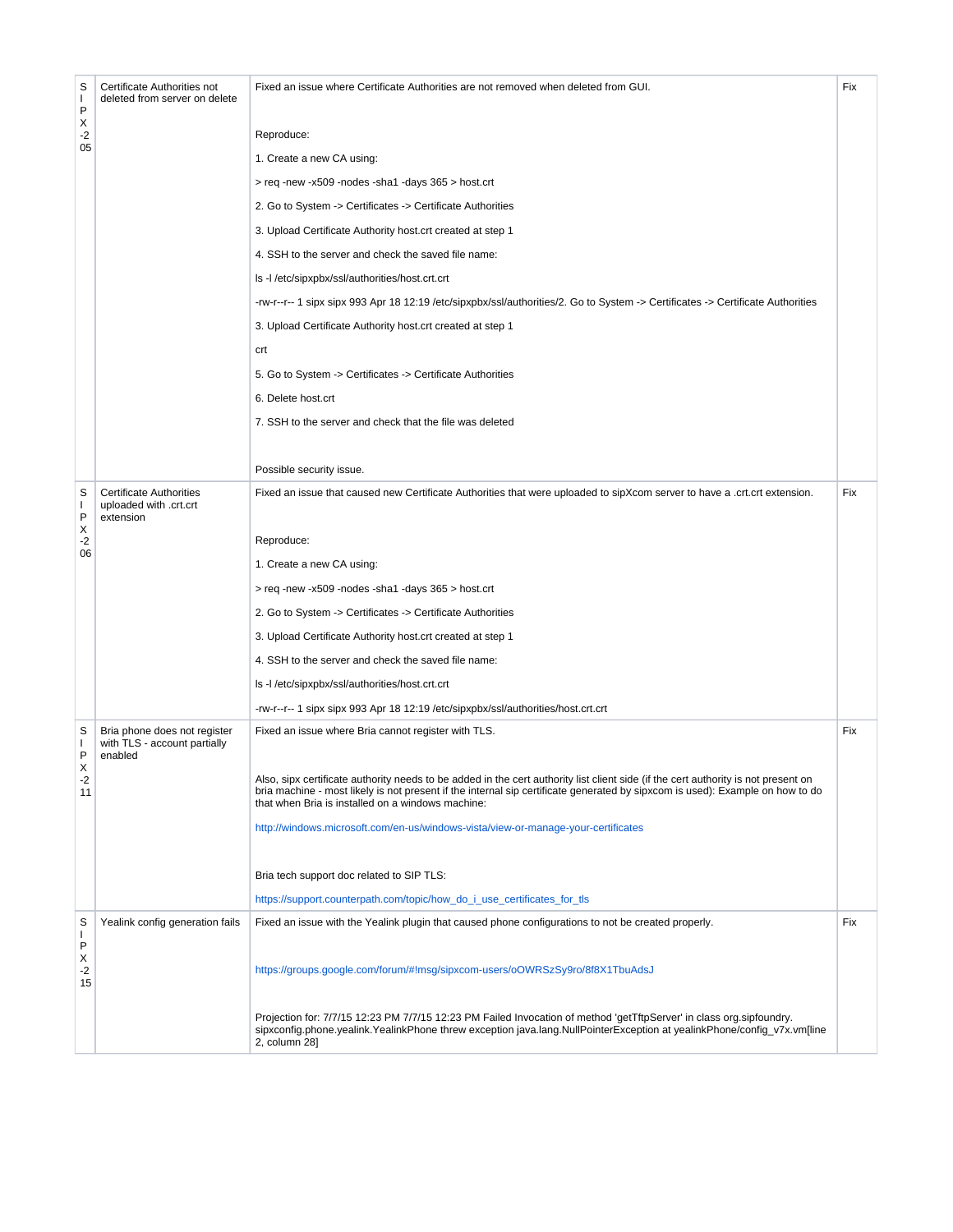| S<br>Т.<br>P<br>X<br>$-2$<br>17           | Fix text on Phone and Phone<br>Group Pages                                 | Fixed the text on the Phone and Phone Group pages to reflect that now the 'Profiles template version' is now the Group<br>Firmware version.<br>The setting label should change to such.<br>Also the text under that box should read:<br>Changes the group firmware will affect all phones in the group. If you require different firmware for different phones please<br>use additional group to manage the firmware. NOTE: If phones are present in multiple groups, with different versions, the<br>last group in the list of phone groups takes precedence.<br>The help text to the right should read:<br>NOTE: Changing the group firmware WILL set all of the phones in the group to that firmware version.                                                                                                                                                                      | Fix |
|-------------------------------------------|----------------------------------------------------------------------------|---------------------------------------------------------------------------------------------------------------------------------------------------------------------------------------------------------------------------------------------------------------------------------------------------------------------------------------------------------------------------------------------------------------------------------------------------------------------------------------------------------------------------------------------------------------------------------------------------------------------------------------------------------------------------------------------------------------------------------------------------------------------------------------------------------------------------------------------------------------------------------------|-----|
| S<br>$\mathbf{I}$<br>P<br>X<br>$-2$<br>18 | Call Queue no longer working<br>after enabling/disabling other<br>services | Fixed an issue with sipXcallqueue that caused sipXcallqueue to not work properly when other services were enabled or<br>disabled.<br>Reproduce Setup:<br>Single node setup<br>Call Queue enabled and configured.<br>When enabling/disabling other services, callqueue document configuration gets modified in mongo, causing lack of<br>functionality.<br>Reproduce Steps:<br>1. Enable Call Queue<br>2. Add Call Queue: name 5 extension 555<br>3. Click Apply<br>4. Check in mongo:<br>mongo imdb<br>sipxecs:PRIMARY> db.entity.find({"ent":"callqueue"}).pretty()<br>₹<br>"_id": "CallQueue8",<br>"ident": "555@stefan.ezuce.ro",<br>"vid" : true,<br>"ent" : "callqueue",<br>"als": $[$<br>€<br>"id": "5",<br>"cnt": "sip:555@10.4.0.104:15060",<br>"rln" : "callqueue"<br>},<br>$\{$<br>"id": "555",<br>"cnt": "sip:555@10.4.0.104:15060",<br>"rln" : "callqueue"<br>}<br>1<br>ł | Fix |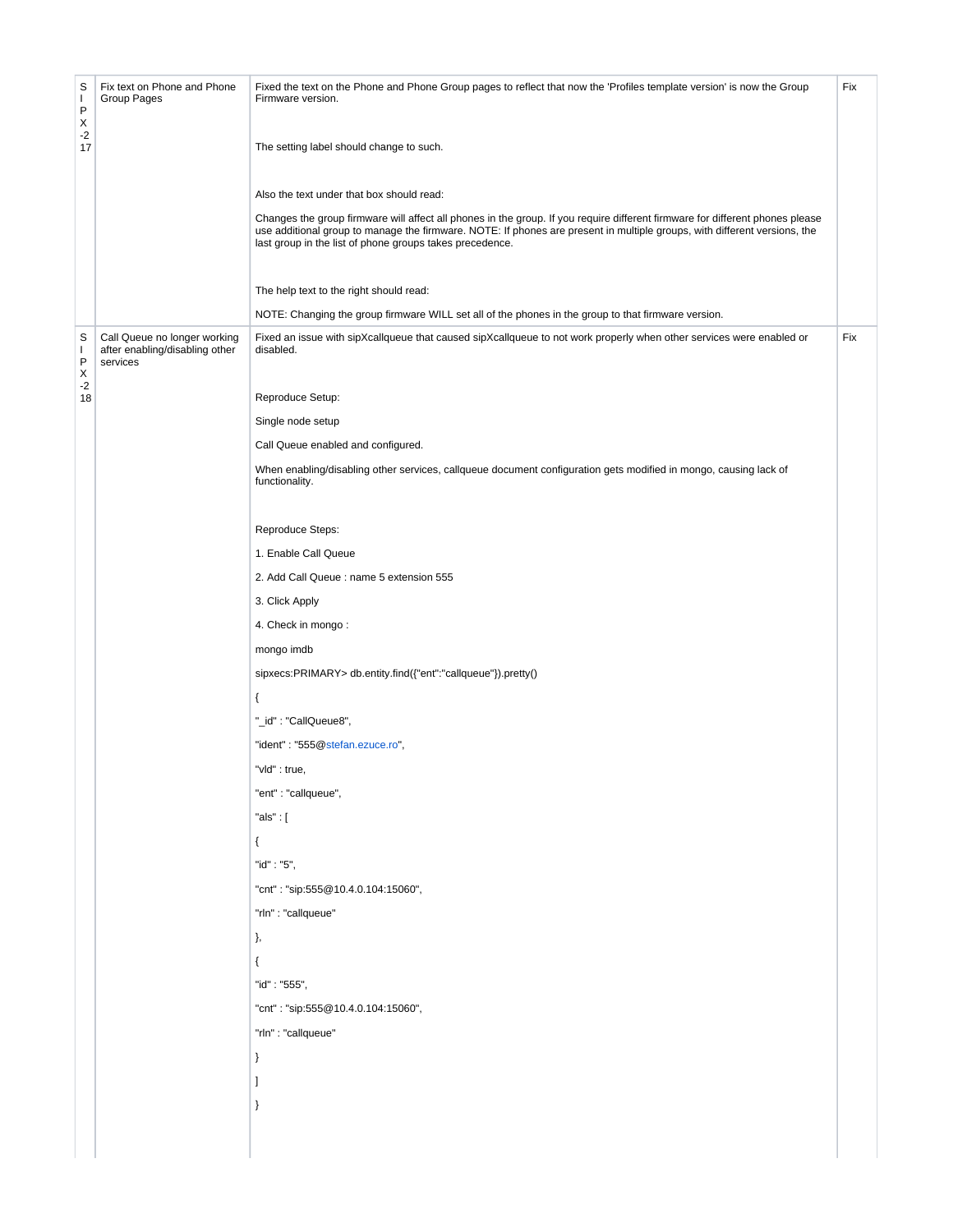|               |                                                                        | 5. Call Queue extension and check functionality - it does                                                               |     |
|---------------|------------------------------------------------------------------------|-------------------------------------------------------------------------------------------------------------------------|-----|
|               |                                                                        | 6. Enable/disable a telephony service(eg: Authorization Code)                                                           |     |
|               |                                                                        | 7. After configuration deployment check again in mongo:                                                                 |     |
|               |                                                                        |                                                                                                                         |     |
|               |                                                                        | sipxecs:PRIMARY> db.entity.find({"ent":"callqueue"}).pretty()                                                           |     |
|               |                                                                        | $\{$                                                                                                                    |     |
|               |                                                                        | "_id": "CallQueue8",                                                                                                    |     |
|               |                                                                        | "ident": "555@stefan.ezuce.ro",                                                                                         |     |
|               |                                                                        | "vid" : true,                                                                                                           |     |
|               |                                                                        | "ent": "callqueue",                                                                                                     |     |
|               |                                                                        | "als" : [ ]                                                                                                             |     |
|               |                                                                        | $\}$                                                                                                                    |     |
|               |                                                                        |                                                                                                                         |     |
|               |                                                                        | 8. Call Queue extension again and check functionality.                                                                  |     |
|               |                                                                        |                                                                                                                         |     |
|               |                                                                        | Issue:                                                                                                                  |     |
|               |                                                                        | Call to Queue extension does not connect.                                                                               |     |
|               |                                                                        |                                                                                                                         |     |
|               |                                                                        | Workaround:                                                                                                             |     |
|               |                                                                        | "Apply" on the Callqueue page fixes this issue.                                                                         |     |
| S<br>L        | Fix special german chars                                               | Fixed an issue that caused codepage related errors for special chars (like german umlaute).                             | Fix |
| P             | errors                                                                 |                                                                                                                         |     |
| X<br>-2<br>19 |                                                                        | See https://groups.google.com/forum/?utm_medium=email&utm_source=footer#!msg/sipxcom-dev/v_sxd5XZAdY<br>/SL5wpzL7akwJ   |     |
| S             | SipXBridge Shared Memory                                               | Fixed an issue where in some cases, following re-invites, sipXbridge will change its RTP port and thereby cause one-way | Fix |
| T<br>P        | <b>Error Causes Unintended</b><br>RTP Port Change and One<br>Way Media | media.                                                                                                                  |     |
| Χ<br>$-2$     |                                                                        |                                                                                                                         |     |
| 22            |                                                                        | The root cause is a memory share error in RtpReceiverEndpoint.setSessionDescription():                                  |     |
|               |                                                                        |                                                                                                                         |     |
|               |                                                                        | Old (note original comments removed):                                                                                   |     |
|               |                                                                        |                                                                                                                         |     |
|               |                                                                        | // OnRelay: problem is 'sessionDescription is assigned, not copied, and subsequently reused and modified by the caller. |     |
|               |                                                                        | this.sessionDescription = SipUtilities.cleanSessionDescription(sessionDescription);                                     |     |
|               |                                                                        |                                                                                                                         |     |
|               |                                                                        | this.sessionDescription.setOrigin(origin);                                                                              |     |
|               |                                                                        |                                                                                                                         |     |
|               |                                                                        | SipUtilities.fixupSdpMediaAddresses(sessionDescription, address, this.getPort());                                       |     |
|               |                                                                        |                                                                                                                         |     |
|               |                                                                        | Fixed:                                                                                                                  |     |
|               |                                                                        | sessionDescription = SipUtilities.cleanSessionDescription(sessionDescription);                                          |     |
|               |                                                                        | sessionDescription.setOrigin(origin);                                                                                   |     |
|               |                                                                        | SipUtilities.fixupSdpMediaAddresses(sessionDescription, address, this.getPort());                                       |     |
|               |                                                                        | // OnRelay: Ensures a correct clone of the sessionDescription is assigned after all necessary changes                   |     |
|               |                                                                        | this.sessionDescription = SipUtilities.cloneSessionDescription(sessionDescription);                                     |     |
|               |                                                                        |                                                                                                                         |     |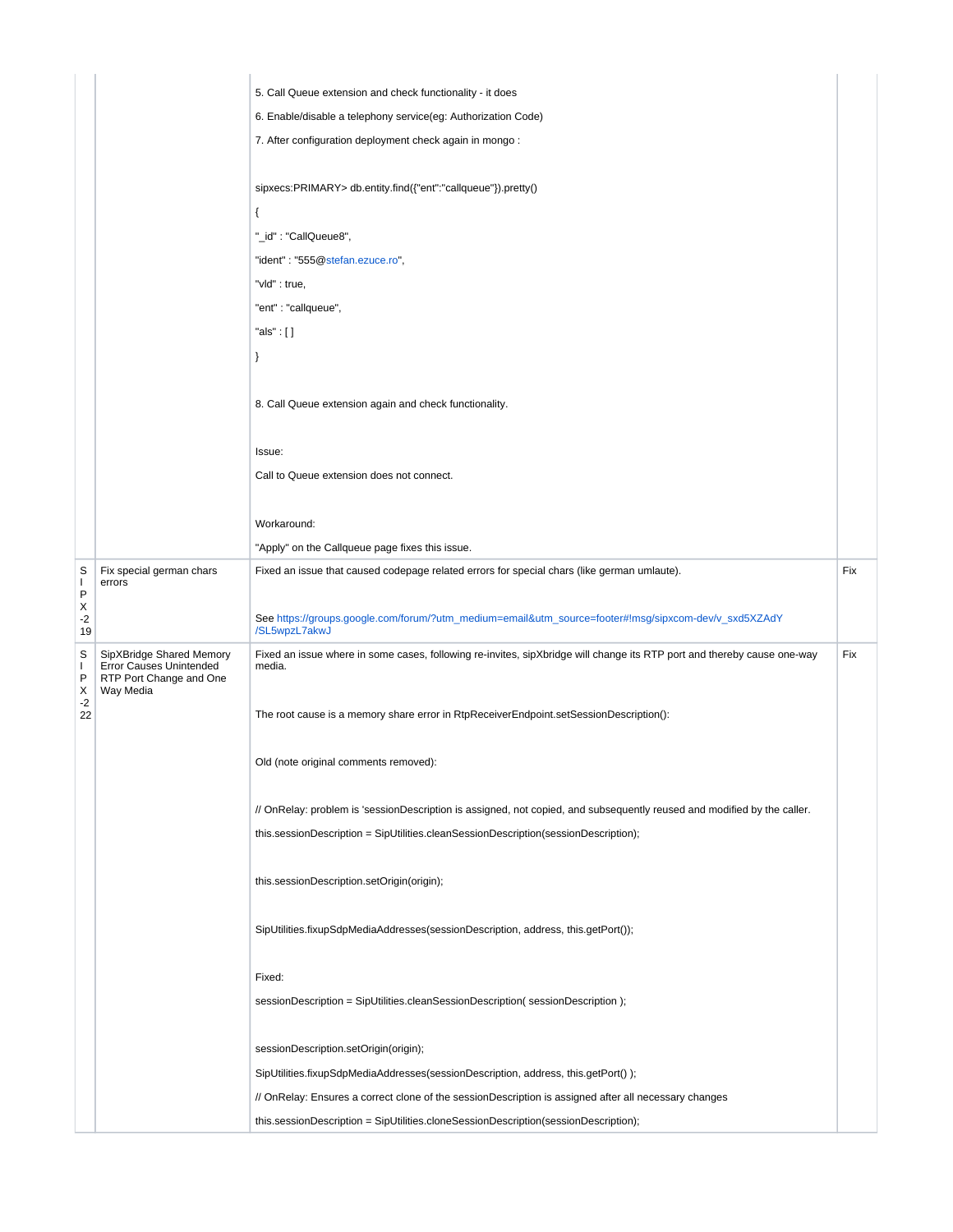| S<br>L<br>P<br>X<br>$-2$<br>23 | Exception when adding PSTN<br>line to Audiocodes type of<br>gateways | Fixed an issue that caused a GUI error to be thrown when adding a PSTN line to an Audiocodes Gateway.                 | Fix |
|--------------------------------|----------------------------------------------------------------------|-----------------------------------------------------------------------------------------------------------------------|-----|
|                                |                                                                      | Reproduce Steps:                                                                                                      |     |
|                                |                                                                      | 1.Go to Devices Gateways and from the menu add any of the Audiocodes gateways                                         |     |
|                                |                                                                      | 2. Edit the added gateway and go under PSTN Lines                                                                     |     |
|                                |                                                                      | 3. Click Add PSTN line link                                                                                           |     |
|                                |                                                                      | Issue : an error is displayed                                                                                         |     |
|                                |                                                                      | This happens to all the Audiocodes gateways                                                                           |     |
|                                |                                                                      | (After reconnecting to Admin Portal, you can see the line was actually added)                                         |     |
| S<br>L<br>P<br>Х<br>$-2$<br>32 | sipxconfig SOAP API not<br>working if no internet<br>connectivity    | Fixed an issue with spring framework that caused the SOAP API to not work if the server had no Internet connectivity. | Fix |
| S                              | Queue calls continuously                                             | Resolved an issue that caused freeswitch and sipxproxy services will start consuming some CPU                         | Fix |
| ı<br>P                         | offered to unregistered agents<br>causes freeswitch flooding         | (with 4 agents ~ 15-20 %)                                                                                             |     |
| X<br>$-30$                     |                                                                      |                                                                                                                       |     |
|                                |                                                                      | After a short while, freeswitch.log will indicate some problems:                                                      |     |
|                                |                                                                      | [CRIT] mod_sofia.c:4268 Error Creating Session                                                                        |     |
|                                |                                                                      | [CRIT] switch_time.c:1227 Over Session Rate of 30!                                                                    |     |
|                                |                                                                      | [CRIT] switch_core_session.c:2350 Throttle Error! 3                                                                   |     |
|                                |                                                                      | Recreate:                                                                                                             |     |
|                                |                                                                      | Sofia status shows 3-4 calls in Running state during this test                                                        |     |
|                                |                                                                      |                                                                                                                       |     |
|                                |                                                                      | 1. Enable call queue and use the default settings.                                                                    |     |
|                                |                                                                      | 2.Add a queue                                                                                                         |     |
|                                |                                                                      | 3. Assign a couple of agents to this queue and make them Available                                                    |     |
|                                |                                                                      | 4. Don't register the agents on actual phones.                                                                        |     |
|                                |                                                                      | 5. Call the queue extension from some number.                                                                         |     |
|                                |                                                                      |                                                                                                                       |     |
|                                |                                                                      | Workaround:                                                                                                           |     |
|                                |                                                                      | Don't leave unregistered agents in Available state - log them out                                                     |     |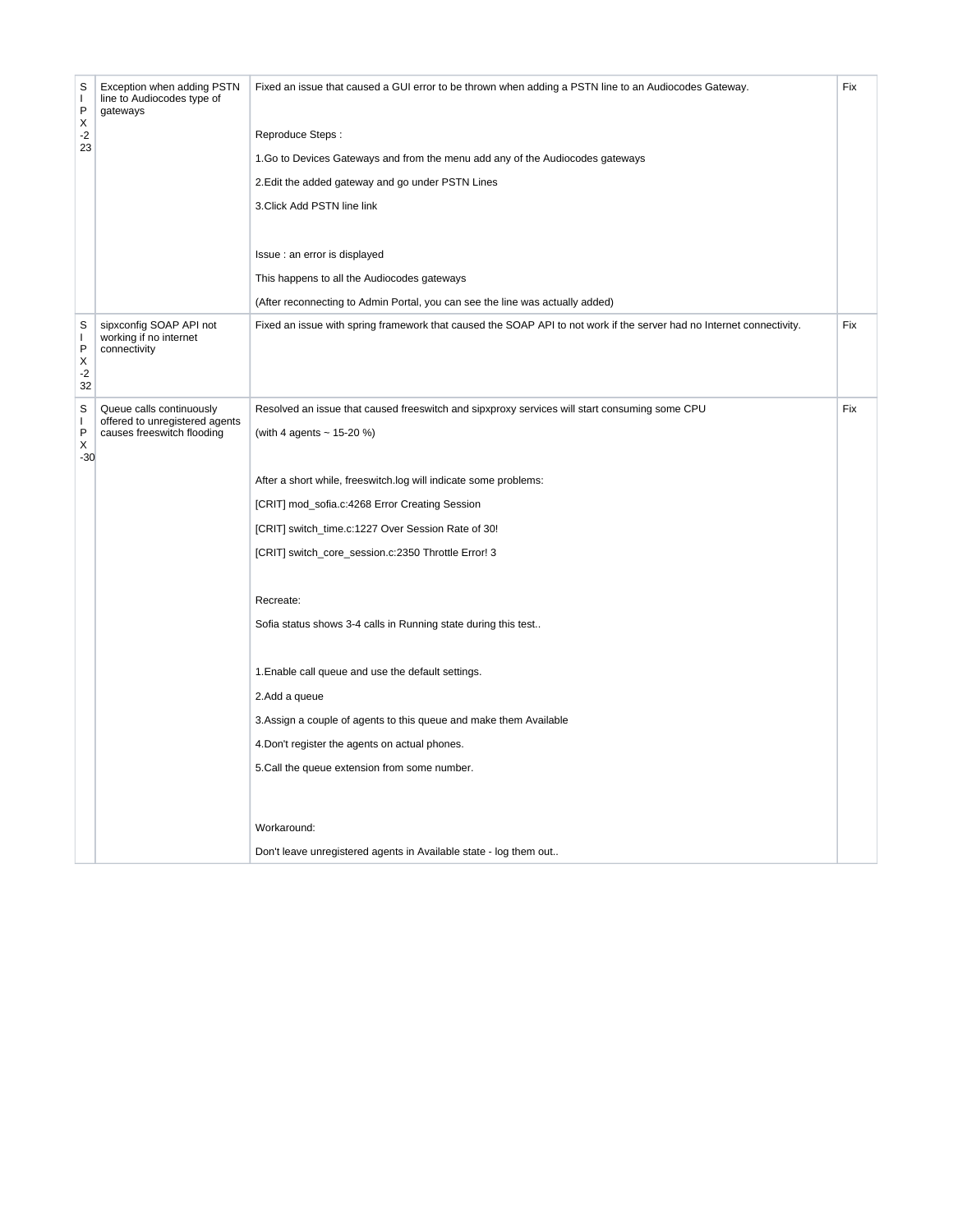| S<br>$\mathbf{I}$<br>P    | Call queue call timeout does<br>not work anymore                              | Resolved an issue where an agent is alerted but the call keeps alerting him after 15s as well.                                                                                                                                                                                           | Fix |
|---------------------------|-------------------------------------------------------------------------------|------------------------------------------------------------------------------------------------------------------------------------------------------------------------------------------------------------------------------------------------------------------------------------------|-----|
| Х<br>$-31$                |                                                                               | Expected:                                                                                                                                                                                                                                                                                |     |
|                           |                                                                               | Call to be passed to the other agent after 15s                                                                                                                                                                                                                                           |     |
|                           |                                                                               | Reproduce:                                                                                                                                                                                                                                                                               |     |
|                           |                                                                               | 1. Enable Call queue service                                                                                                                                                                                                                                                             |     |
|                           |                                                                               | 2. Queue already added with ring strategy set to Ring agent who has been idle the longest.                                                                                                                                                                                               |     |
|                           |                                                                               | 3. Agents 2012 and 2048 are already created and assigned to queue 557 and they have Call timeout field set to 15 seconds                                                                                                                                                                 |     |
|                           |                                                                               | 4. Call the queue and wait in queue for call timeout to be reached                                                                                                                                                                                                                       |     |
|                           |                                                                               | Agents 2012 and 2048, queue 557 configs from fS_cli:                                                                                                                                                                                                                                     |     |
|                           |                                                                               | agent-2012 single_box  callback sofia/1410setup2.cristi.ezuce.ro/2012@1410setup2.cristi.ezuce.ro;sipx-noroute=VoiceMail;<br>sipx-userforward=false:sipx-<br>expires=15 Available Waiting 0 0 0 0 0 1428425823 1428425824 1428425819 1428329584 0 13 246 1428328703                       |     |
|                           |                                                                               | agent-2048 single box callback sofia/1410 setup 2.cristi.ezuce.ro/2048@1410 setup 2.cristi.ezuce.ro; sipx-noroute=VoiceMail;<br>sipx-userforward=false;sipx-<br>expires=15 Available Waiting 0 0 0 0 0 1428425779 1428425786 1428425772 1428321960 0 16 201 1428328667                   |     |
|                           |                                                                               | queue-557 longest-idle-agent /var/sipxdata/mediaserver/data/moh/suite-espanola-op-47-leyenda.<br>wav queue true 10 true true 60 false 0 0 5                                                                                                                                              |     |
| S<br>I.<br>P              | Expiration timer could not be<br>changed under Huntgroup --><br>Call Sequence | Fixed an issue with changing the expiration timer for a Hunt Groups did not work properly.                                                                                                                                                                                               | Fix |
| х<br>$-39$                |                                                                               | If you try to change expiration timer on anyone of the extensions in a Hunt Group you will receive "Changes applied<br>successfully." message but the values are not changed.                                                                                                            |     |
| S<br>I.<br>P<br>X<br>-43  | Freeswitch rtp timeout causes<br>MoH to stop after 5 minutes                  | Fixed an issue with long duration MoH. When a user was put on hold, MoH feature would stop playing the music after 5<br>minutes.                                                                                                                                                         | Fix |
| S<br>$\mathbf{I}$<br>P    | Cannot add simple speed dial<br>or BLF on the Yealink phone                   | Fixed an issue with Yealink phone configuration that did not allow the administrator to add a simple Speed Dial or BLF key.                                                                                                                                                              | Fix |
| Х<br>$-54$                |                                                                               | Recreate:                                                                                                                                                                                                                                                                                |     |
|                           |                                                                               | Go into Admin Portal to Users->"200" -> Speed dials and try to add speed dials here followed by a Send Profiles (or doing<br>this via the User Portal)                                                                                                                                   |     |
| S<br>$\mathbf{I}$<br>P    | Both PCMA and PCMU are<br>marked as G711 in the<br>Yealink profile            | Fixed an issue with the labels for PCMA and PCMU G.711 Codecs.                                                                                                                                                                                                                           | Fix |
| Х<br>$-55$                |                                                                               | Recreate:                                                                                                                                                                                                                                                                                |     |
|                           |                                                                               | Under Device -> Phones -> "Yealink phone" -> Line -> Codecs there is no way of telling which codec is G711 U-law and<br>which is A-law since both are named G711.                                                                                                                        |     |
| U<br>С<br>$-2$<br>4<br>36 | Alias field stack overflow                                                    | Customer had 206 aliases on one user at 10 characters each. Attempting to remove one of them resulted in an internal<br>error being displayed on the page. The problem was described as a regular exp pattern trying to validate the field which<br>enters in a loop with so many chars. | Fix |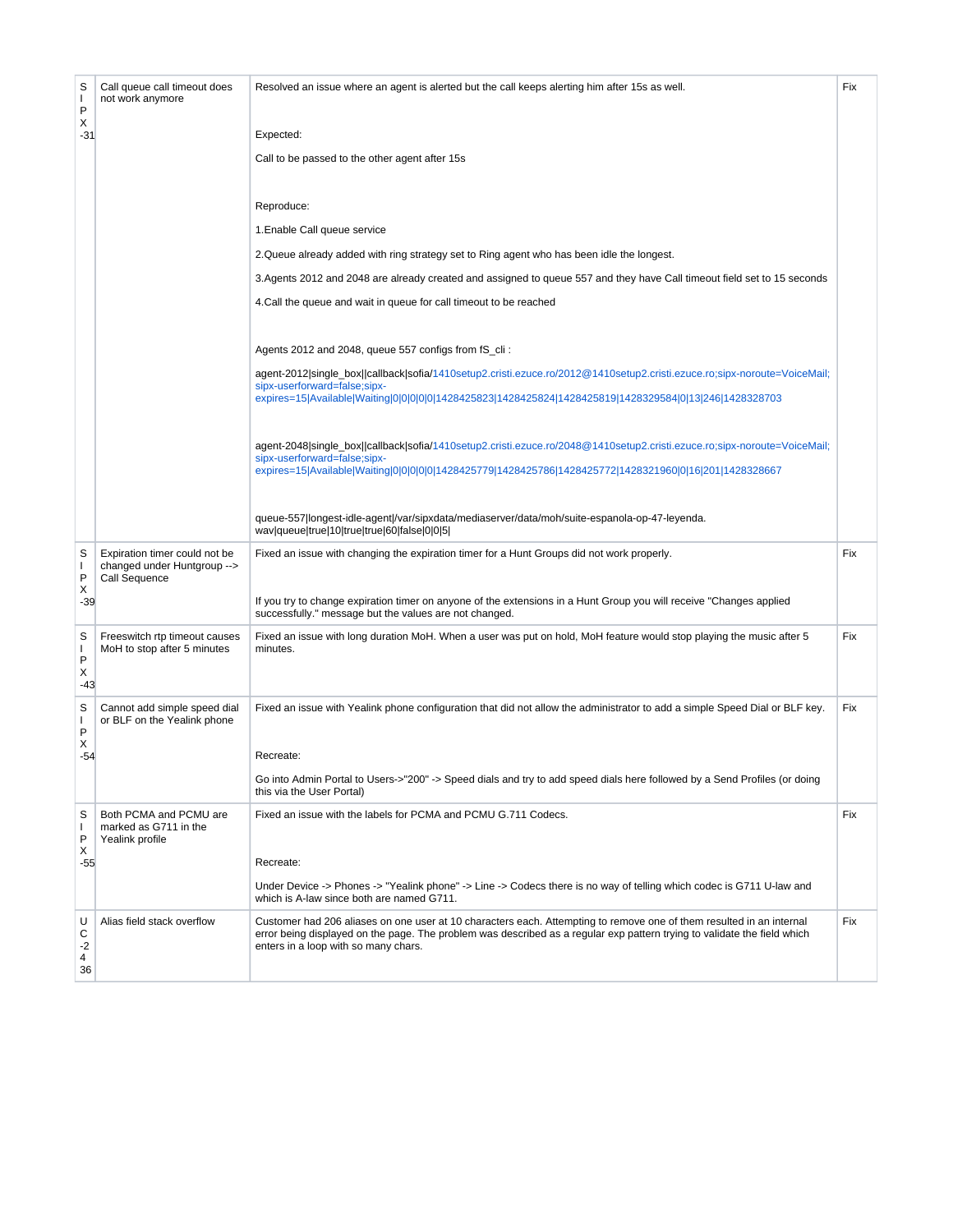| U<br>С<br>$-2$<br>5<br>07            | Missing 'Remote Station ID'<br>causes FAX IVR processing<br>null pointer exception                                      | Looks like remote station id missing and causing issue<br>Amended code to handle scenarios when fax is not successfully received.<br>The error was not from missing remote station id (that case is handled in FaxProcessor.java:147), but from null<br>"faxReceive" object when failing to receive fax.<br>This fix ensures that in case fax to email fails to work, instead of displaying a null pointer exception log message in sipxivr.<br>log, an error is displayed with proper reason of failure.                                                                                                                                                                                                                                                                                                                                                                                       | Fix |
|--------------------------------------|-------------------------------------------------------------------------------------------------------------------------|-------------------------------------------------------------------------------------------------------------------------------------------------------------------------------------------------------------------------------------------------------------------------------------------------------------------------------------------------------------------------------------------------------------------------------------------------------------------------------------------------------------------------------------------------------------------------------------------------------------------------------------------------------------------------------------------------------------------------------------------------------------------------------------------------------------------------------------------------------------------------------------------------|-----|
| U<br>С<br>$-2$<br>8<br>91            | Proxy should look for X-sipX-<br>AuthIdentify also in To header                                                         | Addressed an issue caused by Grandstream's non-compliant REFER mechanism.<br>This issue was found while investigating a customer issue.<br>The caller phone Grandstream is not compliant to REFER mechanism because it did not encode X-sipX-AuthIdentify as a<br>separate header. It put it in the To header<br>To: <sip:999@sip.domain.com.co?x-sipx-authidentity=%3csip:~~ac~1%40sip.domain.com.co%3bsignature%<br>3D537E21F2%253A%253A54df707414b7c7c5f08bed08a0992f80%3E&amp;REFERENCES=1661133853-5060-4%40BHC.BH.<br/>B.BJI%3Brel%3Drefer&gt;;tag=as6f6ba4a4<br/>However the authentication succeeded for the referred call because the caller knew how to authenticate.<br/>We could overcome this limitation of some phones by looking for X-sipX-AuthIdentify in also in To header.</sip:999@sip.domain.com.co?x-sipx-authidentity=%3csip:~~ac~1%40sip.domain.com.co%3bsignature%<br> | Fix |
| U<br>С<br>-3<br>$\overline{2}$<br>36 | Clean up small files that are<br>left in directory that don't get<br>uploaded because there is not<br>actual voicemail. | Fixed an issue where if a message left is less than 1 sec then it is not considered a true VM and needs to be deleted.<br>There were small files that were created that were not being cleaned up properly.                                                                                                                                                                                                                                                                                                                                                                                                                                                                                                                                                                                                                                                                                     | Fix |
| U<br>С<br>$-3$<br>2<br>59            | max_forwards set too low for<br>call queue                                                                              | Fixed an issue where if a call passed through sipXcallqueue the max forwards would get set too low.<br>Reproduce:<br>1. Place call into SipXcallQueue from outside world<br>2. Get an agent<br>3. Have agent park call unpark call then park call again<br>Default value for calls originated from Call Queue is now 70.                                                                                                                                                                                                                                                                                                                                                                                                                                                                                                                                                                        | Fix |
| U<br>С<br>-3<br>5<br>02              | <b>IVR Launched from Reach</b><br>Recipe Cannot Collect Digits                                                          | Fixed an issue with collecting DTMF digits from within an IVR script launched from a Reach recipe step.<br>Freeswitch appears to have a limitation whereby collecting and acting on DTMF digits does not work consistently.<br>To recreate, build a reach queue that has a recipe step that calls the attached script (e.g. tick = 10; runivr). Call the queue<br>and let the script get called out.<br>This is a problem for the customer because as they required the use of an IVR script to<br>a) play in queue media in a specific language since calls for multiple languages share the same inbound queue<br>b) their call flow requires prompting a user (in language) for leaving a voicemail or continuing to hold                                                                                                                                                                    | Fix |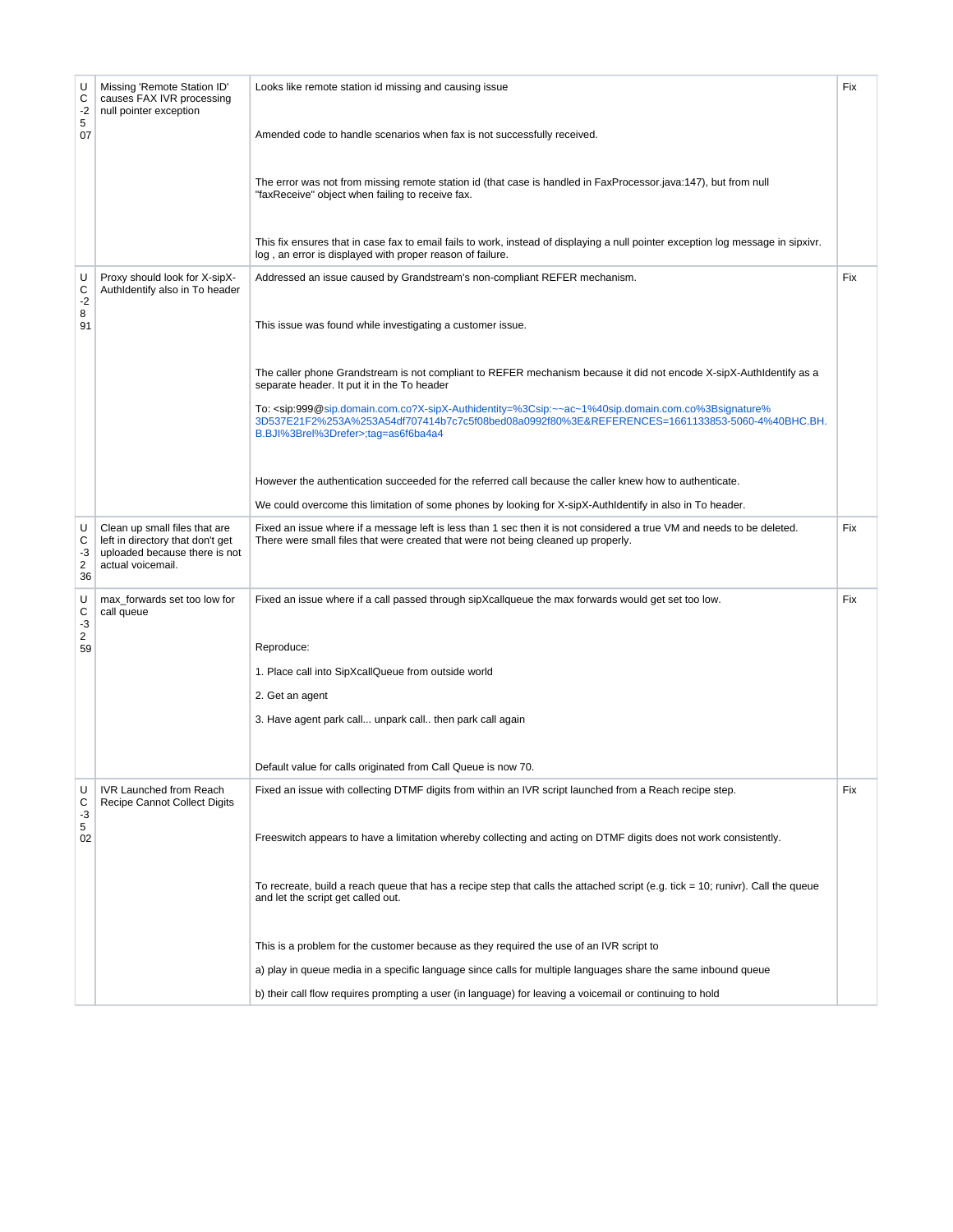| U<br>С<br>$-3$      | Reach service does not start<br>after restart                                    | Fixed an issue on machines running Reach that prevented the Administrator from restarting the Reach services.                                                                                                | Fix |
|---------------------|----------------------------------------------------------------------------------|--------------------------------------------------------------------------------------------------------------------------------------------------------------------------------------------------------------|-----|
| 5<br>33             |                                                                                  | Reproduce:                                                                                                                                                                                                   |     |
|                     |                                                                                  | On a machine running reach, issue a : service reach restart                                                                                                                                                  |     |
|                     |                                                                                  | Reported issue:                                                                                                                                                                                              |     |
|                     |                                                                                  | Reach service will stop and will not start                                                                                                                                                                   |     |
|                     |                                                                                  | Workaround : service reach start                                                                                                                                                                             |     |
| U<br>С<br>$-3$<br>5 | Config for mod_say is<br>incomplete                                              | Fixed an issue with freeswitch's mod_say module that was caused by an incomplete configuration.                                                                                                              | Fix |
| 38                  |                                                                                  | The proper proper package / build / configure for it is now included with the base install of freeswitch.                                                                                                    |     |
| U<br>С<br>-3<br>5   | Transfer/Conference widget<br>missing during call back                           | Fixed an issue that caused the Reach Transfer/Conference widget to be missing in the Agent Dashboard.                                                                                                        | Fix |
| 58                  |                                                                                  | Used a cluster with services enabled as in the attached photo.                                                                                                                                               |     |
|                     |                                                                                  | Also Reach is enabled only on Primary server.                                                                                                                                                                |     |
|                     |                                                                                  | Server config is taken from openuc.ezuce server. (very similar)                                                                                                                                              |     |
|                     |                                                                                  | Line config photo is also attached.                                                                                                                                                                          |     |
|                     |                                                                                  | Reproduce:                                                                                                                                                                                                   |     |
|                     |                                                                                  | 1. Client calls Line 303 where Agent 2007 is Idle                                                                                                                                                            |     |
|                     |                                                                                  | 2. Client presses * to leave a VM in this queue and then leaves a VM and presses * again to finish.                                                                                                          |     |
|                     |                                                                                  | 3. Agent is alerted by the newly left VM                                                                                                                                                                     |     |
|                     |                                                                                  | 4. Agent successfully listens to this VM and then from the Dashboard clicks the Callback icon. He can see the Transfer<br>/Conference widget.                                                                |     |
|                     |                                                                                  | 5. Client is called back and he answers                                                                                                                                                                      |     |
|                     |                                                                                  | Issue:                                                                                                                                                                                                       |     |
|                     |                                                                                  | In the agent dashboard, the Transfer/Conference widget is missing.                                                                                                                                           |     |
| U                   | Improve Bria provisioning                                                        | Fixed some issues with Bria provisioning with newer versions of Bria.                                                                                                                                        | Fix |
| С<br>$-3$           | from openUC                                                                      | Issues included:                                                                                                                                                                                             |     |
| 5<br>68             |                                                                                  | 1. Bria 4.x although could retrieve .ini file its provisioning support is limited                                                                                                                            |     |
|                     |                                                                                  | 2. Bria 3.x could import .ini file but some parameters were different from the ones set on openUC configuration page (ex.<br>Transport was set as UDP and on Bria was showed as Auto)                        |     |
|                     |                                                                                  | 3. fix phone settings provisioning (the issue was that e911 location setting and deviceLimit settings were generated in the<br>provision file *.ini                                                          |     |
|                     |                                                                                  | these are removed now)                                                                                                                                                                                       |     |
|                     |                                                                                  | 4. fix audio/video codecs view                                                                                                                                                                               |     |
|                     |                                                                                  | 5. added remaining Bria 3.5, 4.1 phone settings                                                                                                                                                              |     |
|                     |                                                                                  | 6. add line settings for bria 3.5 and 4.1 support                                                                                                                                                            |     |
|                     |                                                                                  | 7. add generic phone preference settings for bria 3.5 and 4.1                                                                                                                                                |     |
| U<br>С<br>-3<br>5   | zen 3973 : 14.04 to 14.10<br>upgrade did not update call<br>park orbit locations | Fixed an issue with upgrades from 14.04 to later versions that caused Park Orbit locations to not be updated.                                                                                                | Fix |
| 77                  |                                                                                  | Issue:                                                                                                                                                                                                       |     |
|                     |                                                                                  | After the upgrade the webui would crash if you attempted to navigate to features -> call park. Attempted to send server<br>profiles to correct and IMDB generation also failed due to this missing location. |     |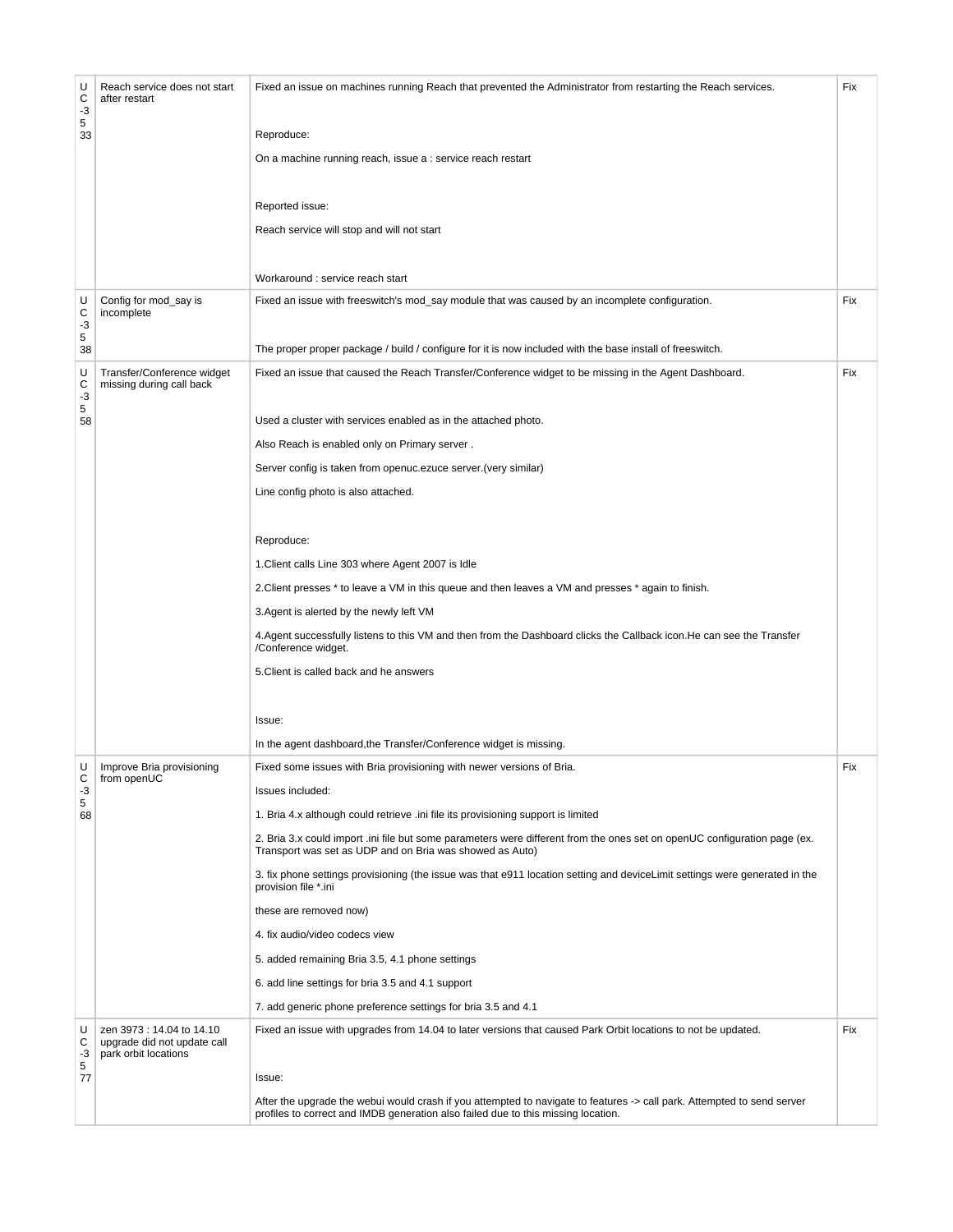| U<br>С<br>$-3$<br>5<br>85 | Page crash when clicking<br>Apply on user group -><br>hoteling tab                        | Fixed an issue with the Hoteling configuration within a User Group that caused an exception in the Admin GUI.<br>Reproduce:<br>1. Enable Hoteling service<br>2. Go to an user group under Hoteling tab<br>3. Click Apply on this page (or enable the hoteling checbox then apply)<br>Issue:<br>Page will crash with exception<br>If you enable the hoteling checkbox and then hit apply the page will crash but the setting will still be applied.                                                                                                                                                                                                                               | Fix |
|---------------------------|-------------------------------------------------------------------------------------------|----------------------------------------------------------------------------------------------------------------------------------------------------------------------------------------------------------------------------------------------------------------------------------------------------------------------------------------------------------------------------------------------------------------------------------------------------------------------------------------------------------------------------------------------------------------------------------------------------------------------------------------------------------------------------------|-----|
| U<br>С<br>$-3$<br>6<br>13 | Cannot generate Agent<br>productivity and Agent Group<br>productivity reports             | Fixed an issue with Reach Agent Productivity and Agent Group Productivity reports that caused them to not be generated.<br>Reproduce:<br>After placing a few calls i tried generating those two reports via a supervisor dashboard and it did not work.<br>You click generate and nothing happens.<br>Verified in mongo as well :<br>sipxecs:PRIMARY> use reach_reports<br>switched to db reach_reports<br>sipxecs:PRIMARY> show collections<br>active_call_segments<br>agent_report<br>call_segment_facts<br>cdr_migrations<br>events<br>system.indexes<br>sipxecs:PRIMARY> db.agent_report.find()<br>sipxecs:PRIMARY> db.agent_report.count()<br>0<br>No useful logs to attach | Fix |
| U<br>С<br>-3<br>6<br>19   | Voicemail backup fails if<br>media server is not running<br>mongo                         | Fixed an issue with a clustered system that has multiple media servers but not all of them are running mongodb. The<br>voicemail backup seems to die each time it attempts to connect to a server (which is not running mongo). Backup log<br>attached.                                                                                                                                                                                                                                                                                                                                                                                                                          | Fix |
| U<br>С<br>$-3$<br>6<br>20 | REST API activecdrs Problem<br>in 14.10 Update1                                           | Fixed an issue with the activecdrs REST API.<br>This was caused by release 14.10's use of JDK 7 (release 14.04 uses JDK 6) and for XML-Java marshaling we use<br>xstream version 1.3.1.                                                                                                                                                                                                                                                                                                                                                                                                                                                                                          | Fix |
| U<br>С<br>-3<br>6<br>48   | zen 4499 : system -><br>licensing shows "unlimited"<br>unite mobile w/o license<br>loaded | Fixed an issue on Licensing page where on a fresh install 15.05 without a license file loaded the webUI would report<br>"unlimited" unite mobile licenses. Changed this to report "No license provided".                                                                                                                                                                                                                                                                                                                                                                                                                                                                         | Fix |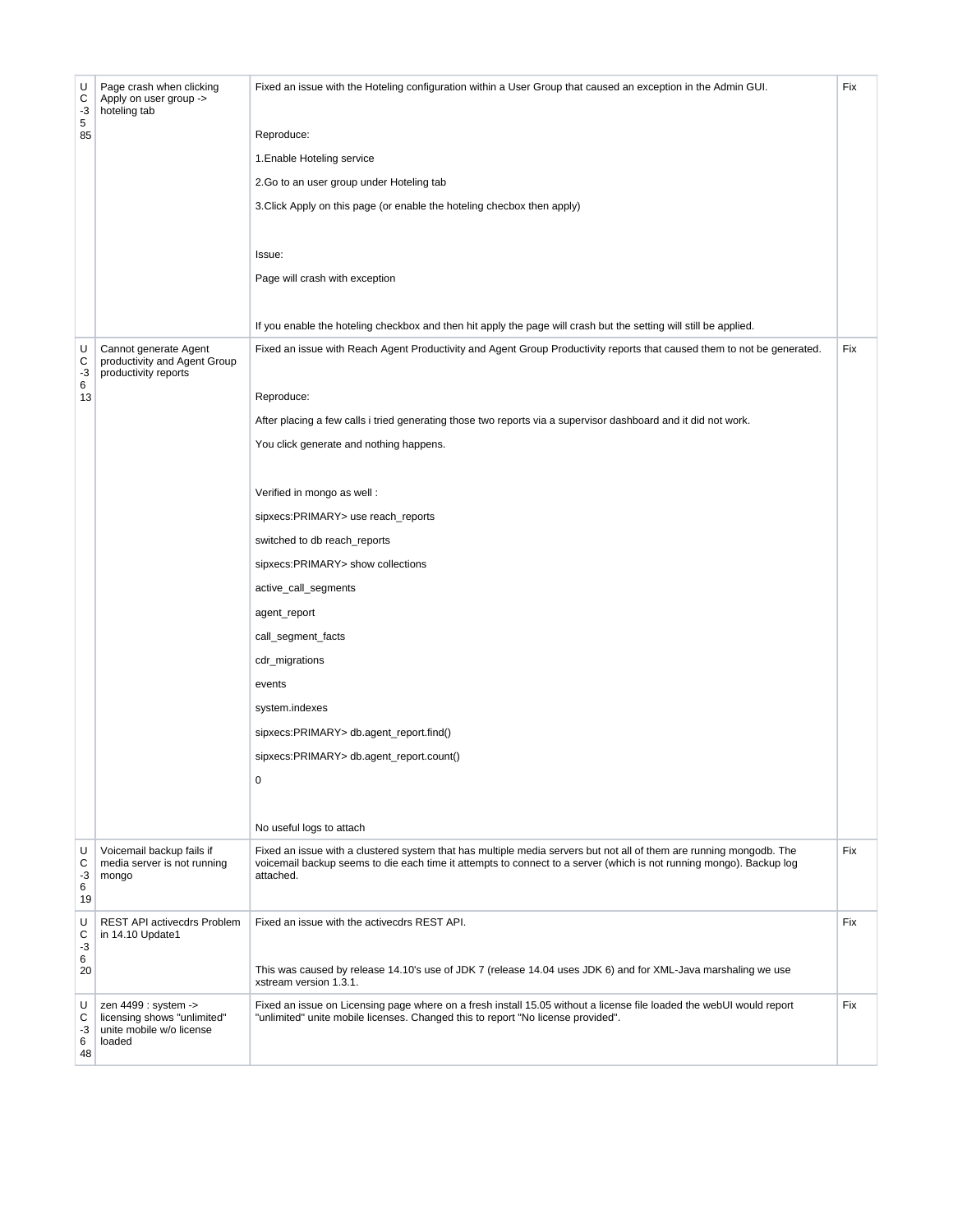| U<br>С<br>-3<br>6 | Wrap Mode Broken for Reach<br>Agent Logging in with * code                                                        | Fixed an issue with Reach Agents that are logged in using the * code method that caused their Wrap Mode to not work<br>properly.                                                                                                                                                              | Fix |
|-------------------|-------------------------------------------------------------------------------------------------------------------|-----------------------------------------------------------------------------------------------------------------------------------------------------------------------------------------------------------------------------------------------------------------------------------------------|-----|
| 58                |                                                                                                                   | If agent logs into Reach via the * code method rather than through the agent UI, wrap timers do not get applied to the user<br>as they should. Instead, the user goes straight back to IDLE regardless of how the wrap settings are configured.                                               |     |
| U<br>С<br>-3<br>6 | Last digits in the Live<br>Attendant dialed number<br>getting truncated if they are<br>already used in the prefix | Fixed an issue that caused users to not be able to enable / disable Live Attendant when too many digits were entered.                                                                                                                                                                         | Fix |
| 61                |                                                                                                                   | Related to SIPX-115                                                                                                                                                                                                                                                                           |     |
|                   |                                                                                                                   | Reproduce:                                                                                                                                                                                                                                                                                    |     |
|                   |                                                                                                                   | System > Dialplans > Dialing Rules > AutoAttendant :                                                                                                                                                                                                                                          |     |
|                   |                                                                                                                   | Enabled: Yes                                                                                                                                                                                                                                                                                  |     |
|                   |                                                                                                                   | AutoAttendant Extension: 360603                                                                                                                                                                                                                                                               |     |
|                   |                                                                                                                   | Enable live attendant: Yes                                                                                                                                                                                                                                                                    |     |
|                   |                                                                                                                   | Live attendant extension: 36060000                                                                                                                                                                                                                                                            |     |
|                   |                                                                                                                   | Enable / Disable PIN: 3606                                                                                                                                                                                                                                                                    |     |
|                   |                                                                                                                   | User 201 with 2 speed dials enabled :                                                                                                                                                                                                                                                         |     |
|                   |                                                                                                                   | DayAttLive: $*67 + 360603 + 3606$ (enable Live Attendant)                                                                                                                                                                                                                                     |     |
|                   |                                                                                                                   | NightAttLive: $*68 + 360603 + 3606$ (disable Live Attendant)                                                                                                                                                                                                                                  |     |
|                   |                                                                                                                   | Reported Problem:                                                                                                                                                                                                                                                                             |     |
|                   |                                                                                                                   | When the speed dial buttons are being used the IVR is producing unsuccessful tones.                                                                                                                                                                                                           |     |
|                   |                                                                                                                   | An examination of sipxivr.log showed that the last digit from the Live Attendant PIN number was being truncated part way<br>through the ivr processing of the request, regardless of the number of digits contained by Live Attendant PIN.                                                    |     |
|                   |                                                                                                                   | If the last digits of the PIN number used, are also contained in the prefix for the Enable/Disable Live Attendant they get<br>truncated (e.g in this case was '6' - PIN 360*6* prefix **6*7)                                                                                                  |     |
|                   |                                                                                                                   | "2015-06-09T13:37:34.158000Z":9444:sipXivr:DEBUG:test.stefan.ezuce.ro:Thread-154:00000000:sipxivr:"<br>LiveAttendantManagement:run for*673606033606"                                                                                                                                          |     |
|                   |                                                                                                                   | "2015-06-09T13:37:34.158000Z":9445:sipXivr:DEBUG:test.stefan.ezuce.ro:Thread-154:00000000:sipxivr:"<br>LiveAttendantManagement:run dialed number360603360 action true"                                                                                                                        |     |
|                   |                                                                                                                   | "2015-06-09T13:37:34.183000Z":9446:sipXivr:INFO:test.stefan.ezuce.ro:Thread-154:00000000:sipxivr:"RestfulRequest::<br>request PUT to http://10.4.0.101:12000/sipxconfig/rest/auto-attendant/livemode/360603360 response: 404"                                                                 |     |
| U<br>С<br>-3      | Error not handled in<br>freeswitch ring transient                                                                 | Fixed an issue in Reach that was thrown by freeswitch_media under load testing.                                                                                                                                                                                                               | Fix |
| 6<br>65           |                                                                                                                   | During the load testing we noticed the following error:                                                                                                                                                                                                                                       |     |
|                   |                                                                                                                   | 2015-06-11 22:45:23.474 [error] emulator Error in process <0.3847.0> on node 'reach@openuc.evo.upjs.sk' with exit value:<br>{{try_clause,{error,"-ERR Invalid uuid\n"}},[{freeswitch_ring_transient,'-handle_event/4-fun-7-',4,[{file,"src<br>/freeswitch_ring_transient.erl"},{line,130}]}]} |     |
|                   |                                                                                                                   | It is thrown by the freeswitch_media module if the bridge between the two call legs could not be done, while handling the<br>call answer.                                                                                                                                                     |     |
|                   |                                                                                                                   | In freeswitch_media:handle_answer/5:                                                                                                                                                                                                                                                          |     |
|                   |                                                                                                                   | freeswitch:api(State#state.cnode, uuid_bridge, CallId ++ " " ++ RingUUID)                                                                                                                                                                                                                     |     |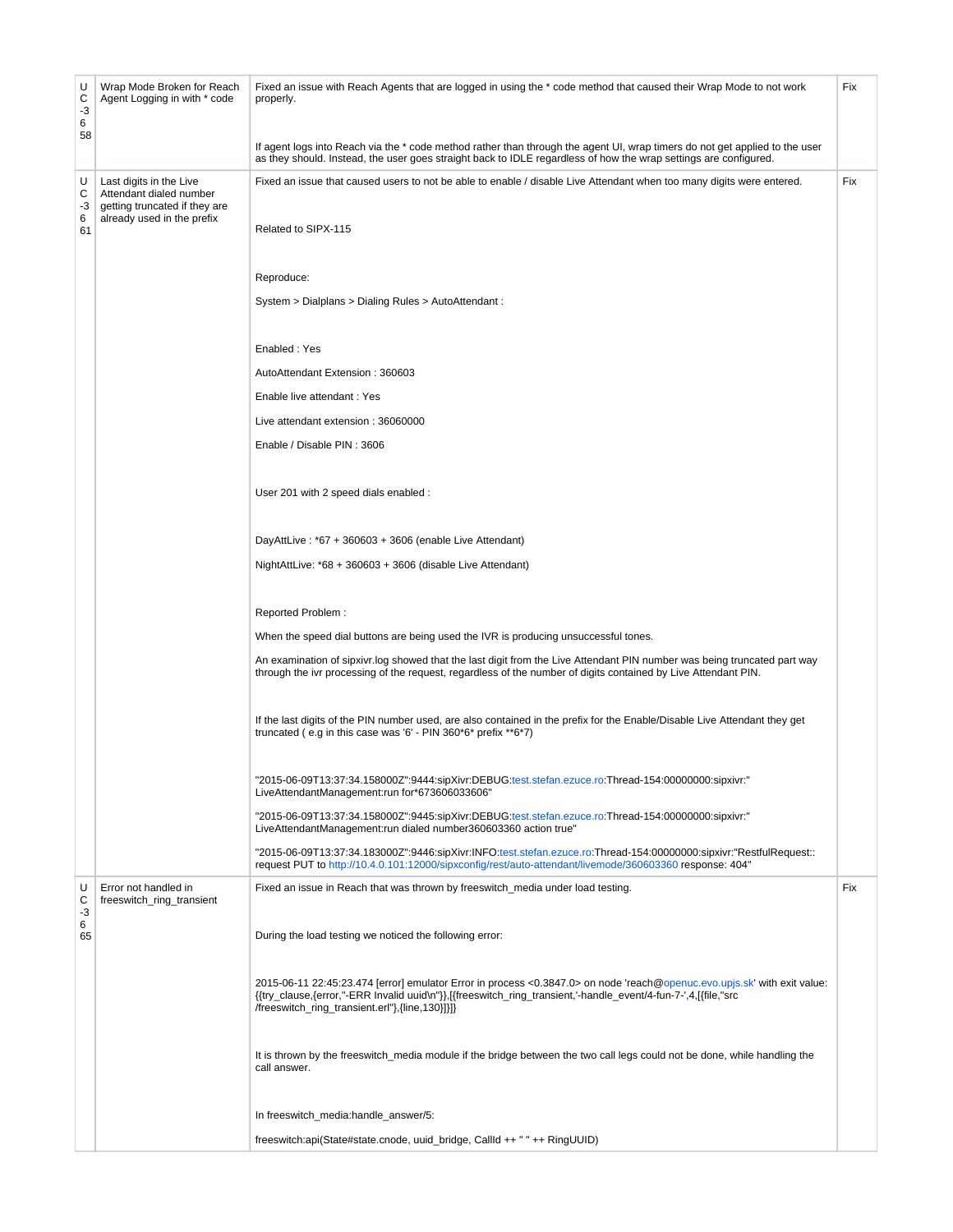| U<br>C<br>-3<br>6<br>68 | Voicemail Backup not<br>executed when multiple<br>choices checked :<br>Configuration, CDR, Voicemail | Fixed an issue with manual backup routine when multiple backup choices were checked.<br>Reproduce:                                                                                      | Fix |
|-------------------------|------------------------------------------------------------------------------------------------------|-----------------------------------------------------------------------------------------------------------------------------------------------------------------------------------------|-----|
|                         |                                                                                                      | Cluster with 3 nodes: primary, secondary, arbiter.                                                                                                                                      |     |
|                         |                                                                                                      | Primary node running Mongo.                                                                                                                                                             |     |
|                         |                                                                                                      | Media services running on secondary node.                                                                                                                                               |     |
|                         |                                                                                                      | In admin GUI under System > Backup > Locally Backups > Files 3 options are available : Voicemail, Configuration, CDR.                                                                   |     |
|                         |                                                                                                      |                                                                                                                                                                                         |     |
|                         |                                                                                                      | Reported Problem:                                                                                                                                                                       |     |
|                         |                                                                                                      | When trying to manually generate a server backup and selecting Voicemail in combination with Configuration, CDR or both<br>options, the archive voicemail.tar.gz doesn't get generated. |     |
|                         |                                                                                                      | When selected in a single-handed manner, the archive is generated successfully.                                                                                                         |     |
|                         |                                                                                                      | Log files attached when all 3 options are checked.                                                                                                                                      |     |
| U                       | Freeswitch media crash when                                                                          | Fixed an issue with Reach that was caused by undefined caller numbers.                                                                                                                  | Fix |
| С<br>-3                 | the caller number is undefined                                                                       |                                                                                                                                                                                         |     |
| 6<br>70                 |                                                                                                      | A customer was routing calls into reach with the caller number as undefined. This case was not treated properly in Reach<br>side.                                                       |     |
| U<br>C<br>$-3$          | Agent released during load<br>test                                                                   | Under heavy load testing for Reach with many calls terminated while in queue Agents could be forced into Released Mode.                                                                 | Fix |
| 6<br>71                 |                                                                                                      | Leveraging a SIP load tester we reproduced the following:                                                                                                                               |     |
|                         |                                                                                                      | Sip tester will send calls to an openuc reach line number at intervals of 170ms, one or two calls at a time, concurrent calls<br>being maximum 2.                                       |     |
|                         |                                                                                                      | I created 3 agents which were manually logged in their dashboards and set to available.                                                                                                 |     |
|                         |                                                                                                      | These agents are using as endpoints, 3 Ekiga softphones with Auto answer enabled - so they can answer on their own (the<br>only free softphone i found able to do this)                 |     |
|                         |                                                                                                      | I started the tool and after a number of calls, in this specific case for which i am attaching logs was about 500 calls, two of<br>the agents were set to released automatically.       |     |
|                         |                                                                                                      | Repeating this scenario a few times agents got released one or two at a time after any number of calls (15,50,100did not<br>seem to matter)                                             |     |
|                         |                                                                                                      |                                                                                                                                                                                         |     |
|                         |                                                                                                      | In the attached archive there are reach, proxy, freeswitch logs on debug and pcaps from each pc where ekiga was running.                                                                |     |
|                         |                                                                                                      | The failed calls are at the end of logs, when i stopped the test because agents got kicked out.                                                                                         |     |
|                         |                                                                                                      | (in 5002-agent-released-onlySip.pcap,the last call is the one with the problem :                                                                                                        |     |
|                         |                                                                                                      | sip.Call-ID == "a95a5b0a-8f8b-1233-d0b3-2e5885079c6b")                                                                                                                                  |     |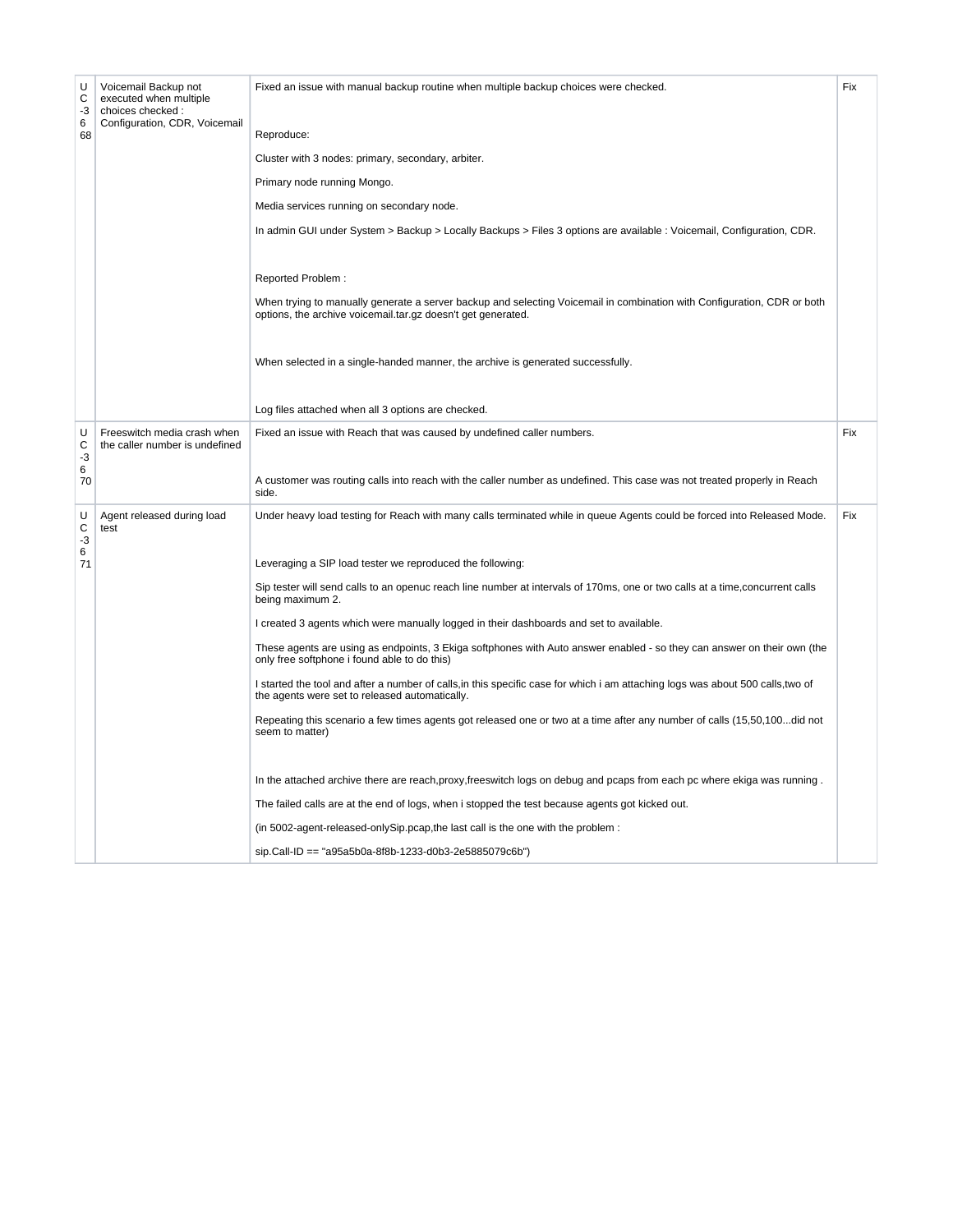| U<br>С<br>-3<br>6 | Admin cannot access Phones<br>without Features: Phonebooks<br>permissions added | Fixed an issue with Admin roles that didn't allow the Administrator to access Phones page without Phonebooks permission<br>added.                                                                                                                                                                   | Fix |
|-------------------|---------------------------------------------------------------------------------|-----------------------------------------------------------------------------------------------------------------------------------------------------------------------------------------------------------------------------------------------------------------------------------------------------|-----|
| 75                |                                                                                 | Reproduce:                                                                                                                                                                                                                                                                                          |     |
|                   |                                                                                 | 1. Add user 200 in the admin group                                                                                                                                                                                                                                                                  |     |
|                   |                                                                                 | 2. Create a new admin role under Users->Admin roles                                                                                                                                                                                                                                                 |     |
|                   |                                                                                 | Add user 200 as admin in role.                                                                                                                                                                                                                                                                      |     |
|                   |                                                                                 | Set permissions for this role: Devices: Phones/PHone groups - Edit & Read,                                                                                                                                                                                                                          |     |
|                   |                                                                                 | User: Users/User Groups : Edit & Read                                                                                                                                                                                                                                                               |     |
|                   |                                                                                 | Save                                                                                                                                                                                                                                                                                                |     |
|                   |                                                                                 | 3. Logout from admin portal and login with user 200                                                                                                                                                                                                                                                 |     |
|                   |                                                                                 | 4. Click one of the phones to access the phone page                                                                                                                                                                                                                                                 |     |
|                   |                                                                                 |                                                                                                                                                                                                                                                                                                     |     |
|                   |                                                                                 | Expected:                                                                                                                                                                                                                                                                                           |     |
|                   |                                                                                 | With the above permission, admin should be able to enter the phone profile                                                                                                                                                                                                                          |     |
|                   |                                                                                 |                                                                                                                                                                                                                                                                                                     |     |
|                   |                                                                                 | Actual:                                                                                                                                                                                                                                                                                             |     |
|                   |                                                                                 | Permission denied.                                                                                                                                                                                                                                                                                  |     |
|                   |                                                                                 |                                                                                                                                                                                                                                                                                                     |     |
|                   |                                                                                 | Workaround:                                                                                                                                                                                                                                                                                         |     |
|                   |                                                                                 | Add permissions Features: Phonebook Edit/Read                                                                                                                                                                                                                                                       |     |
| U<br>С<br>-3      | cfengine doesn't know which<br>voicemail node created<br>backup archive         | Fixed an issue with collecting voicemail backup from servers other than the Config server.                                                                                                                                                                                                          | Fix |
| 6<br>78           |                                                                                 | cfengine wasn't aware which server the voicemail archive was created on. /var/sipxdata/cfdata/archive.cfdat defines all<br>voicemail hosts, and though the voicemail archive was created on a different server, backup_collect tried to pull from<br>192.16 (see attached voicemail_selection.png). |     |
| U<br>С<br>$-3$    | Services no longer visible<br>after changing SNMP<br>community string           | Fixed an issue caused by changing the SNMP community string that caused the System -> Servers -> Services page to not<br>work properly.                                                                                                                                                             | Fix |
| 6<br>80           |                                                                                 |                                                                                                                                                                                                                                                                                                     |     |
|                   |                                                                                 | Reproduce:                                                                                                                                                                                                                                                                                          |     |
|                   |                                                                                 | 1. Change Diagnostics->SNMP->Community string to something new                                                                                                                                                                                                                                      |     |
|                   |                                                                                 | 2. Go to System->Servers->click a server->Services                                                                                                                                                                                                                                                  |     |
|                   |                                                                                 |                                                                                                                                                                                                                                                                                                     |     |
|                   |                                                                                 | Issue:                                                                                                                                                                                                                                                                                              |     |
|                   |                                                                                 | Services are not displayed.                                                                                                                                                                                                                                                                         |     |
|                   |                                                                                 | From config.log                                                                                                                                                                                                                                                                                     |     |
|                   |                                                                                 | "2015-06-26T07:06:23.160000Z":426:JAVA:INFO:primary.1410setup2.cristi.ezuce.ro:qtp628560642-23:00000000:<br>ProcessSnmpReader:"Connecting to 10.2.0.171 to get SNMP information"                                                                                                                    |     |
|                   |                                                                                 | "2015-06-26T07:06:33.162000Z":427:JAVA:ERR:primary.1410setup2.cristi.ezuce.ro:qtp628560642-23:00000000:<br>ServicesTable:"Could not get SNMP data"                                                                                                                                                  |     |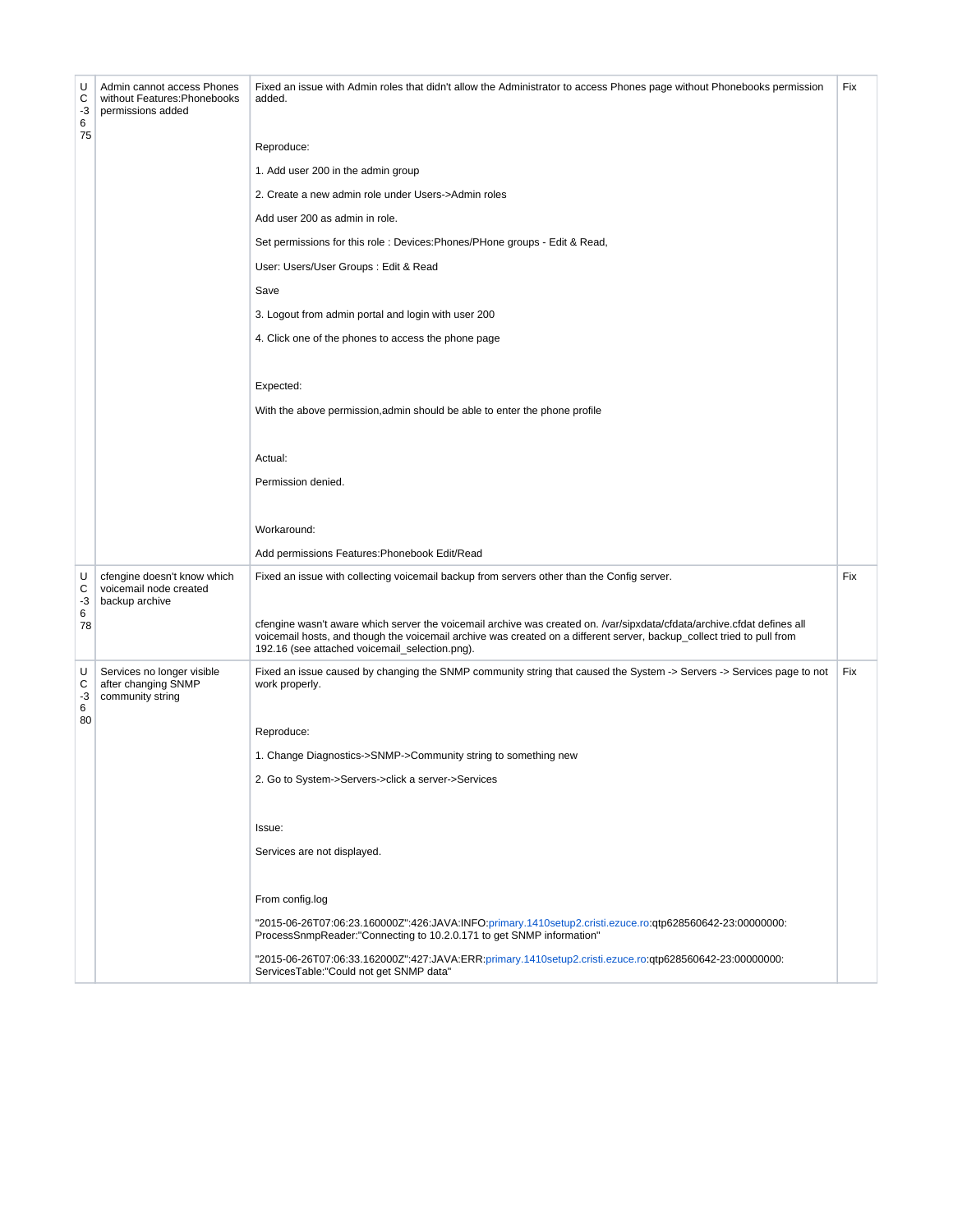| U<br>C<br>-3 | Reach line problem when<br>mapping to the dialplan | Fixed an issue that caused the Delayed Answer Supervision to not function correctly.                                                                                                                                                                                                                                                                | Fix |
|--------------|----------------------------------------------------|-----------------------------------------------------------------------------------------------------------------------------------------------------------------------------------------------------------------------------------------------------------------------------------------------------------------------------------------------------|-----|
| 6<br>81      |                                                    | A Reach line has the following answer supervision mode:                                                                                                                                                                                                                                                                                             |     |
|              |                                                    | - Immediate answer supervision: call is answered immediately by freeswitch                                                                                                                                                                                                                                                                          |     |
|              |                                                    | - When OpenUC Reach receives call: call is answered immediately by erlang code                                                                                                                                                                                                                                                                      |     |
|              |                                                    | - Delayed answer supervision: call is answered when an agent actually picks up the phone                                                                                                                                                                                                                                                            |     |
|              |                                                    |                                                                                                                                                                                                                                                                                                                                                     |     |
|              |                                                    | When config maps the reach line in the dialplan ("/var/sipxdata/cfdata/1/dialplan/sipX_context.xml") there is an extra<br>" <action application="answer"></action> " in the reach line definition, which makes the last option (Delayed answer supervision) not<br>function correctly, because the call will be answered by freeswitch immediately. |     |
|              |                                                    | The mapping of a reach line should look like this for each option:                                                                                                                                                                                                                                                                                  |     |
|              |                                                    | - Immediate answer supervision:                                                                                                                                                                                                                                                                                                                     |     |
|              |                                                    | <extension name="testLine"></extension>                                                                                                                                                                                                                                                                                                             |     |
|              |                                                    | <condition expression="^2001\$" field="destination_number"></condition>                                                                                                                                                                                                                                                                             |     |
|              |                                                    | <action application="answer"></action>                                                                                                                                                                                                                                                                                                              |     |
|              |                                                    |                                                                                                                                                                                                                                                                                                                                                     |     |
|              |                                                    | - When OpenUC Reach receives call:                                                                                                                                                                                                                                                                                                                  |     |
|              |                                                    | <extension name="testLine"></extension>                                                                                                                                                                                                                                                                                                             |     |
|              |                                                    | <condition expression="^2001\$" field="destination_number"></condition>                                                                                                                                                                                                                                                                             |     |
|              |                                                    |                                                                                                                                                                                                                                                                                                                                                     |     |
|              |                                                    | - Delayed answer supervision:                                                                                                                                                                                                                                                                                                                       |     |
|              |                                                    | <extension name="testLine"></extension>                                                                                                                                                                                                                                                                                                             |     |
|              |                                                    | <condition expression="^2001\$" field="destination_number"></condition>                                                                                                                                                                                                                                                                             |     |
|              |                                                    | <action application="set" data="erlang_answer=false"></action>                                                                                                                                                                                                                                                                                      |     |
|              |                                                    |                                                                                                                                                                                                                                                                                                                                                     |     |
|              |                                                    |                                                                                                                                                                                                                                                                                                                                                     |     |
|              |                                                    | Notice that in the first option we answer with freeswitch "answer" app, the second answer has the default<br>"erlang_answer=true" (does not need anything in the dial plan), and in the third option we need to set<br>"erlang_answer=false".                                                                                                       |     |
|              |                                                    | Now, the problem is that in all those cases we have the extra " <action application="answer"></action> " which overrides everything.                                                                                                                                                                                                                |     |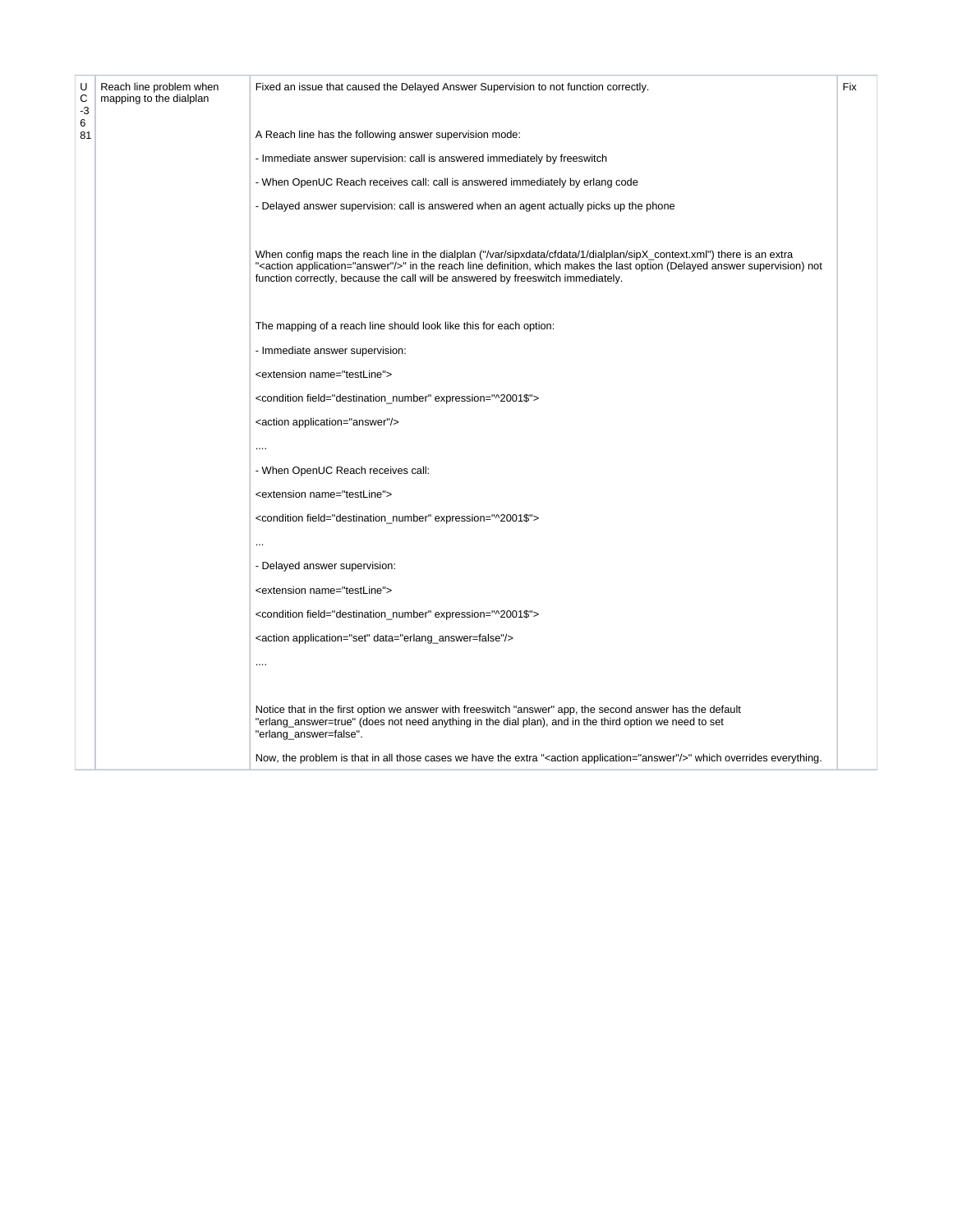| U<br>С<br>$-3$<br>6 | vCard instead of VCARD for<br>exported phonebooks                   | Fixed an issue with vCard export for Bria 4 that caused it to be able to utilize the contacts from the system.                                                                                                                      | Fix |
|---------------------|---------------------------------------------------------------------|-------------------------------------------------------------------------------------------------------------------------------------------------------------------------------------------------------------------------------------|-----|
| 85                  |                                                                     | We can export phonebooks from openUC as .vcf and then import them into Bria softphone.                                                                                                                                              |     |
|                     |                                                                     | Issue: But we export them using "vCard" keyword:                                                                                                                                                                                    |     |
|                     |                                                                     | BEGIN: vCard                                                                                                                                                                                                                        |     |
|                     |                                                                     | END:vCard                                                                                                                                                                                                                           |     |
|                     |                                                                     | When you import the .vcf file with contacts into Bria, no contacts will be imported.                                                                                                                                                |     |
|                     |                                                                     | Workaround:                                                                                                                                                                                                                         |     |
|                     |                                                                     | You have to change "vCard" to "VCARD" and then contacts will be imported.                                                                                                                                                           |     |
|                     |                                                                     | From vCard RFC (https://tools.ietf.org/html/rfc6350#page-28) is not very specific about this.                                                                                                                                       |     |
|                     |                                                                     | "3.3. ABNF Format Definition                                                                                                                                                                                                        |     |
|                     |                                                                     | The following ABNF uses the notation of [RFC5234]                                                                                                                                                                                   |     |
|                     |                                                                     | $\cdots$                                                                                                                                                                                                                            |     |
|                     |                                                                     | vcard-entity = $1$ *vcard                                                                                                                                                                                                           |     |
|                     |                                                                     | vcard = "BEGIN:VCARD" CRLF                                                                                                                                                                                                          |     |
|                     |                                                                     | "VERSION:4.0" CRLF                                                                                                                                                                                                                  |     |
|                     |                                                                     | 1*contentline                                                                                                                                                                                                                       |     |
|                     |                                                                     | "END:VCARD" CRLF                                                                                                                                                                                                                    |     |
|                     |                                                                     | ; A vCard object MUST include the VERSION and FN properties.                                                                                                                                                                        |     |
|                     |                                                                     | ; VERSION MUST come immediately after BEGIN: VCARD."                                                                                                                                                                                |     |
|                     |                                                                     | There's a possibility other application will not recognize our exported .vcf files.                                                                                                                                                 |     |
| U<br>С<br>-3        | Failed job after send profiles<br>on Unite Mobile devices           | Fixed an issue with Unite Mobile and sending profiles if no Video code was selected.                                                                                                                                                | Fix |
| 6<br>87             |                                                                     | Reproduce:                                                                                                                                                                                                                          |     |
|                     |                                                                     | Happens with all Unite Mobile profiles in 15.08 when no Video codecs are selected.                                                                                                                                                  |     |
|                     |                                                                     | Old or new profiles.                                                                                                                                                                                                                |     |
|                     |                                                                     | Just Send Profiles.                                                                                                                                                                                                                 |     |
|                     |                                                                     | Workaround:                                                                                                                                                                                                                         |     |
|                     |                                                                     | Problem seems to be caused by the default Codecs->Video settings                                                                                                                                                                    |     |
|                     |                                                                     | There is no Video codec selected.                                                                                                                                                                                                   |     |
|                     |                                                                     | If you want to click apply on the codecs page, you are prompted : "You must enter a value for null."                                                                                                                                |     |
|                     |                                                                     | Add a video codec to the selection then Apply.                                                                                                                                                                                      |     |
|                     |                                                                     | Send Profiles.                                                                                                                                                                                                                      |     |
| U<br>С<br>-3<br>6   | Reach agent not put to<br>released when ring timeout is<br>exceeded | In testing we found a case where the agent is not set to released even though the agent was rang for the subscribed<br>amount of time and did not answer the call.                                                                  | Fix |
| 98                  |                                                                     | This appears to be perhaps related to the agent state being pre-ring rather than ringing but this is yet to be determined.                                                                                                          |     |
|                     |                                                                     | We determined that we do not want to put an Agent to released if a call is canceled to the agent while in pre-ring. Also we<br>have added a method to handle the stop message received by the agent channel while on prering state. |     |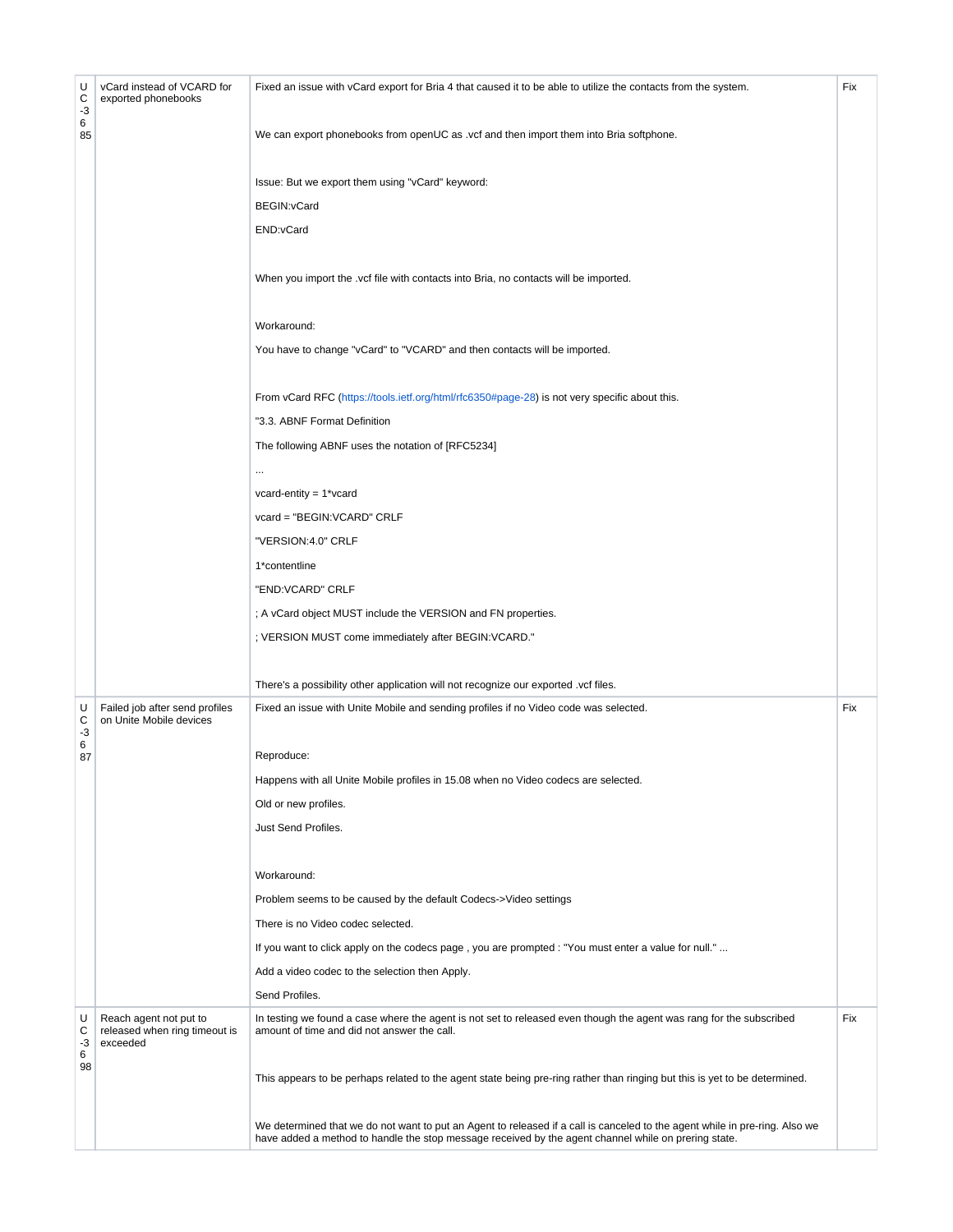| U<br>С<br>-3<br>$\overline{7}$<br>14   | Internal Error when Adding<br>PSTN to Audiocodes Mediant<br>1000 Gateway                | Fixed an issue that caused a GUI exception to be thrown when attempting to add a PSTN Line to an Audiocodes Mediant<br>1000 PRI gateway profile. | Fix                |
|----------------------------------------|-----------------------------------------------------------------------------------------|--------------------------------------------------------------------------------------------------------------------------------------------------|--------------------|
| U<br>С<br>$-3$                         | 15.06 some iptables udp rules<br>are incorrect                                          | Fixed an issue with firewall configuration that had incorrect configuration information for ports 5170 and 5160 UDP                              | Fix                |
| $\boldsymbol{7}$<br>35                 |                                                                                         | Notice UDP is actually looking for TCP :                                                                                                         |                    |
|                                        |                                                                                         | ACCEPT tcp -- anywhere anywhere tcp dpt:5170 state NEW, ESTABLISHED /* saaTcp */                                                                 |                    |
|                                        |                                                                                         | ACCEPT tcp -- anywhere anywhere tcp dpt:5170 state NEW, ESTABLISHED /* saaUdp */                                                                 |                    |
|                                        |                                                                                         | $\dots$ and                                                                                                                                      |                    |
|                                        |                                                                                         | 50 ACCEPT tcp -- 0.0.0.0/0 0.0.0.0/0 tcp dpt:5160 state NEW, ESTABLISHED /* pageUdp */                                                           |                    |
|                                        |                                                                                         | I noticed on 14.04.4 the UDP 5170 is incorrect but I don't see one for page 5160, only pageRtp port 8500.                                        |                    |
| U<br>С<br>-3                           | Update help link in webui                                                               | Fixed the Help Link in the Admin GUI to point to the new customer support portal page.                                                           | Fix                |
| $\overline{7}$<br>37                   |                                                                                         | The "? Help" link found in the top-right corner of the openUC webUI currently points to                                                          |                    |
|                                        |                                                                                         | http://www.ezuce.com/services                                                                                                                    |                    |
|                                        |                                                                                         | which currently results in a 404 (link was valid in 2012). Laurent suggested this should be updated to:                                          |                    |
|                                        |                                                                                         | https://ezuce.com/customer-support-portal/                                                                                                       |                    |
| U<br>С<br>$-3$<br>$\overline{7}$<br>50 | GRUU problem in 15.06                                                                   | Reverted a commit that broke GRUU when utilizing the WSS transport                                                                               | Fix                |
| U<br>W<br>-2<br>55                     | Cannot see profile when I<br>click on avatar in activity list<br>or contacts view       | Fixed an issue when running UniteWeb on Chrome on iOS tablet                                                                                     | Fix                |
| U<br>С<br>-3                           | Document Limitation in Reach<br>User Profile - Can't control<br>trans/conf for outbound | Document the following for the 15.08 release notes:                                                                                              | Know<br>n<br>Issue |
| 7<br>43                                |                                                                                         | Our permission profiles currently don't control what can be done through the outbound call widget.                                               |                    |
|                                        |                                                                                         | I am mainly referring to being allowed to transfer calls or make conferences via the outbound widget.                                            |                    |
|                                        |                                                                                         | The existing permissions like Transfer/Conference to Agent/Number apply only to inbound calls.                                                   |                    |
|                                        |                                                                                         | Currently you can only make the outbound widget available or unavailable and that's it.                                                          |                    |
|                                        |                                                                                         | Ticket uc-3727 was opened for the bug                                                                                                            |                    |
|                                        |                                                                                         | Ticket uc-3728 was opened for addressing a fix when outbound functionality is rewritten in 15.10.                                                |                    |